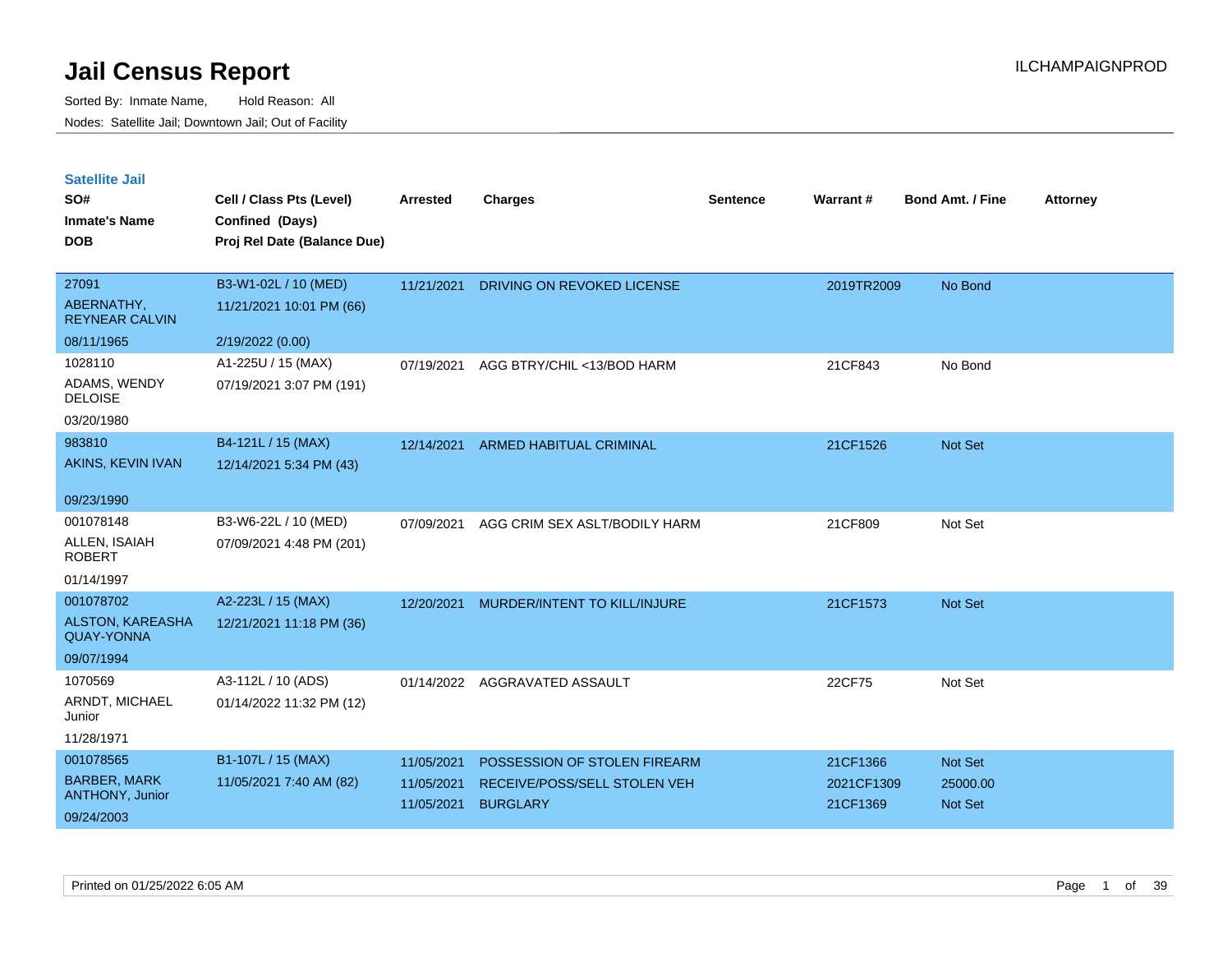| Sorted By: Inmate Name,                               | Hold Reason: All                            |                 |                                           |                 |             |                  |                        |    |    |
|-------------------------------------------------------|---------------------------------------------|-----------------|-------------------------------------------|-----------------|-------------|------------------|------------------------|----|----|
| Nodes: Satellite Jail; Downtown Jail; Out of Facility |                                             |                 |                                           |                 |             |                  |                        |    |    |
| SO#                                                   | Cell / Class Pts (Level)                    | <b>Arrested</b> | <b>Charges</b>                            | <b>Sentence</b> | Warrant#    | Bond Amt. / Fine | <b>Attorney</b>        |    |    |
| <b>Inmate's Name</b>                                  | Confined (Days)                             |                 |                                           |                 |             |                  |                        |    |    |
| <b>DOB</b>                                            | Proj Rel Date (Balance Due)                 |                 |                                           |                 |             |                  |                        |    |    |
| 518851                                                | A3-216L / 10 (ADS)                          | 01/11/2022      | DRIVING ON REVOKED LICENSE                |                 | 2020TR16539 | 1500.00          |                        |    |    |
| BARKER, ALEXANDER                                     | 01/11/2022 2:37 PM (15)                     | 01/11/2022      | OBSTRUCTING IDENTIFICATION                |                 | 2020CM222   | 1500.00          |                        |    |    |
| <b>MASSIE</b>                                         |                                             | 01/11/2022      | <b>FELON POSS/USE WEAPON/FIREARM</b>      |                 | 20CF361     | 15000.00         |                        |    |    |
|                                                       |                                             | 01/11/2022      | POSS AMT CON SUB EXCEPT(A)/(D)            |                 | 2020CF863   | 15000.00         |                        |    |    |
|                                                       |                                             | 01/11/2022      | <b>BAD CHK/OBTAIN CON PROP/&gt;150</b>    |                 | 20CF192     | 15000.00         |                        |    |    |
|                                                       |                                             | 01/11/2022      | <b>BAD CHK/OBTAIN CON PROP/&gt;150</b>    |                 | 19CF1686    | 15000.00         |                        |    |    |
|                                                       |                                             |                 | 01/11/2022 METH DELIVERY/15<100 GRAMS     | 20y (DOC)       | 20CF1383    | No Bond          |                        |    |    |
| 09/24/1986                                            |                                             |                 |                                           |                 |             |                  |                        |    |    |
| 1073281                                               | A2-222L / 5 (ADS)                           | 11/15/2021      | DOM BTRY/CONTACT/1-2 PRECONV              |                 | 2021CF206   | 5000.00          |                        |    |    |
| <b>BASLER, MONET</b><br><b>MARISA</b>                 | 11/15/2021 11:08 PM (72)                    |                 |                                           |                 |             |                  |                        |    |    |
| 08/17/1994                                            |                                             |                 |                                           |                 |             |                  |                        |    |    |
| 1072477                                               | A4-104U / 15 (ADS)                          | 01/13/2022      | FELON POSS/USE WEAPON/FIREARM             |                 | 22CF74      | Not Set          |                        |    |    |
|                                                       | BEASLEY, KEVIN CORY 01/13/2022 8:47 PM (13) |                 |                                           |                 |             |                  |                        |    |    |
|                                                       |                                             |                 |                                           |                 |             |                  |                        |    |    |
| 06/16/2000                                            |                                             |                 |                                           |                 |             |                  |                        |    |    |
| 001078535                                             | B2-T2-07U / 15 (SPH)                        | 10/26/2021      | CRIM SEX ASSAULT/FORCE                    |                 | 21CF1305    | Not Set          |                        |    |    |
| BERRY, DAVID ISAAC                                    | 10/26/2021 10:52 AM (92)                    |                 |                                           |                 |             |                  |                        |    |    |
| 09/23/2000                                            |                                             |                 |                                           |                 |             |                  |                        |    |    |
| 001078781                                             |                                             |                 |                                           |                 |             |                  |                        |    |    |
| <b>BILLINGS, DEMONTE</b>                              | A3-217L / 15 (ADS)                          |                 | 01/19/2022 MACHINE GUN/AUTOMATIC WEAPON   |                 | 22CF89      | Not Set          |                        |    |    |
| <b>JADON</b>                                          | 01/19/2022 9:57 PM (7)                      |                 |                                           |                 |             |                  |                        |    |    |
| 02/06/2000                                            |                                             |                 |                                           |                 |             |                  |                        |    |    |
| 001078789                                             | <b>BOOKH-8 / 5 (ADS)</b>                    | 01/22/2022      | INDIRECT CRIMINAL CONTEMPT                |                 | ACC21009201 | Not Set          |                        |    |    |
| <b>BIVENS, ERIC JAMES</b>                             | 01/22/2022 2:38 AM (4)                      |                 |                                           |                 |             |                  |                        |    |    |
|                                                       |                                             |                 |                                           |                 |             |                  |                        |    |    |
| 12/30/1982                                            |                                             |                 |                                           |                 |             |                  |                        |    |    |
| 47897                                                 | A3-214U / 15 (ADS)                          |                 | 01/19/2022 VIOLATE ORDER PROTECTION       |                 | 22CF85      | Not Set          |                        |    |    |
| <b>BRANAMAN,</b><br><b>CLIFFORD EARL</b>              | 01/19/2022 9:21 PM (7)                      |                 | 01/19/2022 DRVG REVOKED/2+/PERS INJ/DEATH |                 | 22CF84      | Not Set          |                        |    |    |
| 03/09/1975                                            |                                             |                 |                                           |                 |             |                  |                        |    |    |
| Printed on 01/25/2022 6:05 AM                         |                                             |                 |                                           |                 |             |                  | Page<br>$\overline{2}$ | of | 39 |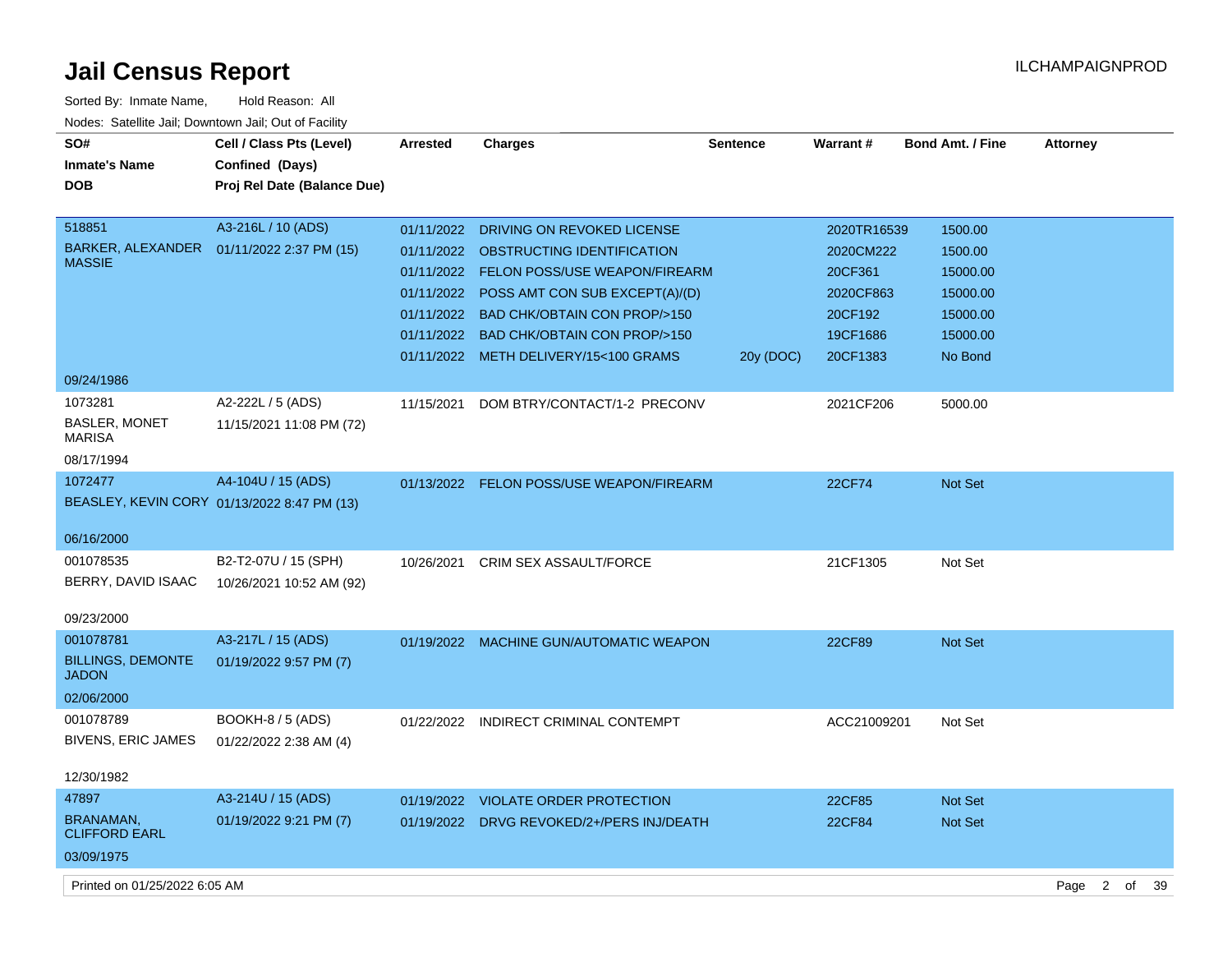Sorted By: Inmate Name, Hold Reason: All Nodes: Satellite Jail; Downtown Jail; Out of Facility

| roaco. Calcinio dan, Downtown dan, Oal or Fability |                             |            |                                          |                 |                      |                         |                 |
|----------------------------------------------------|-----------------------------|------------|------------------------------------------|-----------------|----------------------|-------------------------|-----------------|
| SO#                                                | Cell / Class Pts (Level)    | Arrested   | <b>Charges</b>                           | <b>Sentence</b> | <b>Warrant#</b>      | <b>Bond Amt. / Fine</b> | <b>Attorney</b> |
| <b>Inmate's Name</b>                               | Confined (Days)             |            |                                          |                 |                      |                         |                 |
| DOB                                                | Proj Rel Date (Balance Due) |            |                                          |                 |                      |                         |                 |
|                                                    |                             |            |                                          |                 |                      |                         |                 |
| 923208                                             | A3-111L / 10 (ADS)          |            | 01/22/2022 CRIM TRES TO RES/PERS PRESENT |                 | 22CF92               | <b>Not Set</b>          |                 |
| <b>BREADY, ANDREW</b><br><b>NICHOLAS</b>           | 01/22/2022 7:43 PM (4)      |            |                                          |                 |                      |                         |                 |
| 06/08/1988                                         |                             |            |                                          |                 |                      |                         |                 |
| 51247                                              | B1-202U / 10 (MED)          | 04/15/2021 | FELON POSS/USE WEAPON/FIREARM            |                 | 21CF411              | Not Set                 |                 |
| <b>BROWN, DANTE</b><br>MAURICE                     | 04/15/2021 6:24 PM (286)    |            |                                          |                 |                      |                         |                 |
| 04/19/1979                                         |                             |            |                                          |                 |                      |                         |                 |
| 1069446                                            | BOOKH-7                     | 01/25/2022 | <b>DOMESTIC BATTERY</b>                  |                 | 2022-CM-AWOW Not Set |                         |                 |
| <b>BROWN, EDWARD</b><br>LOUIS, Junior              | 01/25/2022 1:20 AM (1)      |            |                                          |                 |                      |                         |                 |
| 03/06/1963                                         |                             |            |                                          |                 |                      |                         |                 |
| 990921                                             | A3-214L / 15 (ADS)          | 01/20/2022 | MFG/DEL 1<15 GR COCAINE/ANLG             |                 | 19CF369              | 25000.00                |                 |
| <b>BROWN, QUINTIN</b><br>MARSHAUN                  | 01/20/2022 7:19 PM (6)      |            | 01/20/2022 ARMED HABITUAL CRIMINAL       |                 | 21CF935              | 750000.00               |                 |
| 09/26/1991                                         |                             |            |                                          |                 |                      |                         |                 |
| 29957                                              | B4-222L / 15 (MAX)          | 11/13/2021 | <b>FELON POSS/USE WEAPON/FIREARM</b>     |                 | 21CF1390             | Not Set                 |                 |
| BROWN, RODNEY<br>Louis                             | 11/13/2021 8:57 PM (74)     | 11/13/2021 | AGG CRIM SX AB/>5 YR OLDER VIC           |                 | 2019CF0718           | 250000.00               |                 |
| 01/07/1968                                         |                             |            |                                          |                 |                      |                         |                 |
| 001077945                                          | A1-224U / 10 (MED)          | 11/13/2021 | AGG ASLT PEACE OFF/FIRE/ER WRK           |                 | 2021CF637            | 1000.00                 |                 |
| <b>BROWN, SIDREA</b>                               | 11/13/2021 10:49 AM (74)    | 11/13/2021 | <b>BURGLARY</b>                          |                 | 2021CF543            | 50000.00                |                 |
| RENEIA                                             |                             | 11/17/2021 | <b>BURGLARY</b>                          |                 | 21CF1264             | 1000.00                 |                 |
| 07/23/1992                                         |                             |            |                                          |                 |                      |                         |                 |
| 001078739                                          | <b>BOOKF-2 / 5 (ADS)</b>    | 01/05/2022 | <b>CRIMINAL TRESPASS BUILDING</b>        |                 | 2020CM392            | 1000.00                 |                 |
| BRYANT, JUDITH ANN                                 | 01/05/2022 6:36 PM (21)     |            |                                          |                 |                      |                         |                 |
| 10/22/1957                                         |                             |            |                                          |                 |                      |                         |                 |
| 56936                                              | A3-215L / 15 (SPH)          | 11/01/2021 | PUBLIC INDECENCY/EXPOSURE/3+             | 3y/0m/0d (DO    |                      | Not Set                 |                 |
| CALDWELL, STEVEN<br>ANDRE                          | 11/01/2021 1:09 PM (86)     |            |                                          |                 |                      |                         |                 |
| 04/19/1982                                         |                             |            |                                          |                 |                      |                         |                 |

Printed on 01/25/2022 6:05 AM **Page 3 of 39**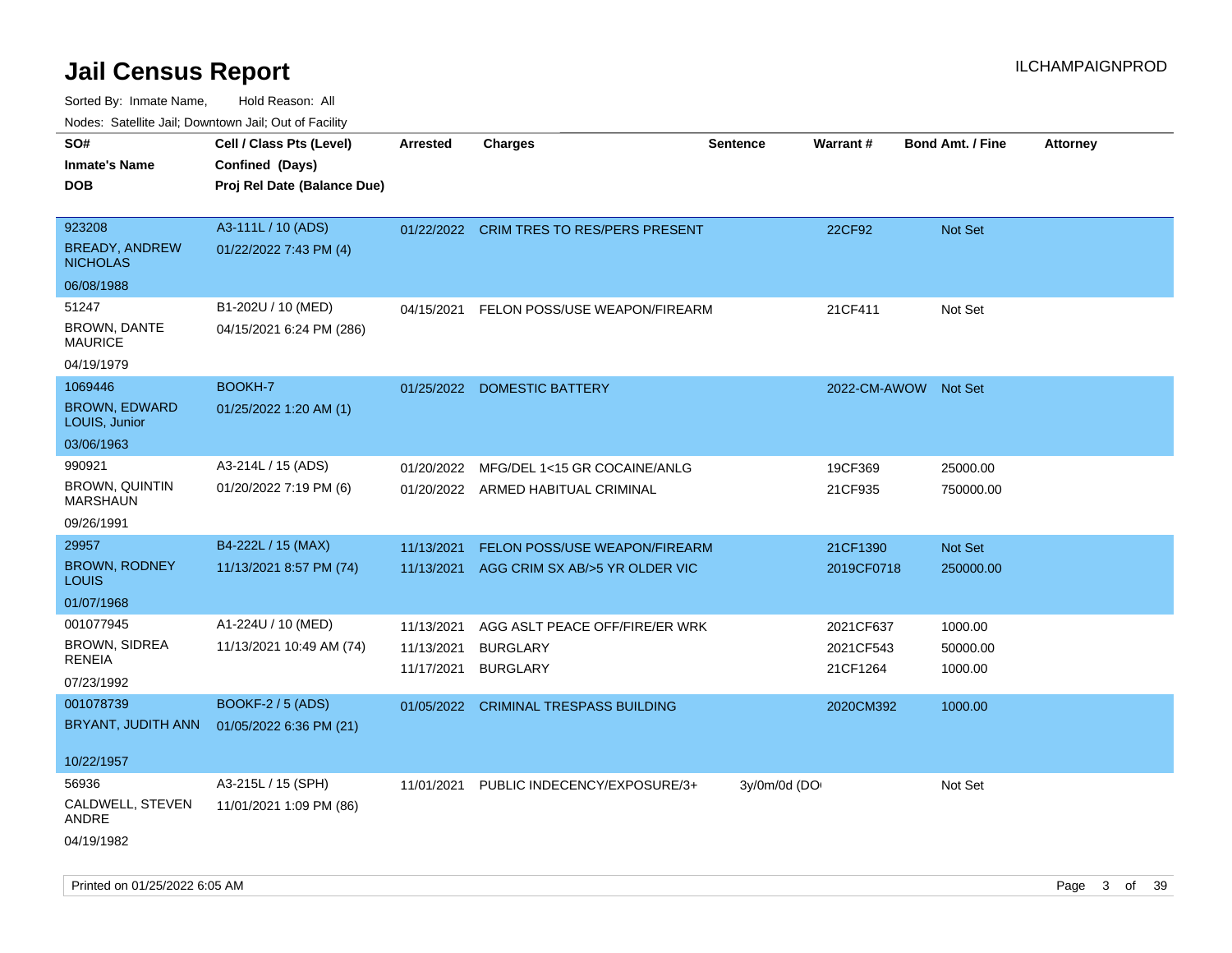Sorted By: Inmate Name, Hold Reason: All

Nodes: Satellite Jail; Downtown Jail; Out of Facility

| rougs. Calcing Jan, Downtown Jan, Out of Facinty            |                                              |                 |                                         |          |            |                         |                 |
|-------------------------------------------------------------|----------------------------------------------|-----------------|-----------------------------------------|----------|------------|-------------------------|-----------------|
| SO#                                                         | Cell / Class Pts (Level)                     | <b>Arrested</b> | <b>Charges</b>                          | Sentence | Warrant#   | <b>Bond Amt. / Fine</b> | <b>Attorney</b> |
| <b>Inmate's Name</b>                                        | Confined (Days)                              |                 |                                         |          |            |                         |                 |
| <b>DOB</b>                                                  | Proj Rel Date (Balance Due)                  |                 |                                         |          |            |                         |                 |
|                                                             |                                              |                 |                                         |          |            |                         |                 |
| 001077954                                                   | B3-W1-04L / 10 (MED)                         | 12/21/2021      | <b>RESIDENTIAL BURGLARY</b>             |          | 21CF1570   | Not Set                 |                 |
| CALKINS, STEVEN RAY 12/21/2021 6:35 AM (36)                 |                                              |                 |                                         |          |            |                         |                 |
|                                                             |                                              |                 |                                         |          |            |                         |                 |
| 01/01/1992                                                  |                                              |                 |                                         |          |            |                         |                 |
| 39474                                                       | B1-101U / 10 (ADS)                           | 07/06/2021      | MFG/DEL 15<100 GR HEROIN/ANLG           |          | 21CF792    | Not Set                 |                 |
| CAMPBELL, AARON<br><b>JACOB</b>                             | 07/06/2021 11:56 PM (204)                    |                 |                                         |          |            |                         |                 |
| 07/18/1974                                                  |                                              |                 |                                         |          |            |                         |                 |
| 48473                                                       | A4-107L / 10 (ADS)                           |                 | 01/14/2022 VIOLATE OP/OTHER PRIOR       |          | 22CF70     | Not Set                 |                 |
| CARRINGTON, ALBERT 01/14/2022 6:08 PM (12)<br>LAMONT, Third |                                              |                 |                                         |          |            |                         |                 |
| 10/03/1966                                                  |                                              |                 |                                         |          |            |                         |                 |
| 1060436                                                     | B1-106U / 10 (MED)                           | 01/06/2022      | AGGRAVATED UNLAWFUL RESTRAINT           |          | 22CF29     | Not Set                 |                 |
| CARTER, DERESHEO<br><b>DEWAYNE</b>                          | 01/06/2022 8:43 PM (20)                      |                 | 01/06/2022 FELON ESCAPE/PEACE OFFICER   |          | 22CF28     | Not Set                 |                 |
| 09/10/1991                                                  |                                              |                 |                                         |          |            |                         |                 |
| 1029088                                                     | B1-201U / 10 (MED)                           | 12/21/2021      | <b>FELON POSS/USE FIREARM PRIOR</b>     |          | 21CF1338   | 250000.00               |                 |
| CHAPPLE, MALIK<br><b>BIANCO</b>                             | 12/22/2021 10:02 AM (35)                     |                 |                                         |          |            |                         |                 |
| 10/25/1994                                                  |                                              |                 |                                         |          |            |                         |                 |
| 56241                                                       | A4-205L / 5 (ADS)                            |                 | 01/13/2022 VIOLATE ORDER/PRIOR DOM BTRY |          | 22CF59     | Not Set                 |                 |
| CLARK, DAMON<br><b>GILLMORE</b>                             | 01/13/2022 4:36 AM (13)                      |                 |                                         |          |            |                         |                 |
| 12/21/1976                                                  |                                              |                 |                                         |          |            |                         |                 |
| 001077485                                                   | A1-124L / 15 (MAX)                           |                 | 12/21/2021 MURDER/INTENT TO KILL/INJURE |          | 2021CF1282 | 1000000.00              |                 |
| <b>COLBERT, ARIEANA</b><br><b>FELICIA</b>                   | 12/21/2021 2:08 PM (36)                      |                 |                                         |          |            |                         |                 |
| 12/13/2000                                                  |                                              |                 |                                         |          |            |                         |                 |
| 34805                                                       | B4-227U / 15 (MAX)                           | 10/01/2021      | DOMESTIC BATTERY                        |          | 21CF1183   | Not Set                 |                 |
|                                                             | CONERLY, KIN JOSEPH 10/01/2021 1:53 AM (117) | 10/01/2021      | ARMED HABITUAL CRIMINAL                 |          | 21CF1184   | Not Set                 |                 |
|                                                             |                                              | 10/06/2021      | POSS STOLEN VEHICLE > \$25,000          |          | 19CF1786   | Not Set                 |                 |
| 11/16/1971                                                  |                                              |                 |                                         |          |            |                         |                 |

Printed on 01/25/2022 6:05 AM Page 4 of 39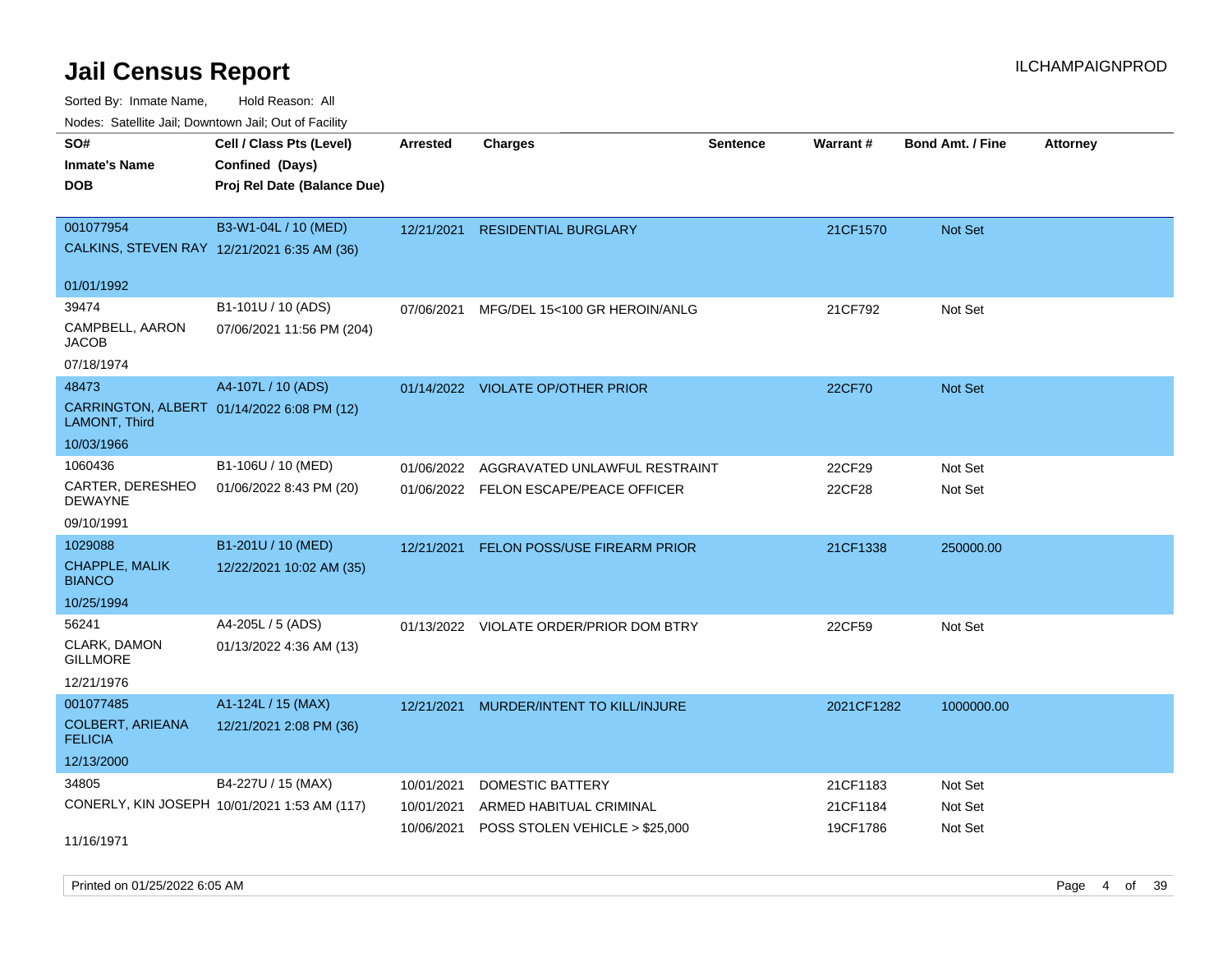Sorted By: Inmate Name, Hold Reason: All Nodes: Satellite Jail; Downtown Jail; Out of Facility

| SO#                                    | Cell / Class Pts (Level)    | <b>Arrested</b> | <b>Charges</b>                            | <b>Sentence</b> | <b>Warrant#</b>      | <b>Bond Amt. / Fine</b> | <b>Attorney</b> |
|----------------------------------------|-----------------------------|-----------------|-------------------------------------------|-----------------|----------------------|-------------------------|-----------------|
| <b>Inmate's Name</b>                   | Confined (Days)             |                 |                                           |                 |                      |                         |                 |
| <b>DOB</b>                             | Proj Rel Date (Balance Due) |                 |                                           |                 |                      |                         |                 |
|                                        |                             |                 |                                           |                 |                      |                         |                 |
| 958936                                 | BOOKF-2 / 10 (ADS)          |                 | 01/11/2022 FELON FAIL/RETURN FRM FURLOUGH |                 | 21CF1351             | 150000.00               |                 |
| <b>COWAN, CAPRICE</b><br><b>CASHAY</b> | 01/11/2022 7:04 PM (15)     |                 | 01/12/2022 AGG BATTERY/USE DEADLY WEAPON  |                 | 2y/6m (DOC) 18CF1571 | No Bond                 |                 |
| 07/19/1988                             |                             |                 |                                           |                 |                      |                         |                 |
| 1074319                                | B1-104L / 15 (MAX)          | 10/12/2021      | AGGRAVATED CRUELTY TO ANIMALS             |                 | 21CF1238             | Not Set                 |                 |
| CRAIG, DAVUCCI<br><b>DAVION</b>        | 10/12/2021 11:36 AM (106)   | 10/14/2021      | MURDER                                    |                 | 21CF1239             | Not Set                 |                 |
| 08/02/2001                             |                             |                 |                                           |                 |                      |                         |                 |
| 001077549                              | B2-T3-10L / 10 (SPH)        | 12/22/2020      | PRED CRIM SEX ASLT/VICTIM <13             |                 | 2020CF1469           | Not Set                 |                 |
| CRISTOBAL-MATEO,<br><b>CRISTOBAL</b>   | 12/22/2020 1:17 PM (400)    |                 |                                           |                 |                      |                         |                 |
| 12/02/1988                             |                             |                 |                                           |                 |                      |                         |                 |
| 1076848                                | A4-103L / 15 (ADS)          |                 | 01/18/2022 AGG BATTERY/PUBLIC PLACE       |                 | 20CF1491             | No Bond                 |                 |
| CROSS, STEED<br><b>GATHON</b>          | 01/18/2022 4:02 PM (8)      |                 |                                           |                 |                      |                         |                 |
| 10/11/1974                             |                             |                 |                                           |                 |                      |                         |                 |
| 988538                                 | B1-106L / 10 (MED)          |                 | 12/21/2021 AGGRAVATED DOMESTIC BATTERY    |                 | 21CF1564             | Not Set                 |                 |
| DAVIDSON, HARLEY<br><b>KYLE SCOTT</b>  | 12/21/2021 5:45 AM (36)     |                 |                                           |                 |                      |                         |                 |
| 08/05/1990                             |                             |                 |                                           |                 |                      |                         |                 |
| 1023587                                | B1-203U / 15 (MAX)          | 09/24/2021      | MFG/DEL CANNABIS/2.5-10 GRAMS             |                 | 21CF1155             | Not Set                 |                 |
| DAVIS, MARTIN<br><b>DENNIS</b>         | 09/24/2021 9:38 PM (124)    |                 | 09/24/2021 ARMED HABITUAL CRIMINAL        |                 | 2021-CF681           | 500000.00               |                 |
| 12/02/1994                             |                             |                 |                                           |                 |                      |                         |                 |
| 001078538                              | B1-205L / 10 (MED)          | 10/26/2021      | <b>CRIM SEX ASSAULT/FORCE</b>             |                 | 21CF1301             | <b>Not Set</b>          |                 |
| DAWKINS, LEN                           | 10/26/2021 8:18 PM (92)     |                 |                                           |                 |                      |                         |                 |
| 03/23/1987                             |                             |                 |                                           |                 |                      |                         |                 |
| 56972                                  | B3-W3-10L / 10 (MED)        | 08/30/2021      | POSS STOLEN VEHICLE > \$25,000            |                 | 21CF1044             | Not Set                 |                 |
| DAY, DANIEL JOSEPH                     | 08/30/2021 3:07 PM (149)    | 09/04/2021      | <b>BURGLARY</b>                           |                 | 21CF1054             | Not Set                 |                 |

10/16/1982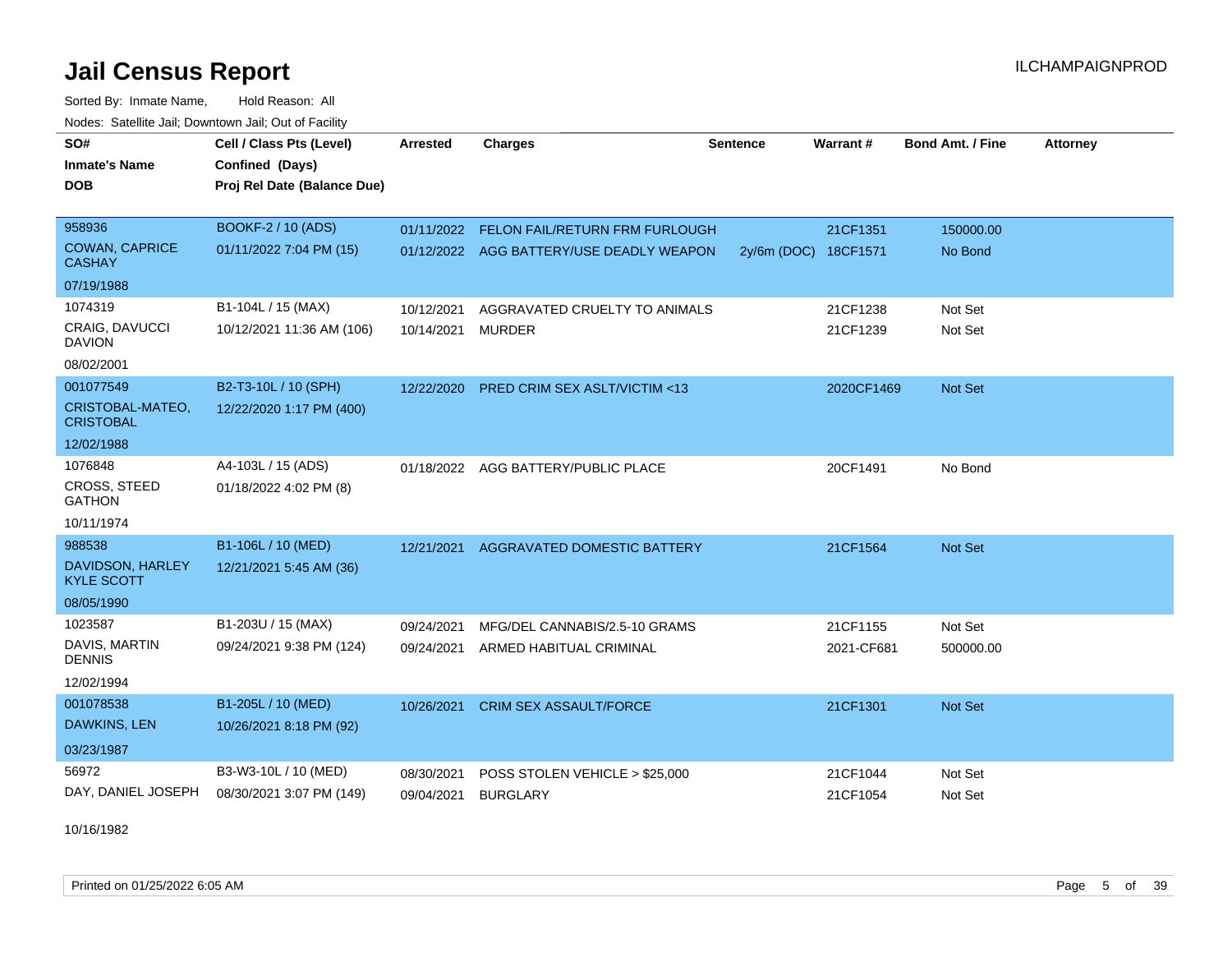Sorted By: Inmate Name, Hold Reason: All Nodes: Satellite Jail; Downtown Jail; Out of Facility

| Noucs. Catchite sail, Downtown sail, Out of Facility |                                             |                 |                                           |                 |             |                         |                 |
|------------------------------------------------------|---------------------------------------------|-----------------|-------------------------------------------|-----------------|-------------|-------------------------|-----------------|
| SO#                                                  | Cell / Class Pts (Level)                    | <b>Arrested</b> | <b>Charges</b>                            | <b>Sentence</b> | Warrant#    | <b>Bond Amt. / Fine</b> | <b>Attorney</b> |
| <b>Inmate's Name</b>                                 | Confined (Days)                             |                 |                                           |                 |             |                         |                 |
| <b>DOB</b>                                           | Proj Rel Date (Balance Due)                 |                 |                                           |                 |             |                         |                 |
|                                                      |                                             |                 |                                           |                 |             |                         |                 |
| 25659                                                | B4-125L / 15 (MAX)                          | 06/15/2021      | <b>RESIDENTIAL BURGLARY</b>               |                 | 2020CF1218  | 50000.00                |                 |
| DORRIS, LORENZO                                      | 06/15/2021 6:17 AM (225)                    | 06/15/2021      | <b>BURGLARY</b>                           |                 | 21CF689     | Not Set                 |                 |
| 07/19/1966                                           |                                             |                 |                                           |                 |             |                         |                 |
| 1024895                                              | B3-W4-14L / 10 (MED)                        | 12/15/2021      | MFG/DEL 100<400 GR COCA/ANLG              |                 | 21CF1535    | Not Set                 |                 |
| EDWARDS, GEORGE<br>CORTEZ                            | 12/15/2021 12:26 PM (42)                    | 12/15/2021      | AGGRAVATED BATTERY                        |                 | 21CF1536    | Not Set                 |                 |
| 06/19/1994                                           |                                             |                 |                                           |                 |             |                         |                 |
| 1074720                                              | A4-204L / 15 (ADS)                          |                 | 01/19/2022 PRED CRIM SEX ASLT/VICTIM <13  |                 | 21CF1414    | 500000.00               |                 |
| ELVIR-REYES, JORGE<br><b>LEONARDO</b>                | 01/19/2022 1:43 PM (7)                      |                 |                                           |                 |             |                         |                 |
| 06/03/1988                                           |                                             |                 |                                           |                 |             |                         |                 |
| 1069992                                              | A3-116L / 10 (ADS)                          |                 | 01/14/2022 VIO BAIL BOND/CLASS 4 OFFENSE  |                 | 22CM19      | Not Set                 |                 |
| EMBEYA, CRISTAVI<br><b>TSHOMBA</b>                   | 01/14/2022 5:19 PM (12)                     |                 |                                           |                 |             |                         |                 |
| 03/19/1999                                           |                                             |                 |                                           |                 |             |                         |                 |
| 987328                                               | A2-121L / 10 (MED)                          | 12/11/2021      | AGG ASLT PEACE OFF/FIRE/ER WRK            |                 | 21CF1515    | Not Set                 |                 |
| ERVIN, DEIDRA ANN<br><b>RUTH</b>                     | 12/11/2021 8:48 PM (46)                     |                 |                                           |                 |             |                         |                 |
| 04/15/1991                                           |                                             |                 |                                           |                 |             |                         |                 |
| 527081                                               | B3-W6-24L / 10 (MED)                        |                 | 09/06/2021 ARSON/REAL/PERSONAL PROP>\$150 |                 | 2021 CF 797 | 25000.00                |                 |
| FERGUSON,<br><b>CHRISTOPHER</b>                      | 09/06/2021 1:18 PM (142)                    |                 |                                           |                 |             |                         |                 |
| 12/21/1981                                           |                                             |                 |                                           |                 |             |                         |                 |
| 1039744                                              | B4-224U / 15 (MAX)                          | 12/06/2021      | <b>MURDER</b>                             |                 | 20CF959     | 1000000.00              |                 |
| <b>FONVILLE, TREVOY</b><br><b>JERMAINE</b>           | 12/06/2021 10:52 AM (51)                    |                 |                                           |                 |             |                         |                 |
| 01/13/1996                                           |                                             |                 |                                           |                 |             |                         |                 |
| 518395                                               | B2-T3-12L / 15 (SPH)                        | 07/07/2020      | CRIMINAL SEXUAL ASSAULT                   |                 | 2020-CF735  | 250000.00               |                 |
|                                                      | FRANDLE, MARK RYAN 07/07/2020 3:42 PM (568) |                 |                                           |                 |             |                         |                 |

09/10/1985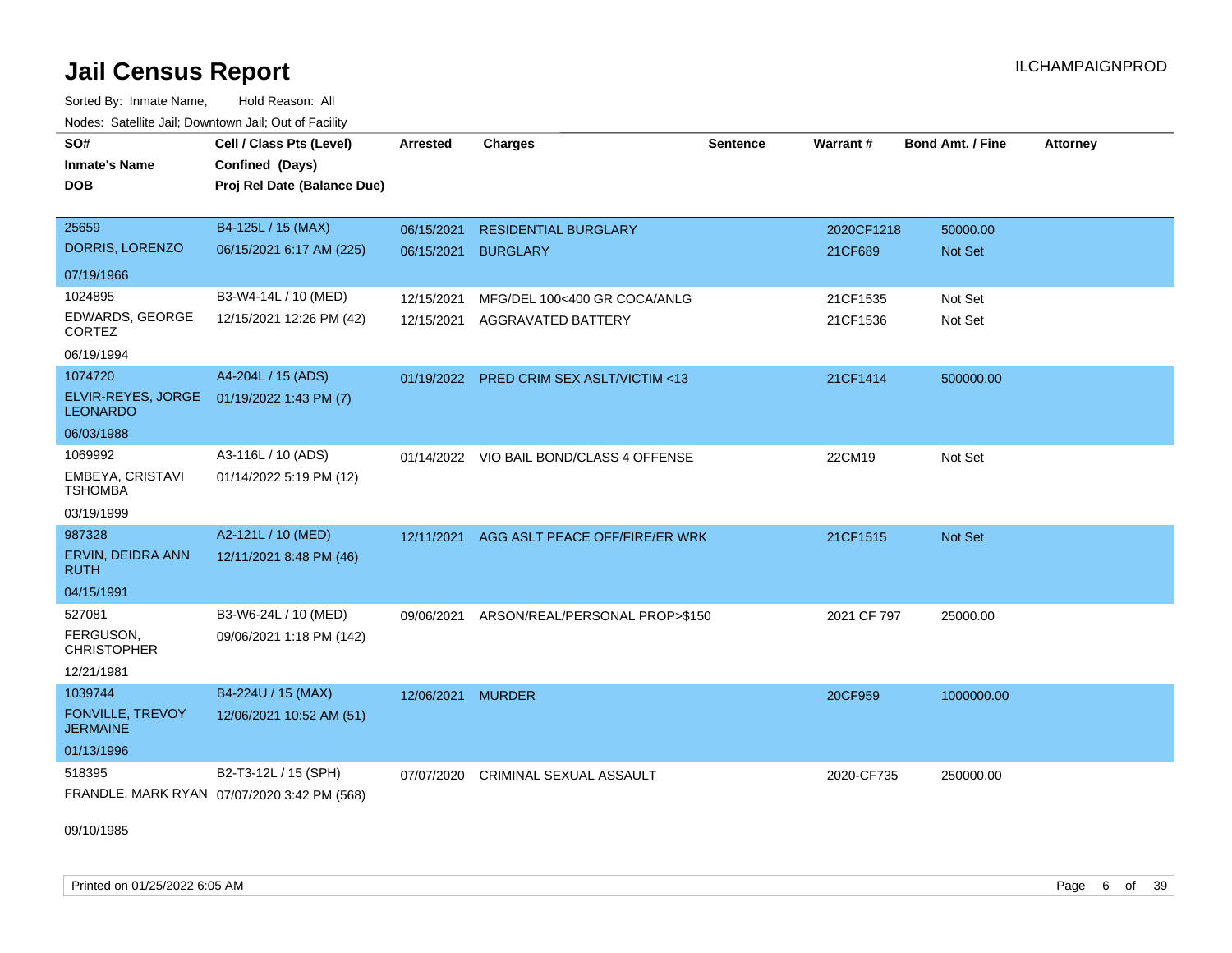Sorted By: Inmate Name, Hold Reason: All Nodes: Satellite Jail; Downtown Jail; Out of Facility

| SO#                                   | Cell / Class Pts (Level)    | <b>Arrested</b> | <b>Charges</b>                           | <b>Sentence</b> | Warrant#     | <b>Bond Amt. / Fine</b> | <b>Attorney</b> |
|---------------------------------------|-----------------------------|-----------------|------------------------------------------|-----------------|--------------|-------------------------|-----------------|
| <b>Inmate's Name</b>                  | Confined (Days)             |                 |                                          |                 |              |                         |                 |
| <b>DOB</b>                            | Proj Rel Date (Balance Due) |                 |                                          |                 |              |                         |                 |
|                                       |                             |                 |                                          |                 |              |                         |                 |
| 001077934                             | A1-125L / 10 (MED)          | 08/22/2021      | AGG DUI/ACCIDENT/DEATH                   |                 | 21CF1024     | Not Set                 |                 |
| <b>FREED, LOGAN</b><br><b>SUZANNE</b> | 08/22/2021 11:45 PM (157)   | 08/22/2021      | <b>DOMESTIC BATTERY</b>                  |                 | 21 CM 172    | 10000.00                |                 |
| 08/18/1996                            |                             |                 |                                          |                 |              |                         |                 |
| 001078290                             | A1-125U / 10 (ADS)          | 08/19/2021      | MACHINE GUN/AUTO WEAPON/VEH              |                 | 21CF1012     | Not Set                 |                 |
| FREEMAN, ANGEL<br><b>JANILA KAY</b>   | 08/19/2021 1:26 AM (160)    |                 |                                          |                 |              |                         |                 |
| 12/25/1995                            |                             |                 |                                          |                 |              |                         |                 |
| 001078780                             | A3-217U / 15 (ADS)          |                 | 01/19/2022 FIREARM/FOID INVALID/NOT ELIG |                 | <b>2CF90</b> | Not Set                 |                 |
| FULWILEY, KANYE<br><b>TONY</b>        | 01/19/2022 9:39 PM (7)      |                 |                                          |                 |              |                         |                 |
| 09/24/2003                            |                             |                 |                                          |                 |              |                         |                 |
| 1063104                               | A3-212L / 5 (ADS)           | 01/10/2022      | VIOLATE ORDER PROTECTION                 |                 | 21CF1258     | 25000.00                |                 |
| <b>FUSON, KEITH</b><br>EDWARD         | 01/10/2022 9:14 PM (16)     |                 | 01/10/2022 VIOLATE ORDER PROTECTION      |                 | 21CF1259     | 25000.00                |                 |
| 05/07/1987                            |                             |                 |                                          |                 |              |                         |                 |
| 001078793                             | <b>BOOKF-2</b>              |                 | 01/24/2022 DOMESTIC BATTERY              |                 | 2022CMAWOW   | <b>Not Set</b>          |                 |
| <b>GAINES, ROBIN</b>                  | 01/24/2022 12:59 PM (2)     |                 |                                          |                 |              |                         |                 |
| 10/17/1964                            |                             |                 |                                          |                 |              |                         |                 |
| 001078154                             | B4-121U / 10 (MED)          | 01/09/2022      | DRVG UNDER INFLU OF ALCOHOL              |                 | 2021 DT 182  | 5000.00                 |                 |
| GENTRY, DAMON<br><b>LIONEL</b>        | 01/09/2022 4:41 PM (17)     |                 | 01/09/2022 AGG DOMESTIC BATTERY/STRANGLE |                 | 2021 CF 1396 | 50000.00                |                 |
| 12/25/1971                            |                             |                 |                                          |                 |              |                         |                 |
| 001078633                             | B2-T4-13U / 25 (SPH)        | 12/01/2021      | PRED CRIM SEX ASLT/VICTIM <13            |                 | 21CF1416     | 250000.00               |                 |
| GONZALEZ-GUILLEN,<br><b>EDWARD</b>    | 12/01/2021 12:08 PM (56)    |                 |                                          |                 |              |                         |                 |
| 08/25/2002                            |                             |                 |                                          |                 |              |                         |                 |
| 001078607                             | B4-221L / 15 (MAX)          | 11/22/2021      | <b>FELON POSS/USE FIREARM/PAROLE</b>     |                 | 21CF1437     | Not Set                 |                 |
| GRAY, WILLIAM<br>DA'VON               | 11/22/2021 2:57 PM (65)     | 11/22/2021      | ATTEMPT (FIRST DEGREE MURDER)            |                 | 21CF1435     | Not Set                 |                 |
|                                       |                             |                 |                                          |                 |              |                         |                 |

04/18/1984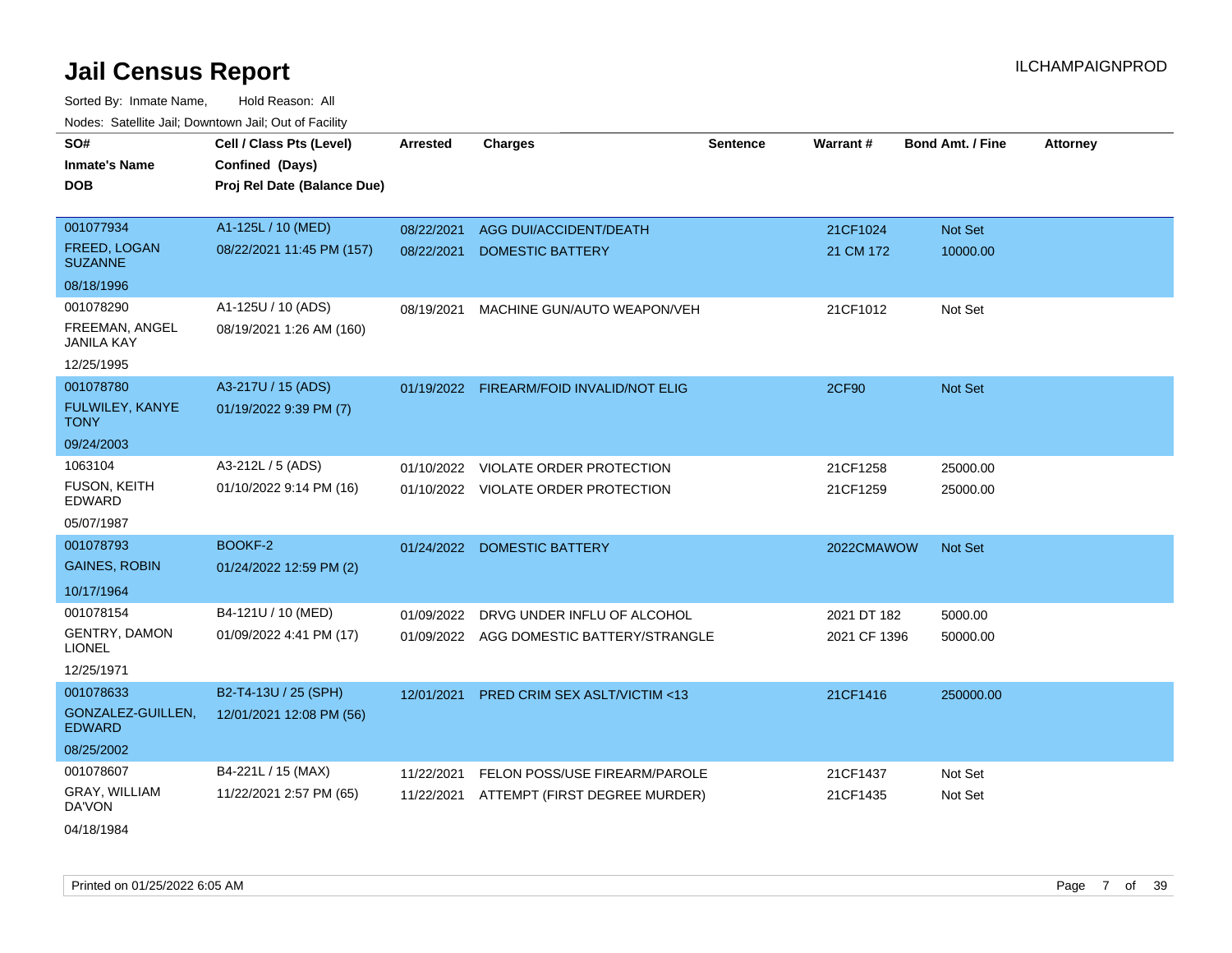| SO#<br><b>Inmate's Name</b><br><b>DOB</b><br>56342            | Cell / Class Pts (Level)<br>Confined (Days)<br>Proj Rel Date (Balance Due)<br>B1-206L / 10 (MED) | Arrested<br>10/21/2021                                             | <b>Charges</b><br>THEFT CONTROL INTENT <\$500                                                                                     | <b>Sentence</b> | Warrant#<br>17CF1451                                     | <b>Bond Amt. / Fine</b><br>10000.00                 | <b>Attorney</b> |
|---------------------------------------------------------------|--------------------------------------------------------------------------------------------------|--------------------------------------------------------------------|-----------------------------------------------------------------------------------------------------------------------------------|-----------------|----------------------------------------------------------|-----------------------------------------------------|-----------------|
| <b>GRIFFIN, NATHAN</b><br><b>EUGENE</b>                       | 10/21/2021 4:20 PM (97)                                                                          | 10/21/2021<br>10/21/2021                                           | DRIVING ON REVOKED LICENSE<br><b>ARMED HABITUAL CRIMINAL</b>                                                                      |                 | 20TR1979<br>21CF1279                                     | 3000.00<br>Not Set                                  |                 |
| 02/24/1969<br>987254<br>HAYES, CARL DONJO<br>03/02/1963       | A3-115L / 10 (ADS)<br>01/12/2022 5:20 PM (14)                                                    | 01/12/2022                                                         | DOMESTIC BATTERY/OTHER PRIOR                                                                                                      | 6y (DOC)        | 20CF356                                                  | No Bond                                             |                 |
| 001078488<br>HERNANDEZ-LOPEZ,<br><b>ERNESTO</b><br>11/28/1975 | B2-T4-15U / 15 (SPH)<br>10/14/2021 3:15 PM (104)                                                 | 10/14/2021<br>10/14/2021                                           | PRED CRIM SEX ASLT/VICTIM <13<br><b>FUGITIVE FROM JUSTICE</b>                                                                     |                 | 21CF1232<br>21CF1246                                     | 500000.00<br>Not Set                                |                 |
| 975293<br>HILL, JACOB MILES<br>02/06/1988                     | B2-T4-14L / 10 (SPH)<br>07/21/2021 8:43 PM (189)                                                 | 07/21/2021<br>07/21/2021<br>07/25/2021<br>08/18/2021<br>09/09/2021 | <b>STALKING</b><br>VIO ORDER/PRIOR VIO OF ORDER<br>PAROLE REVOCATION<br>HARASS WITNESS/FAMILY MBR/REP<br>AGG STALKING/BODILY HARM |                 | 2021CF863<br>21CF914<br>CH2104646<br>21CF992<br>21CF1073 | Not Set<br>No Bond<br>Not Set<br>Not Set<br>Not Set |                 |
| 48471<br>HILL, RAMESH<br><b>JERMAINE</b><br>12/11/1978        | B1-207L / 15 (MAX)<br>08/08/2021 4:45 AM (171)                                                   | 08/08/2021                                                         | AGG BATTERY/DISCHARGE FIREARM                                                                                                     |                 | 21CF946                                                  | Not Set                                             |                 |
| 1043704<br>HOUSTON, STEVEN<br>CORDELL<br>01/24/1989           | B4-223L / 15 (MAX)<br>07/13/2021 5:56 AM (197)                                                   | 07/13/2021                                                         | ARMED ROBBERY/ARMED W/FIREARM                                                                                                     | 12y (DOC)       | 21CF815                                                  | Not Set                                             |                 |
| 999198<br>HOWARD, BRION LIN<br>06/10/1992                     | B4-226L / 15 (MAX)<br>11/30/2021 10:41 AM (57)                                                   | 11/30/2021                                                         | FELON POSS/USE FIREARM PRIOR                                                                                                      |                 | 21CF1377                                                 | 500000.00                                           |                 |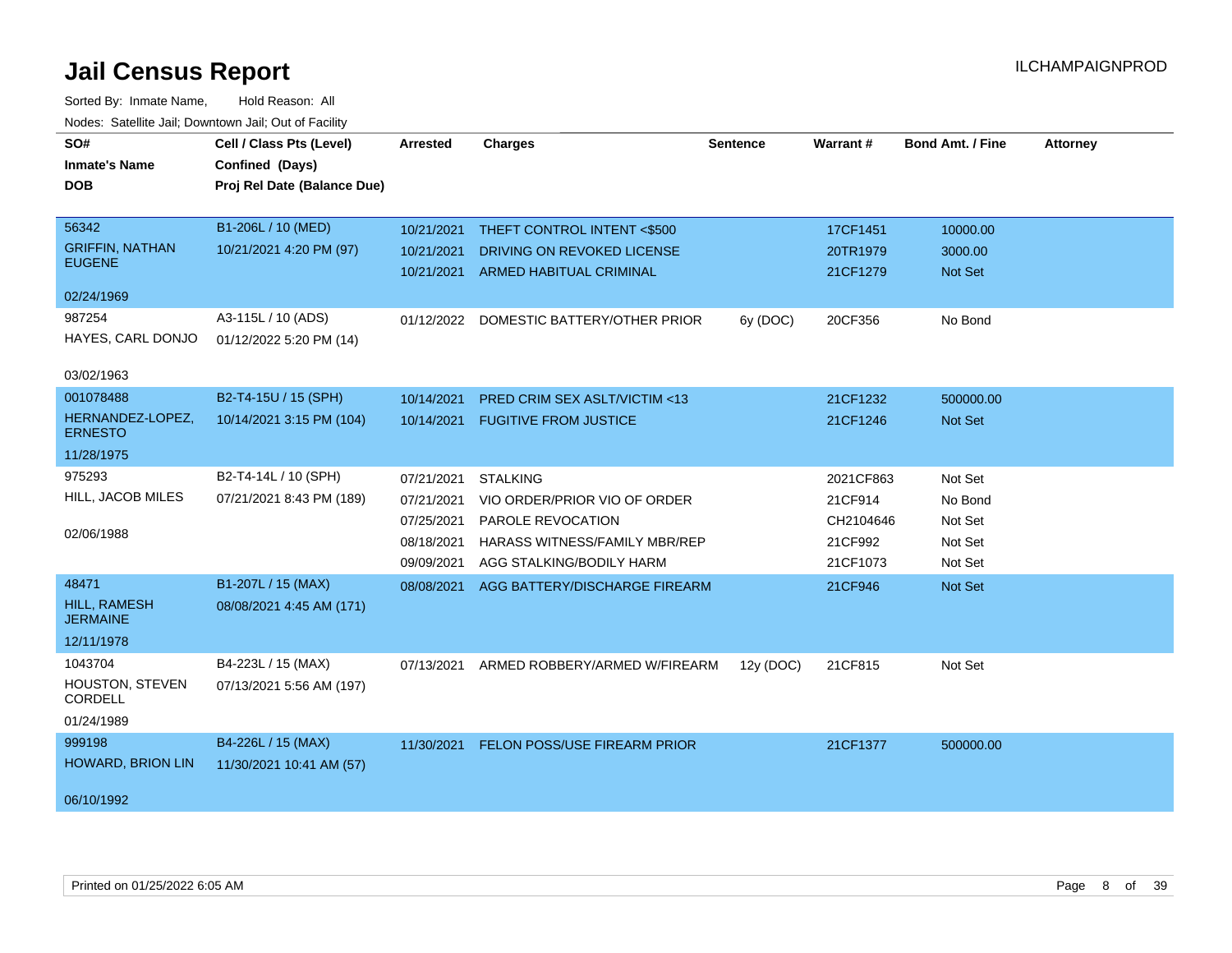Sorted By: Inmate Name, Hold Reason: All Nodes: Satellite Jail; Downtown Jail; Out of Facility

| ivuuto. Galeinle Jan, Downlown Jan, Oul of Facility |                                            |                 |                                          |                 |                 |                         |                 |
|-----------------------------------------------------|--------------------------------------------|-----------------|------------------------------------------|-----------------|-----------------|-------------------------|-----------------|
| SO#                                                 | Cell / Class Pts (Level)                   | <b>Arrested</b> | <b>Charges</b>                           | <b>Sentence</b> | <b>Warrant#</b> | <b>Bond Amt. / Fine</b> | <b>Attorney</b> |
| <b>Inmate's Name</b>                                | Confined (Days)                            |                 |                                          |                 |                 |                         |                 |
| <b>DOB</b>                                          | Proj Rel Date (Balance Due)                |                 |                                          |                 |                 |                         |                 |
|                                                     |                                            |                 |                                          |                 |                 |                         |                 |
| 1061996                                             | A1-224L / 5 (MIN)                          | 10/30/2021      | DRVG UNDER INFLUENCE OF DRUG             |                 |                 | No Bond                 |                 |
| HUBBARD, REBEKIAH                                   | 10/30/2021 1:37 PM (88)                    | 10/30/2021      | <b>RETAIL THEFT/DISP MERCH/&lt;\$300</b> |                 | 2018CF1302      | 20000.00                |                 |
| <b>DIONA</b>                                        |                                            | 10/31/2021      | USE FORGED CR/DEBIT CARD/<\$300          | 2y (DOC)        |                 | No Bond                 |                 |
| 04/08/1998                                          | 1/26/2022 (0.00)                           |                 |                                          |                 |                 |                         |                 |
| 953555                                              | B4-122L / 15 (MAX)                         | 03/10/2021      | <b>CRIM TRESPASS TO RESIDENCE</b>        |                 | 21CF272         | Not Set                 |                 |
| HUNT, TAVARIS EARL                                  | 03/10/2021 4:58 AM (322)                   | 04/14/2021      | AGG FLEEING POLICE/21 MPH OVER           | 3y(DOC)         | 2020CF94        | 10000.00                |                 |
|                                                     |                                            |                 |                                          |                 |                 |                         |                 |
| 12/29/1987                                          |                                            |                 |                                          |                 |                 |                         |                 |
| 38993                                               | B4-126L / 15 (MAX)                         | 02/13/2021      | ATTEMPT (FIRST DEGREE MURDER)            |                 | 21CF181         | <b>Not Set</b>          |                 |
| JACKSON, LAMONT<br><b>JEREMIE</b>                   | 02/13/2021 7:45 AM (347)                   |                 |                                          |                 |                 |                         |                 |
| 07/31/1973                                          |                                            |                 |                                          |                 |                 |                         |                 |
| 001078689                                           | B1-201L / 15 (MAX)                         | 12/17/2021      | FIREARM/FOID INVALID/NOT ELIG            |                 | 21CF1551        | No Bond                 |                 |
| <b>JACKSON, PRENTISS</b><br><b>MANSION DEWAYNE</b>  | 12/18/2021 12:39 AM (39)                   | 12/17/2021      | POSS STOLEN VEHICLE > \$25,000           |                 | 21JD37          | Not Set                 |                 |
| 09/02/2003                                          | 1/30/2022 (0.00)                           |                 |                                          |                 |                 |                         |                 |
| 001077487                                           | B3-W8-30L / 10 (MED)                       | 12/03/2020      | FELON POSS/USE WEAPON/FIREARM            |                 | 20CF1377        | <b>Not Set</b>          |                 |
| <b>JACKSON, TERRELL</b><br><b>DANDRE</b>            | 12/03/2020 10:18 AM (419)                  | 11/09/2021      | AGG DISCHARGE FIREARM/OCC VEH            |                 | 21CR0331401     | No Bond                 |                 |
| 08/11/1990                                          |                                            |                 |                                          |                 |                 |                         |                 |
| 001077864                                           | B1-103L / 15 (MAX)                         | 04/18/2021      | FELON POSS/USE WEAPON/FIREARM            |                 | 21CF428         | Not Set                 |                 |
| D                                                   | JAMERSON, ANTHONY 04/18/2021 7:21 PM (283) |                 |                                          |                 |                 |                         |                 |
| 01/26/1990                                          |                                            |                 |                                          |                 |                 |                         |                 |
| 001078703                                           | A2-220L / 15 (ADS)                         | 12/20/2021      | MURDER/INTENT TO KILL/INJURE             |                 | 21CF1574        | <b>Not Set</b>          |                 |
| <b>JOHNS, SHAMIQUH</b><br><b>THERESA</b>            | 12/22/2021 6:41 AM (35)                    |                 |                                          |                 |                 |                         |                 |
| 04/03/1992                                          |                                            |                 |                                          |                 |                 |                         |                 |
| 001078788                                           | BOOKH-8 / 5 (ADS)                          |                 | 01/21/2022 AGGRAVATED BATTERY            |                 | 22CF93          | Not Set                 |                 |
| JOHNSON, BRENTON Z 01/21/2022 8:33 PM (5)           |                                            |                 |                                          |                 |                 |                         |                 |
| 08/07/1987                                          |                                            |                 |                                          |                 |                 |                         |                 |

Printed on 01/25/2022 6:05 AM Page 9 of 39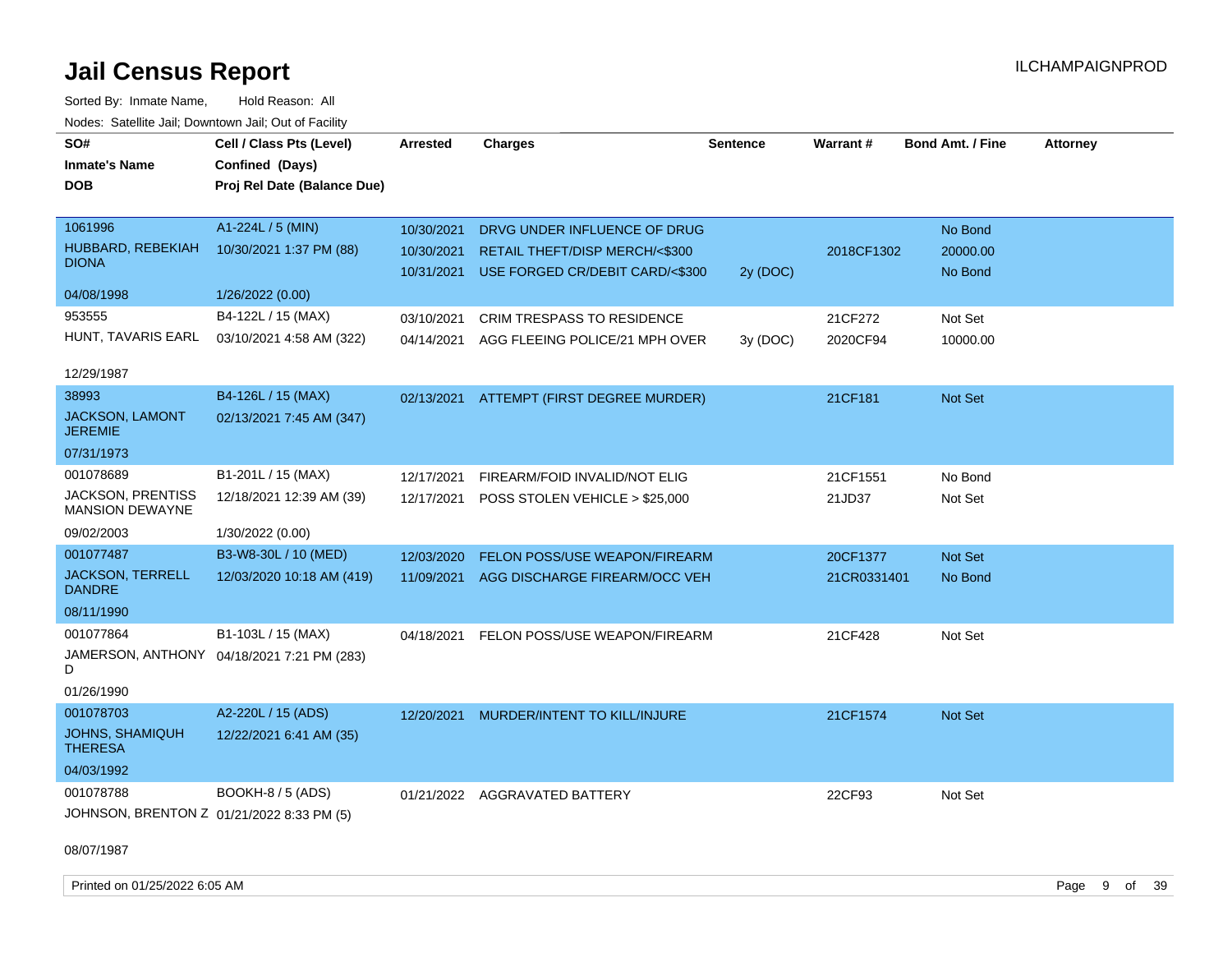Sorted By: Inmate Name, Hold Reason: All Nodes: Satellite Jail; Downtown Jail; Out of Facility

| Noues. Salemie Jan, Downtown Jan, Out of Facility |                                            |                 |                                   |                 |                 |                         |                 |
|---------------------------------------------------|--------------------------------------------|-----------------|-----------------------------------|-----------------|-----------------|-------------------------|-----------------|
| SO#                                               | Cell / Class Pts (Level)                   | <b>Arrested</b> | <b>Charges</b>                    | <b>Sentence</b> | <b>Warrant#</b> | <b>Bond Amt. / Fine</b> | <b>Attorney</b> |
| <b>Inmate's Name</b>                              | Confined (Days)                            |                 |                                   |                 |                 |                         |                 |
| <b>DOB</b>                                        | Proj Rel Date (Balance Due)                |                 |                                   |                 |                 |                         |                 |
|                                                   |                                            |                 |                                   |                 |                 |                         |                 |
| 1071536                                           | B4-127L / 15 (MED)                         | 06/17/2021      | UNLAWFUL RESTRAINT                | 2y (DOC)        | 21CF702         | Not Set                 |                 |
| JOHNSON, ZACHERY<br><b>EDWARD</b>                 | 06/17/2021 2:00 AM (223)                   |                 |                                   |                 |                 |                         |                 |
| 10/30/1987                                        |                                            |                 |                                   |                 |                 |                         |                 |
| 1017120                                           | B3-W4-16L / 5 (MIN)                        | 10/29/2021      | AGG ASLT/USE DDLY WEAPON          |                 |                 | No Bond                 |                 |
|                                                   | JONES, JOSHUA LYNN 10/29/2021 3:15 AM (89) |                 |                                   |                 |                 |                         |                 |
| 05/16/1993                                        | 1/25/2022 (0.00)                           |                 |                                   |                 |                 |                         |                 |
| 001078645                                         | B4-222U / 10 (MED)                         | 12/02/2021      | <b>ILLEG POSS AMMUNITION/FOID</b> |                 | 21CM472         | 1000.00                 |                 |
| JONES, KELVIN<br><b>KHYRIC</b>                    | 12/02/2021 6:56 PM (55)                    | 12/02/2021      | <b>AGG DISCHARGE FIREARM</b>      |                 | 21CF1478        | No Bond                 |                 |
| 02/27/2001                                        |                                            |                 |                                   |                 |                 |                         |                 |
| 956822                                            | B1-205U / 15 (MAX)                         | 11/25/2021      | AGGRAVATED DOMESTIC BATTERY       |                 | 21CF1442        | Not Set                 |                 |
| JONES, MARIO                                      | 11/25/2021 10:37 AM (62)                   | 11/25/2021      | PAROLE REVOCATION                 |                 | CH2106361       | No Bond                 |                 |
| NATHANIEL                                         |                                            | 11/25/2021      | UNLAWFUL RESTRAINT                |                 | 21CF1443        | Not Set                 |                 |
| 10/27/1987                                        |                                            |                 |                                   |                 |                 |                         |                 |
| 1008468                                           | B4-226U / 10 (MED)                         | 12/01/2021      | FELON POSS/USE WEAPON/FIREARM     |                 | 21CF1472        | <b>Not Set</b>          |                 |
| <b>JONES, MARTEZ</b>                              | 12/01/2021 1:28 PM (56)                    | 12/01/2021      | VIO BAIL BOND/FAMILY MEMBER       |                 | <b>22CM9</b>    | <b>Not Set</b>          |                 |
| LAMONTE                                           |                                            | 12/02/2021      | <b>PROBATION VIOLATION</b>        |                 | 20CF1151        | <b>Not Set</b>          |                 |
| 06/22/1993                                        |                                            |                 |                                   |                 |                 |                         |                 |
| 506244                                            | B1-204L / 15 (MAX)                         | 07/15/2021      | ARMED ROBBERY/ARMED W/FIREARM     |                 | 2021CF791       | 250000.00               |                 |
| JOSLIN, JASON LEE                                 | 07/15/2021 4:38 AM (195)                   |                 |                                   |                 |                 |                         |                 |
| 12/22/1985                                        |                                            |                 |                                   |                 |                 |                         |                 |
| 66662                                             | B3-W5-20L / 10 (MED)                       | 12/05/2021      | POSS AMT CON SUB EXCEPT(A)/(D)    | 2y (DOC)        | 18CF597         | 200000.00               |                 |
| KINTNER, WESLEY J                                 | 12/05/2021 1:57 PM (52)                    |                 |                                   |                 |                 |                         |                 |
|                                                   |                                            |                 |                                   |                 |                 |                         |                 |
| 04/15/1986                                        |                                            |                 |                                   |                 |                 |                         |                 |
| 1041648                                           | B4-223U / 15 (MAX)                         | 01/11/2022      | ARMED HABITUAL CRIMINAL           |                 | 22CF41          | Not Set                 |                 |
| LANE, DEMETRIUS<br>LAQUAN                         | 01/11/2022 5:27 AM (15)                    |                 | 01/11/2022 PAROLE REVOCATION      |                 | CH2200221       | Not Set                 |                 |
| 07/04/1996                                        |                                            |                 |                                   |                 |                 |                         |                 |

Printed on 01/25/2022 6:05 AM **Page 10** of 39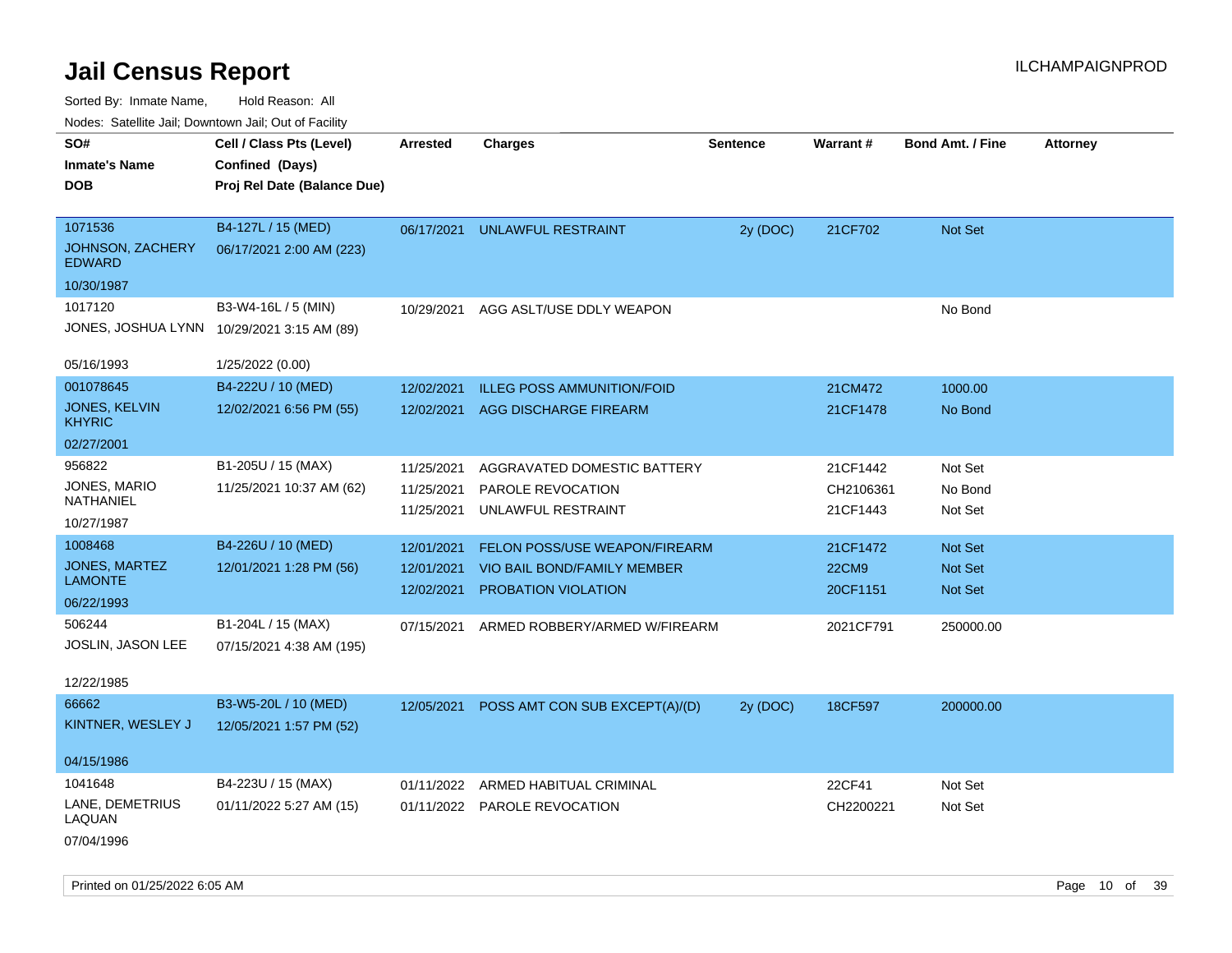| SO#<br><b>Inmate's Name</b><br><b>DOB</b>                       | Cell / Class Pts (Level)<br>Confined (Days)<br>Proj Rel Date (Balance Due) | <b>Arrested</b>                        | <b>Charges</b>                                                                                           | Sentence | <b>Warrant#</b>                              | <b>Bond Amt. / Fine</b>           | <b>Attorney</b> |
|-----------------------------------------------------------------|----------------------------------------------------------------------------|----------------------------------------|----------------------------------------------------------------------------------------------------------|----------|----------------------------------------------|-----------------------------------|-----------------|
| 1070011<br>LAWS, WILLIAM<br>ZARAK, Third                        | B4-124U / 15 (MAX)<br>08/03/2021 3:53 PM (176)                             | 08/03/2021                             | AGG DISCH FIREARM/1ST AID PERS                                                                           |          | 21CF929                                      | Not Set                           |                 |
| 07/06/1999                                                      |                                                                            |                                        |                                                                                                          |          |                                              |                                   |                 |
| 548089<br>LEWIS, LAWRENCE<br>PAUL, Third                        | B1-204U / 15 (MAX)<br>12/04/2020 4:42 AM (418)                             | 12/04/2020<br>12/04/2020               | METH DELIVERY/100<400 GRAMS<br>AGG DOMESTIC BATTERY/STRANGLE<br>12/04/2020 ATTEMPT (FIRST DEGREE MURDER) |          | 20CF1481<br>18CF1507<br>20CF1378             | Not Set<br>10000.00<br>Not Set    |                 |
| 02/08/1993                                                      |                                                                            |                                        |                                                                                                          |          |                                              |                                   |                 |
| 001077524<br>LEWIS, TREVOR<br><b>DANIEL</b>                     | B2-T1-04L / 10 (SPH)<br>12/14/2020 5:16 PM (408)                           | 12/14/2020<br>12/14/2020<br>12/14/2020 | AGG BATTERY/JUDGE/EMT<br><b>RESIDENTIAL ARSON</b><br>AGG BATTERY/PUBLIC PLACE                            |          | 2020-CF-1212<br>2020-CF-1388<br>2020-CF-1231 | 10000.00<br>150000.00<br>50000.00 |                 |
| 06/03/2002                                                      |                                                                            | 12/14/2020                             | AGG BATTERY/PEACE OFFICER                                                                                |          | 2020-CF-1211                                 | 10000.00                          |                 |
| 1065002<br>LOVELESS, DUSTIN<br>DEE<br>06/17/1982                | B3-W3-12L / 10 (MED)<br>11/16/2021 11:41 AM (71)                           | 11/16/2021                             | DOMESTIC BTRY/CONTACT/VIO O/P                                                                            |          | 2019CF001781                                 | 25000.00                          |                 |
| 1000869                                                         | A3-114L / 15 (MAX)                                                         | 09/11/2021                             | FELON POSS/USE WEAPON/FIREARM                                                                            |          | 21CF1102                                     | <b>Not Set</b>                    |                 |
| <b>MARTIN, MANNIX</b><br><b>TILMOND</b>                         | 09/12/2021 12:40 AM (136)                                                  |                                        |                                                                                                          |          |                                              |                                   |                 |
| 07/19/1991                                                      |                                                                            |                                        |                                                                                                          |          |                                              |                                   |                 |
| 48792<br>MCCLAIN, HURCHEL<br><b>JOSEPH</b><br>05/01/1979        | B4-225U / 10 (MED)<br>11/20/2021 4:11 AM (67)                              | 11/19/2021                             | AGG BATTERY/DISCHARGE FIREARM                                                                            |          | 21CF1425                                     | Not Set                           |                 |
| 001077938                                                       | <b>BOOKH-2 / 15 (ADS)</b>                                                  |                                        |                                                                                                          |          |                                              |                                   |                 |
| MCGAHA,<br><b>CHRISTOPHER D</b><br>07/27/1991                   | 05/10/2021 7:02 PM (261)                                                   | 05/10/2021<br>05/11/2021<br>05/27/2021 | AGG KIDNAPING DISCH FIR/HARM<br><b>MURDER</b><br>ESCAPE FROM DEPT OF CORRECTION                          |          | 21CF532<br>2021-CF-215<br>21CF600            | Not Set<br>No Bond<br>Not Set     |                 |
| 66710<br><b>MEEKS, CASSARIOUS</b><br><b>MONTE</b><br>06/22/1984 | A4-202L / 15 (ADS)<br>01/20/2022 11:40 AM (6)                              | 01/19/2022                             | ARMED VIOLENCE/CATEGORY I                                                                                |          | 22CF88                                       | Not Set                           |                 |
|                                                                 |                                                                            |                                        |                                                                                                          |          |                                              |                                   |                 |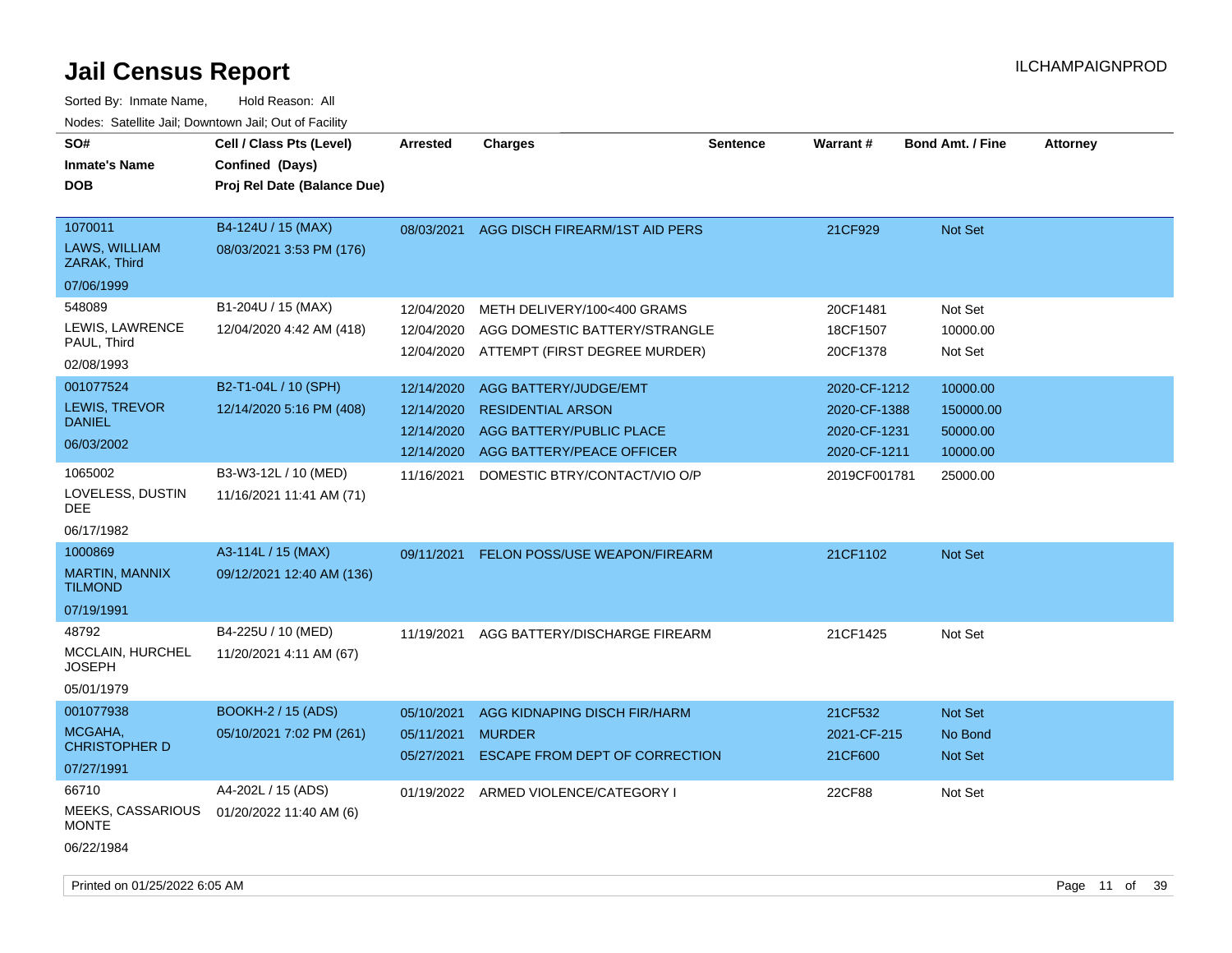Sorted By: Inmate Name, Hold Reason: All

| Nodes: Satellite Jail; Downtown Jail; Out of Facility |                                             |                 |                               |                 |           |                         |                 |
|-------------------------------------------------------|---------------------------------------------|-----------------|-------------------------------|-----------------|-----------|-------------------------|-----------------|
| SO#                                                   | Cell / Class Pts (Level)                    | <b>Arrested</b> | <b>Charges</b>                | <b>Sentence</b> | Warrant#  | <b>Bond Amt. / Fine</b> | <b>Attorney</b> |
| <b>Inmate's Name</b>                                  | Confined (Days)                             |                 |                               |                 |           |                         |                 |
| <b>DOB</b>                                            | Proj Rel Date (Balance Due)                 |                 |                               |                 |           |                         |                 |
|                                                       |                                             |                 |                               |                 |           |                         |                 |
| 1043071                                               | A2-120L / 10 (MED)                          | 11/08/2021      | CRIM DMG/GOVT PROP/<\$500     |                 | 21CF1378  | Not Set                 |                 |
| <b>MERRELL-</b><br>SUTHERLAND, ALICIA                 | 11/08/2021 2:22 AM (79)                     |                 |                               |                 |           |                         |                 |
| 11/26/1972                                            |                                             |                 |                               |                 |           |                         |                 |
| 41584                                                 | B4-227L / 15 (MAX)                          | 12/01/2021      | ARMED HABITUAL CRIMINAL       |                 | 21CF1467  | Not Set                 |                 |
|                                                       | MILLER, JOSE LOVELL 12/02/2021 1:04 AM (55) |                 |                               |                 |           |                         |                 |
|                                                       |                                             |                 |                               |                 |           |                         |                 |
| 10/07/1975                                            |                                             |                 |                               |                 |           |                         |                 |
| 001077902                                             | A2-123L / 5 (ADS)                           | 11/23/2021      | BATTERY/CAUSE BODILY HARM     |                 | 21CM187   | Not Set                 |                 |
| MOFFETT, CAROLYN<br><b>REENE</b>                      | 11/21/2021 10:31 AM (66)                    |                 |                               |                 |           |                         |                 |
| 10/23/1988                                            |                                             |                 |                               |                 |           |                         |                 |
| 39106                                                 | A4-102L / 10 (MED)                          | 10/12/2021      | DOMESTIC BATTERY/OTHER PRIOR  |                 | 21CF1217  | Not Set                 |                 |
| Junior                                                | MOORE, ANDREW LEE, 10/12/2021 1:02 AM (106) |                 |                               |                 |           |                         |                 |
| 04/12/1973                                            | 4/10/2022 (0.00)                            |                 |                               |                 |           |                         |                 |
| 1007239                                               | B4-127U / 10 (MED)                          | 12/29/2021      | <b>DOMESTIC BATTERY</b>       |                 | 21CF1607  | Not Set                 |                 |
| MOORE, ANDREW<br><b>VIRGIL</b>                        | 12/29/2021 8:40 PM (28)                     |                 |                               |                 |           |                         |                 |
| 08/20/1972                                            |                                             |                 |                               |                 |           |                         |                 |
| 1076661                                               | BOOKH-8 / 5 (ADS)                           | 01/22/2022      | DUI INTOXICATING COMPOUND     |                 | 20DT191   | 5000.00                 |                 |
| MOORE, COLTIN RILEY 01/22/2022 5:32 AM (4)            |                                             | 01/22/2022      | CRIM DAMAGE/<\$500            |                 | 21CM196   | 5000.00                 |                 |
|                                                       |                                             |                 |                               |                 |           |                         |                 |
| 10/23/1996                                            |                                             |                 |                               |                 |           |                         |                 |
| 539294                                                | A4-207L / 10 (ADS)                          | 01/11/2022      | AGG DUI/NO VALID DL           |                 | 22CF49    | Not Set                 |                 |
| MOSLEY, JAMES<br><b>CALVIN</b>                        | 01/11/2022 9:43 PM (15)                     |                 | 01/11/2022 PAROLE REVOCATION  |                 | CH2200227 | No Bond                 |                 |
| 12/11/1985                                            |                                             |                 |                               |                 |           |                         |                 |
| 001078517                                             | B1-102L / 15 (MAX)                          | 10/19/2021      | ATTEMPT (FIRST DEGREE MURDER) |                 | 21CF1267  | Not Set                 |                 |
| NELSON, RORY<br><b>DEMOND</b>                         | 10/19/2021 3:55 AM (99)                     |                 |                               |                 |           |                         |                 |
|                                                       |                                             |                 |                               |                 |           |                         |                 |

08/14/1984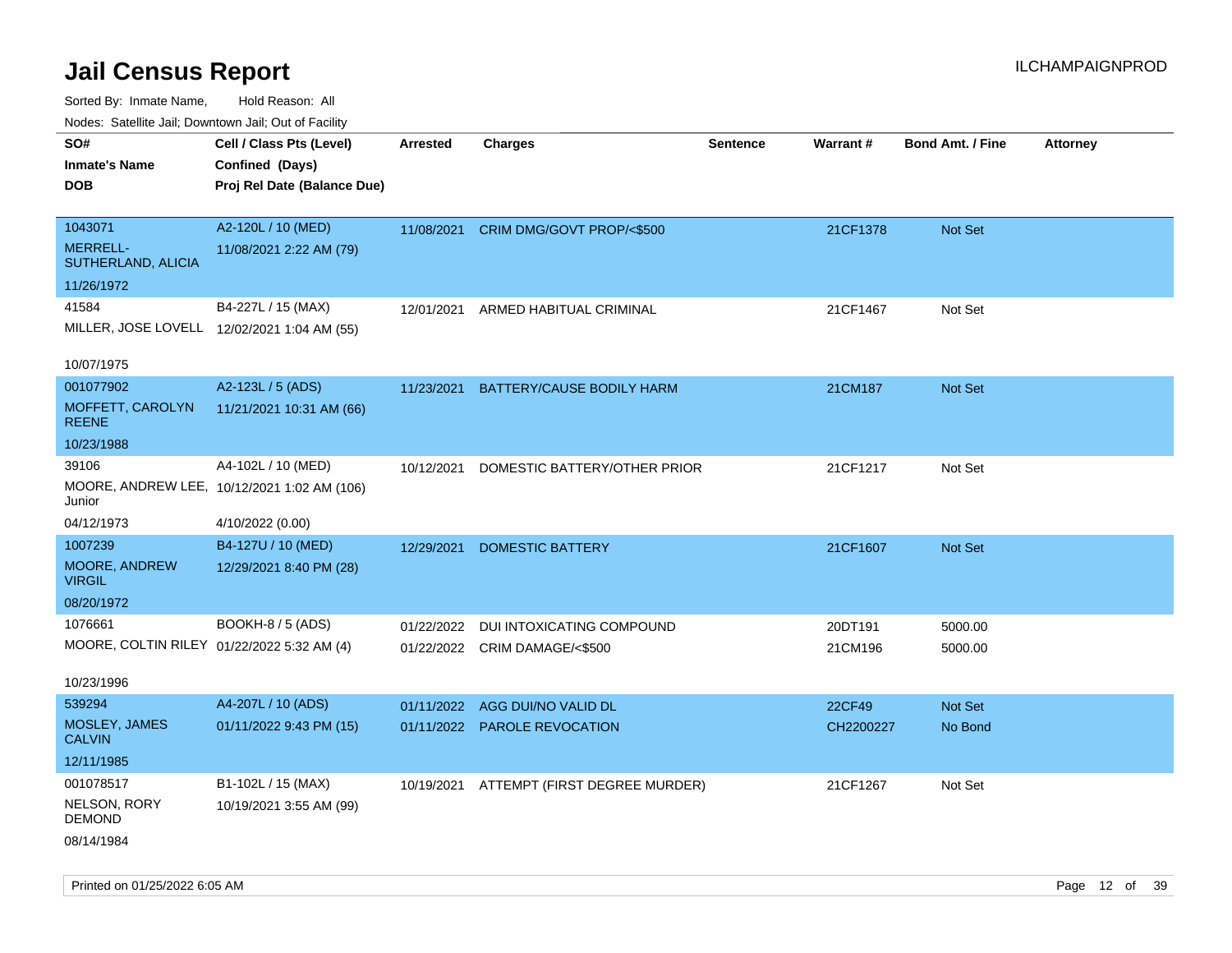| SO#<br><b>Inmate's Name</b><br><b>DOB</b>    | Cell / Class Pts (Level)<br>Confined (Days)<br>Proj Rel Date (Balance Due) | <b>Arrested</b>          | <b>Charges</b>                                                 | <b>Sentence</b> | Warrant#             | <b>Bond Amt. / Fine</b> | <b>Attorney</b> |
|----------------------------------------------|----------------------------------------------------------------------------|--------------------------|----------------------------------------------------------------|-----------------|----------------------|-------------------------|-----------------|
| 001078357                                    | B2-T1-02L / 15 (SPH)                                                       | 09/17/2021               | ARMED ROBBERY/ARMED W/FIREARM                                  |                 | 21CF1230             | Not Set                 |                 |
| PETTIGREW, CAREY<br><b>CORNITRIAS DEOBLO</b> | 09/17/2021 9:56 AM (131)                                                   | 09/17/2021<br>09/17/2021 | ARMED ROBBERY/ARMED W/FIREARM<br>ARMED ROBBERY/ARMED W/FIREARM |                 | 21CF1128<br>21CF1129 | Not Set<br>Not Set      |                 |
| 08/31/1986                                   |                                                                            |                          |                                                                |                 |                      |                         |                 |
| 1030954                                      | A4-101L / 15 (ADS)                                                         | 01/14/2022               | ARMED VIOLENCE/CATEGORY I                                      |                 | 22CF76               | Not Set                 |                 |
| PETTIGREW,<br><b>MALCOME JAMIESON</b>        | 01/15/2022 4:35 AM (11)                                                    |                          | 01/14/2022 MFG/DEL CANNABIS/10-30 GRAMS                        |                 | 2020CF9              | 15000.00                |                 |
| 02/20/1995                                   |                                                                            |                          |                                                                |                 |                      |                         |                 |
| 1063325                                      | A3-117L / 10 (MED)                                                         |                          | 01/13/2022 VIO BAIL BOND/CLASS A OFFENSE                       |                 | 22CM17               | Not Set                 |                 |
| PICKENS, JOSEPH<br><b>PARNELL</b>            | 01/14/2022 12:28 AM (12)                                                   |                          |                                                                |                 |                      |                         |                 |
| 04/27/1978                                   |                                                                            |                          |                                                                |                 |                      |                         |                 |
| 999352                                       | B4-225L / 10 (MED)                                                         | 09/09/2021               | VIOLATE OP/OTHER PRIOR                                         | 2y (DOC)        |                      | Not Set                 |                 |
| PIRLOT, JUSTIN LEE                           | 09/09/2021 11:28 AM (139)                                                  | 10/23/2021               | FALSE REPORT OF OFFENSE                                        |                 | 2019CF836            | 5000.00                 |                 |
| 11/08/1982                                   |                                                                            |                          |                                                                |                 |                      |                         |                 |
| 50638                                        | BOOKH-7                                                                    | 01/25/2022               | <b>DOMESTIC BATTERY</b>                                        |                 |                      | Not Set                 |                 |
| RANEY, DONALD LEE                            | 01/25/2022 1:53 AM (1)                                                     |                          | 01/25/2022 VIO BAIL BOND                                       |                 |                      | Not Set                 |                 |
| 06/17/1980                                   |                                                                            |                          |                                                                |                 |                      |                         |                 |
| 001078669<br>RANGEL, ADRIAN<br>11/25/2000    | B1-107U / 10 (MED)<br>12/10/2021 12:53 AM (47)                             | 12/10/2021               | AGG DISCHARGE FIREARM/BLDG/SCH                                 |                 | 21CF1507             | Not Set                 |                 |
| 1069524                                      | B4-224L / 15 (MAX)                                                         |                          | 08/08/2021 MFG/DEL CANNABIS/30-500 GRAMS                       |                 | 21CF953              | Not Set                 |                 |
| RAY-DAVIS, KAMARI<br><b>DAYVON</b>           | 08/09/2021 2:44 AM (170)                                                   |                          |                                                                |                 |                      |                         |                 |
| 03/30/2000                                   |                                                                            |                          |                                                                |                 |                      |                         |                 |
| 45473                                        | B1-202L / 15 (MAX)                                                         | 11/23/2021               | CHIL SEX OFFEN/RESIDE DAY CARE                                 |                 | 21CF1275             | 10000.00                |                 |
| REXROAD, CALVIN<br>ALLEN                     | 11/23/2021 6:27 PM (64)                                                    | 11/23/2021               | VIOLATE SEX OFFENDER REGIS                                     |                 | 21CF546              | 50000.00                |                 |
| 10/04/1970                                   |                                                                            |                          |                                                                |                 |                      |                         |                 |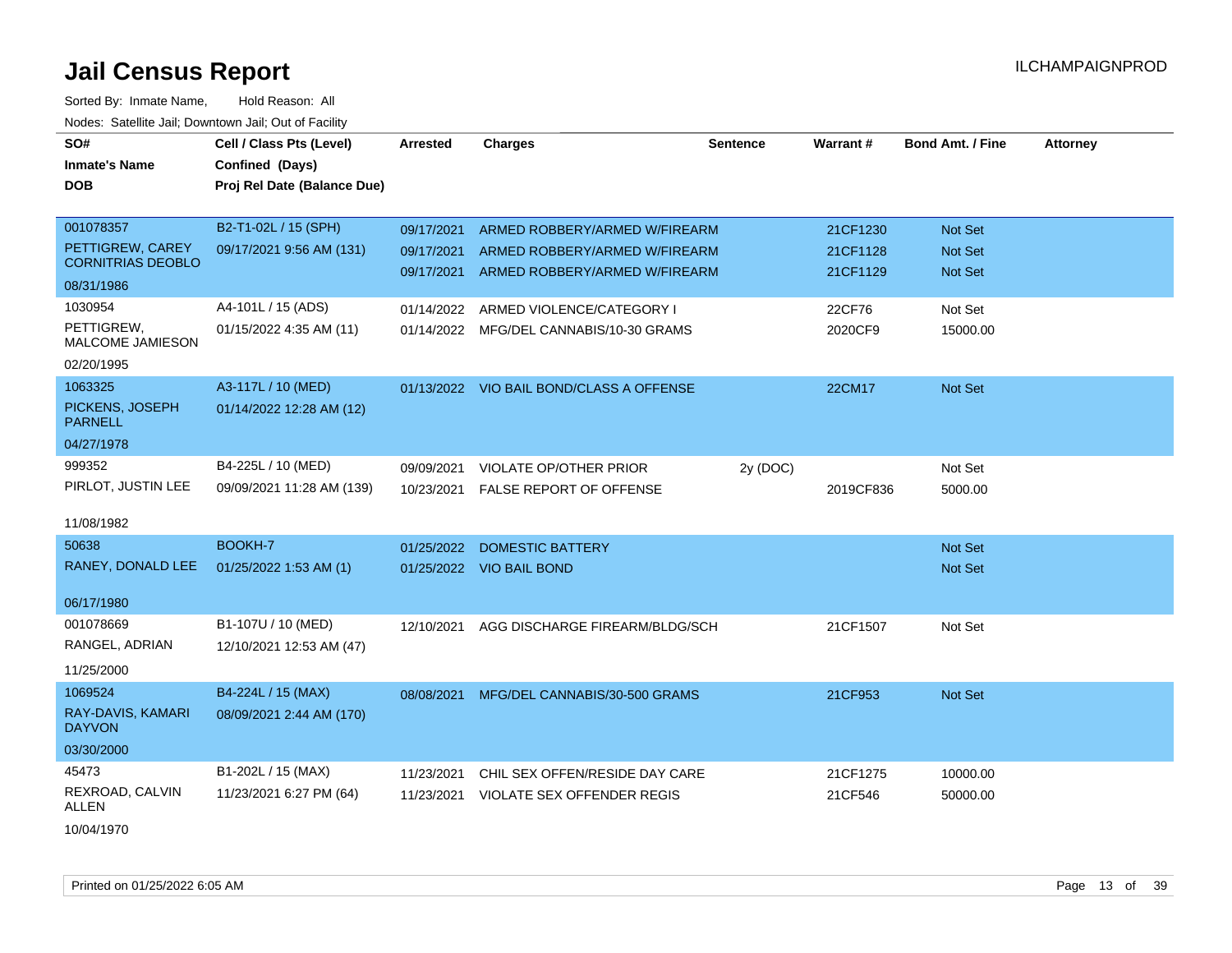| rouco. Calcinic Jan, Downtown Jan, Out of Facility                           |                                                                            |                                        |                                                                                                                                         |                     |                                                      |                                           |                 |
|------------------------------------------------------------------------------|----------------------------------------------------------------------------|----------------------------------------|-----------------------------------------------------------------------------------------------------------------------------------------|---------------------|------------------------------------------------------|-------------------------------------------|-----------------|
| SO#<br>Inmate's Name<br><b>DOB</b>                                           | Cell / Class Pts (Level)<br>Confined (Days)<br>Proj Rel Date (Balance Due) | <b>Arrested</b>                        | <b>Charges</b>                                                                                                                          | <b>Sentence</b>     | Warrant#                                             | <b>Bond Amt. / Fine</b>                   | <b>Attorney</b> |
| 001078602<br>RICHARDSON,<br>JOHNNY LINDAL<br>06/27/2000                      | A4-203L / 10 (MED)<br>11/21/2021 10:00 AM (66)                             | 11/21/2021                             | <b>AGGRAVATED DOMESTIC BATTERY</b>                                                                                                      |                     | 21CF1428                                             | <b>Not Set</b>                            |                 |
| 001077783<br>RIVERA, DARYL<br>ANTONIO<br>11/14/1981                          | A3-113L / 10 (ADS)<br>01/05/2022 4:20 PM (21)                              |                                        | 01/05/2022 AGGRAVATED BATTERY                                                                                                           |                     | 21CF325                                              | Not Set                                   |                 |
| 001078351<br>ROBINSON, DONTAE<br>ROY.<br>06/25/2002                          | A4-104L / 10 (ADS)<br>01/14/2022 10:57 PM (12)                             | 01/14/2022<br>01/14/2022               | AGG UNLAWFUL USE OF WEAPON/VEH<br><b>POSSESSION OF STOLEN FIREARM</b>                                                                   |                     | 22CF73<br>2021CF1609                                 | <b>Not Set</b><br>150000.00               |                 |
| 979485<br>RODRIGUEZ, JOSHUA<br>ANTHONY<br>04/06/1990                         | B2-T4-16L / 15 (SPH)<br>03/12/2021 1:57 PM (320)                           | 03/12/2021                             | PRED CRIM SEX ASLT/VICTIM <13                                                                                                           |                     | 21CF282                                              | Not Set                                   |                 |
| 61330<br><b>RUFFIN, JONATHON</b><br>CECIL<br>05/10/1984                      | B4-123L / 15 (MAX)<br>12/01/2021 5:34 AM (56)                              | 12/01/2021<br>12/01/2021               | <b>ARMED HABITUAL CRIMINAL</b><br>PAROLE REVOCATION                                                                                     |                     | 21CF1473<br>CH2107545                                | Not Set<br>No Bond                        |                 |
| 1071161<br>SANDERS, MARKELL<br>LAMAR<br>02/02/2000                           | B4-124L / 15 (MAX)<br>08/18/2021 6:18 PM (161)                             | 08/18/2021                             | DELIVERY OF OR POSSESSION OF W/INT                                                                                                      |                     | 21CF1008                                             | No Bond                                   |                 |
| 1047469<br>ALLEN<br>10/16/1979                                               | B3-W5-18L / 10 (MED)<br>SCHINDLER, RICHARD 07/03/2021 10:25 PM (207)       | 07/03/2021                             | <b>CRIMINAL SEX ASSAULT/CONSENT</b>                                                                                                     | 2y/6m (DOC) 21CF773 |                                                      | <b>Not Set</b>                            |                 |
| 1000820<br>SCHNEIDER, SONGAN 01/24/2022 8:20 AM (2)<br>MICHAEL<br>08/18/1992 | BOOKH-3                                                                    | 01/24/2022<br>01/24/2022<br>01/24/2022 | MFG/DEL CANNABIS/500<2000 GR<br>FELON POSS/USE WEAPON/FIREARM<br>AGGRAVATED DOMESTIC BATTERY<br>01/24/2022 DRIVING ON SUSPENDED LICENSE |                     | 22CFAWOW<br>22CFAWOW<br>2021CF001433<br>2020TR002771 | Not Set<br>Not Set<br>25000.00<br>2500.00 |                 |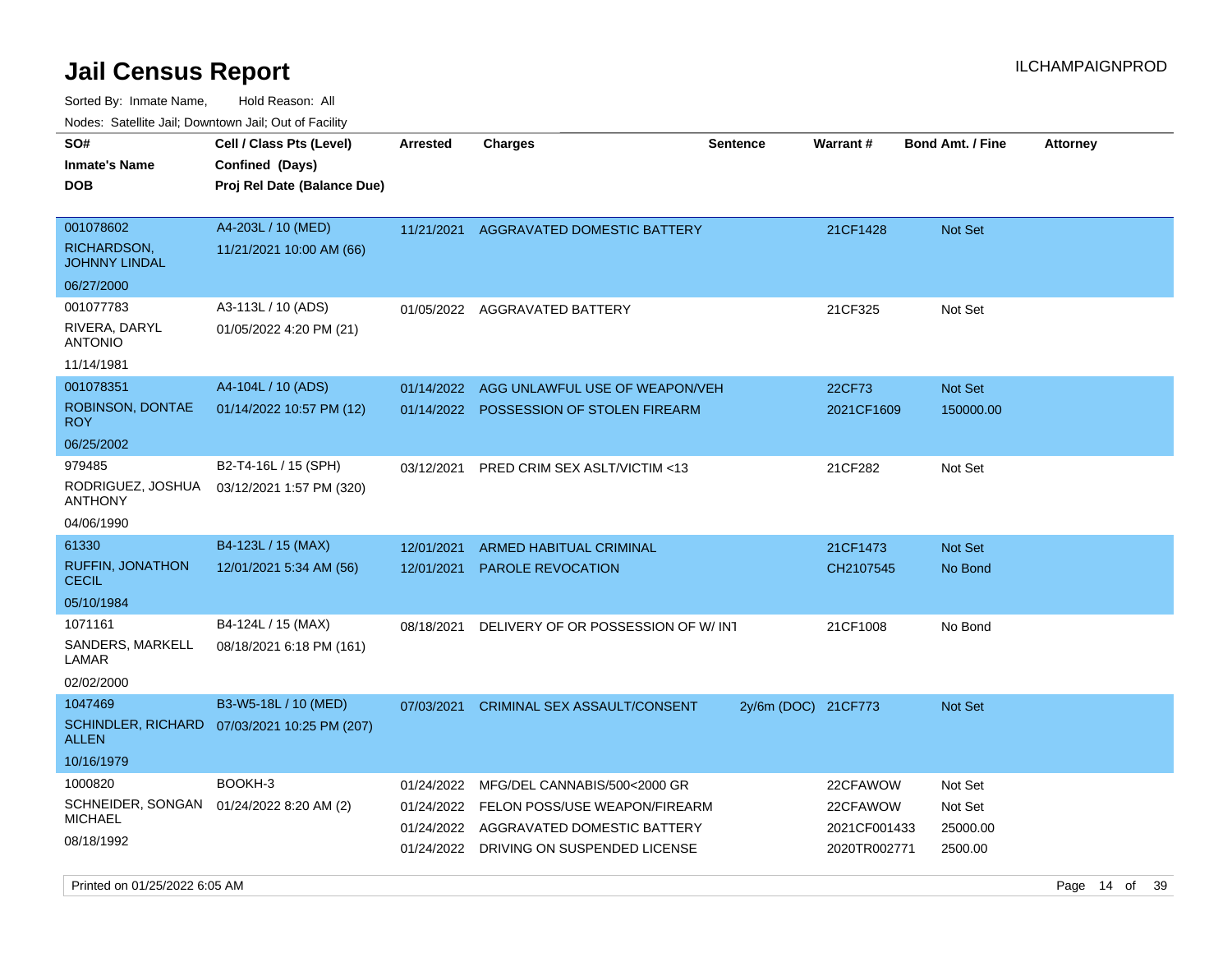| rouco. Calcinic Jan, Downtown Jan, Out of Facility         |                             |                 |                                         |                 |                 |                         |                 |
|------------------------------------------------------------|-----------------------------|-----------------|-----------------------------------------|-----------------|-----------------|-------------------------|-----------------|
| SO#                                                        | Cell / Class Pts (Level)    | <b>Arrested</b> | <b>Charges</b>                          | <b>Sentence</b> | <b>Warrant#</b> | <b>Bond Amt. / Fine</b> | <b>Attorney</b> |
| <b>Inmate's Name</b>                                       | Confined (Days)             |                 |                                         |                 |                 |                         |                 |
| <b>DOB</b>                                                 | Proj Rel Date (Balance Due) |                 |                                         |                 |                 |                         |                 |
|                                                            |                             |                 |                                         |                 |                 |                         |                 |
| 001078748                                                  | A4-106L / 10 (ADS)          |                 | 01/10/2022 AGGRAVATED BATTERY           |                 | 21CF151         | No Bond                 |                 |
| SCHROEDER, JOSHUA 01/10/2022 9:34 AM (16)<br><b>CURTIS</b> |                             |                 |                                         |                 |                 |                         |                 |
| 09/04/1980                                                 | 3/8/2022 (0.00)             |                 |                                         |                 |                 |                         |                 |
| 001078698                                                  | A4-201L / 5 (ADS)           | 12/20/2021      | DIRECT CRIMINAL CONTEMPT                |                 | 2019F44         | No Bond                 |                 |
| SIDES, BRIAN KEITH                                         | 12/20/2021 4:23 PM (37)     |                 |                                         |                 |                 |                         |                 |
|                                                            |                             |                 |                                         |                 |                 |                         |                 |
| 12/08/1969                                                 |                             |                 |                                         |                 |                 |                         |                 |
| 001078441                                                  | <b>BOOKF-1 / 15 (ADS)</b>   | 10/01/2021      | ARMED HABITUAL CRIMINAL                 |                 | 21CF1182        | Not Set                 |                 |
| SINGLETON, CORRIE<br><b>DERRELL</b>                        | 10/01/2021 12:36 PM (117)   | 12/20/2021      | SPEEDING 26-34 MPH OVER LIMIT           |                 | 2021TR2701      | 1000.00                 |                 |
| 05/07/1983                                                 |                             |                 |                                         |                 |                 |                         |                 |
| 001078765                                                  | A4-101U / 10 (ADS)          | 01/13/2022      | FELON POSS/USE WEAPON/FIREARM           |                 | 22CF66          | Not Set                 |                 |
| SMITH, COREY ADRIAN 01/13/2022 7:32 PM (13)                |                             | 01/13/2022      | DRVG UNDER INFLUENCE OF DRUG            |                 | 2018DT262       | 190.00                  |                 |
|                                                            |                             | 01/13/2022      | DRIVING ON REVOKED LICENSE              |                 | 20TR3078        | 190.00                  |                 |
| 09/01/1987                                                 |                             |                 |                                         |                 |                 |                         |                 |
| 951986                                                     | B3-W2-08L / 10 (MED)        |                 | 01/11/2022 WILFUL FAILURE TO REGISTER   |                 | 21 CF 1016      | No Bond                 |                 |
| <b>STARKS, LAWRENCE</b><br><b>DAVID</b>                    | 01/11/2022 3:06 PM (15)     |                 |                                         |                 |                 |                         |                 |
| 09/28/1955                                                 | 2/7/2022 (0.00)             |                 |                                         |                 |                 |                         |                 |
| 1064798                                                    | A4-105L / 15 (ADS)          | 01/17/2022      | <b>MURDER</b>                           |                 | 2021CF695       | 1500000.00              |                 |
| <b>STENNIS, BRUCE</b><br><b>DEONTAY</b>                    | 01/17/2022 1:29 PM (9)      |                 | 01/17/2022 MFG/DEL 1<15 GR COCAINE/ANLG |                 | 21CF520         | 50000.00                |                 |
| 08/12/1998                                                 |                             |                 |                                         |                 |                 |                         |                 |
| 001077770                                                  | A2-221U / 5 (ADS)           |                 | 01/06/2022 RESIDENTIAL BURGLARY         |                 | 21CF319         | Not Set                 |                 |
| STOFFLE, KELLY ANNE 01/06/2022 3:14 PM (20)                |                             |                 |                                         |                 |                 |                         |                 |
|                                                            |                             |                 |                                         |                 |                 |                         |                 |
| 04/12/1989                                                 |                             |                 |                                         |                 |                 |                         |                 |
| 38305                                                      | B2-T2-06L / 10 (SPH)        | 03/18/2020      | <b>CRIMINAL SEXUAL ABUSE</b>            |                 | 20CF-343        | 500000.00               |                 |
| STOVER, JOSH<br>ANDREW                                     | 03/18/2020 10:24 AM (679)   |                 |                                         |                 |                 |                         |                 |
| 08/18/1973                                                 |                             |                 |                                         |                 |                 |                         |                 |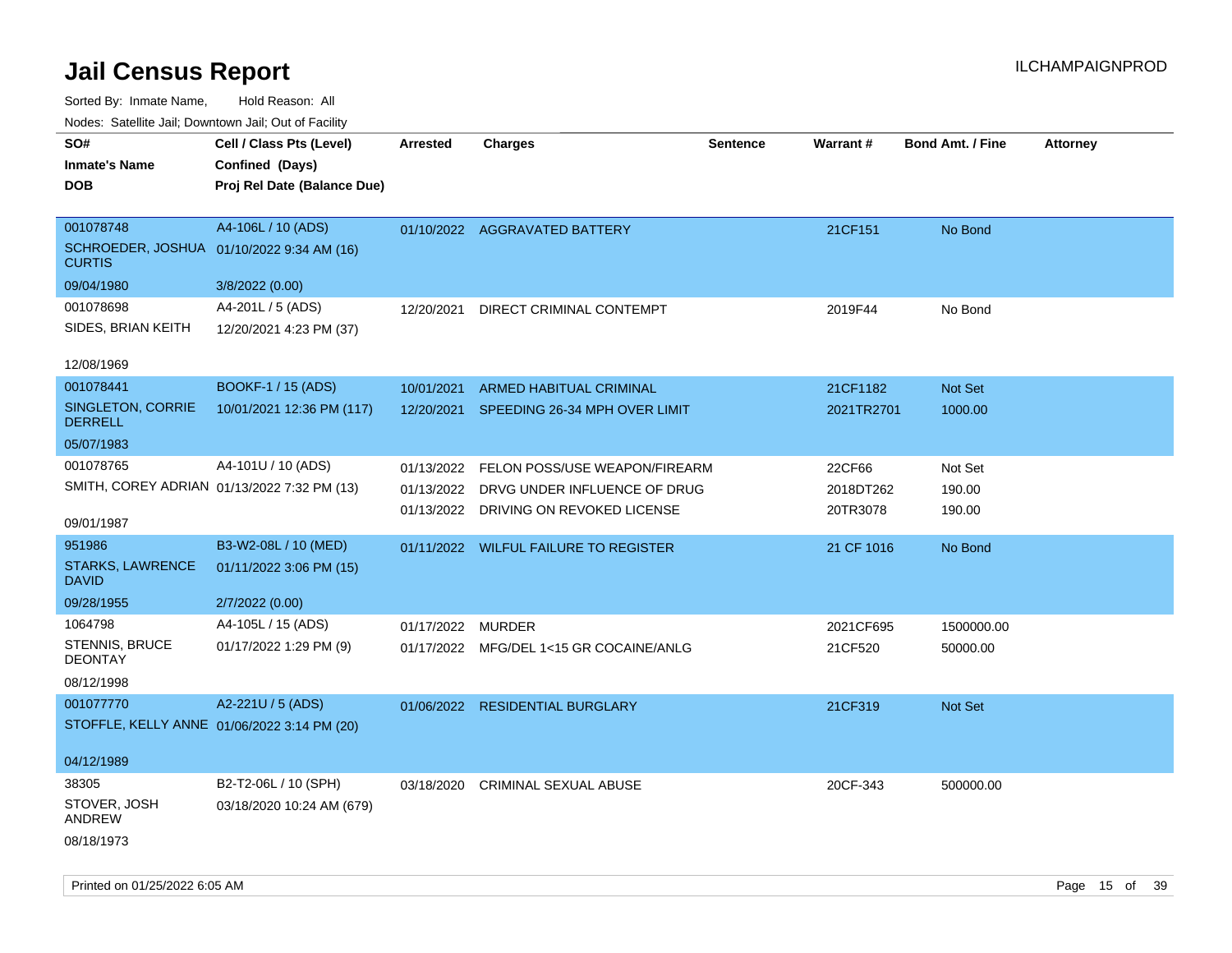Sorted By: Inmate Name, Hold Reason: All

Nodes: Satellite Jail; Downtown Jail; Out of Facility

| SO#<br><b>Inmate's Name</b><br><b>DOB</b> | Cell / Class Pts (Level)<br>Confined (Days)<br>Proj Rel Date (Balance Due) | Arrested   | <b>Charges</b>                           | <b>Sentence</b> | <b>Warrant#</b> | <b>Bond Amt. / Fine</b> | <b>Attorney</b> |
|-------------------------------------------|----------------------------------------------------------------------------|------------|------------------------------------------|-----------------|-----------------|-------------------------|-----------------|
| 1062701<br>TAYLOR, CODY EARL              | A4-202U / 15 (ADS)<br>01/20/2022 11:31 AM (6)                              |            | 01/20/2022 UNLAWFUL USE OF A WEAPON      | 10y (DOC)       | 2021CF114       | No Bond                 |                 |
| 10/22/1997                                |                                                                            |            |                                          |                 |                 |                         |                 |
| 1000614                                   | A3-112U / 15 (ADS)                                                         |            | 01/12/2022 AGGRAVATED BATTERY            | 3y (DOC)        | 2018CF376       | No Bond                 |                 |
| <b>TESTER, TIMOTHY</b><br><b>RAY</b>      | 01/12/2022 3:38 PM (14)                                                    |            |                                          |                 |                 |                         |                 |
| 06/08/1992                                |                                                                            |            |                                          |                 |                 |                         |                 |
| 001078471                                 | B4-221U / 10 (MED)                                                         | 10/11/2021 | AGG UUW/VEHICLE/<21                      |                 | 21CF1210        | 100.00                  |                 |
| <b>THATCH, OMARION</b><br><b>DIAMONTE</b> | 10/11/2021 1:26 AM (107)                                                   |            |                                          |                 |                 |                         |                 |
| 09/05/2003                                |                                                                            |            |                                          |                 |                 |                         |                 |
| 32058                                     | B4-123U / 15 (MAX)                                                         | 06/14/2021 | <b>AGG DISCH FIREARM</b>                 |                 | 21CF690         | Not Set                 |                 |
| THOMPSON, STEVEN<br><b>ONEAL</b>          | 06/14/2021 6:44 AM (226)                                                   |            |                                          |                 |                 |                         |                 |
| 03/14/1969                                |                                                                            |            |                                          |                 |                 |                         |                 |
| 001078792                                 | BOOKH-3                                                                    | 01/24/2022 | <b>FUGITIVE FROM JUSTICE</b>             |                 | 21CFAWOW        | Not Set                 |                 |
| <b>TRAMBLE, TOM</b>                       | 01/24/2022 10:24 AM (2)                                                    |            | 01/24/2022 FUGITIVE FROM JUSTICE         |                 | 21CFAWOW        | Not Set                 |                 |
| <b>MARCUS</b>                             |                                                                            |            | 01/24/2022 FELON POSS/USE WEAPON/FIREARM |                 | 22CFAWOW        | <b>Not Set</b>          |                 |
| 02/28/1985                                |                                                                            | 01/24/2022 | ARMED VIOLENCE/CATEGORY I                |                 | 21CFAWOW        | Not Set                 |                 |
|                                           |                                                                            | 01/24/2022 | POSSESSION OF METH<5 GRAMS               |                 | 21CFAWOW        | Not Set                 |                 |
|                                           |                                                                            | 01/24/2022 | POSSESSION OF STOLEN FIREARM             |                 | 21CFAWOW        | <b>Not Set</b>          |                 |
|                                           |                                                                            | 01/24/2022 | POSS AMT CON SUB EXCEPT(A)/(D)           |                 | 22CFAWOW        | <b>Not Set</b>          |                 |
|                                           |                                                                            |            | 01/24/2022 OBSTRUCTING IDENTIFICATION    |                 | 22CMAWOW        | Not Set                 |                 |
|                                           |                                                                            | 01/24/2022 | <b>POSS FRAUDULENT ID CARD</b>           |                 | 22CFAWOW        | <b>Not Set</b>          |                 |
|                                           |                                                                            | 01/24/2022 | DRIVING ON SUSPENDED LICENSE             |                 | 22TRAWOW        | Not Set                 |                 |
| 32910                                     | B3-W1-01U / 10 (MED)                                                       | 10/04/2021 | DOM BTRY/HARM/1-2 PRECONV                |                 | 21CF1189        | Not Set                 |                 |
| TULL, CHRISTOPHER<br><b>MICHAEL</b>       | 10/04/2021 10:53 PM (114)                                                  |            |                                          |                 |                 |                         |                 |

04/02/1971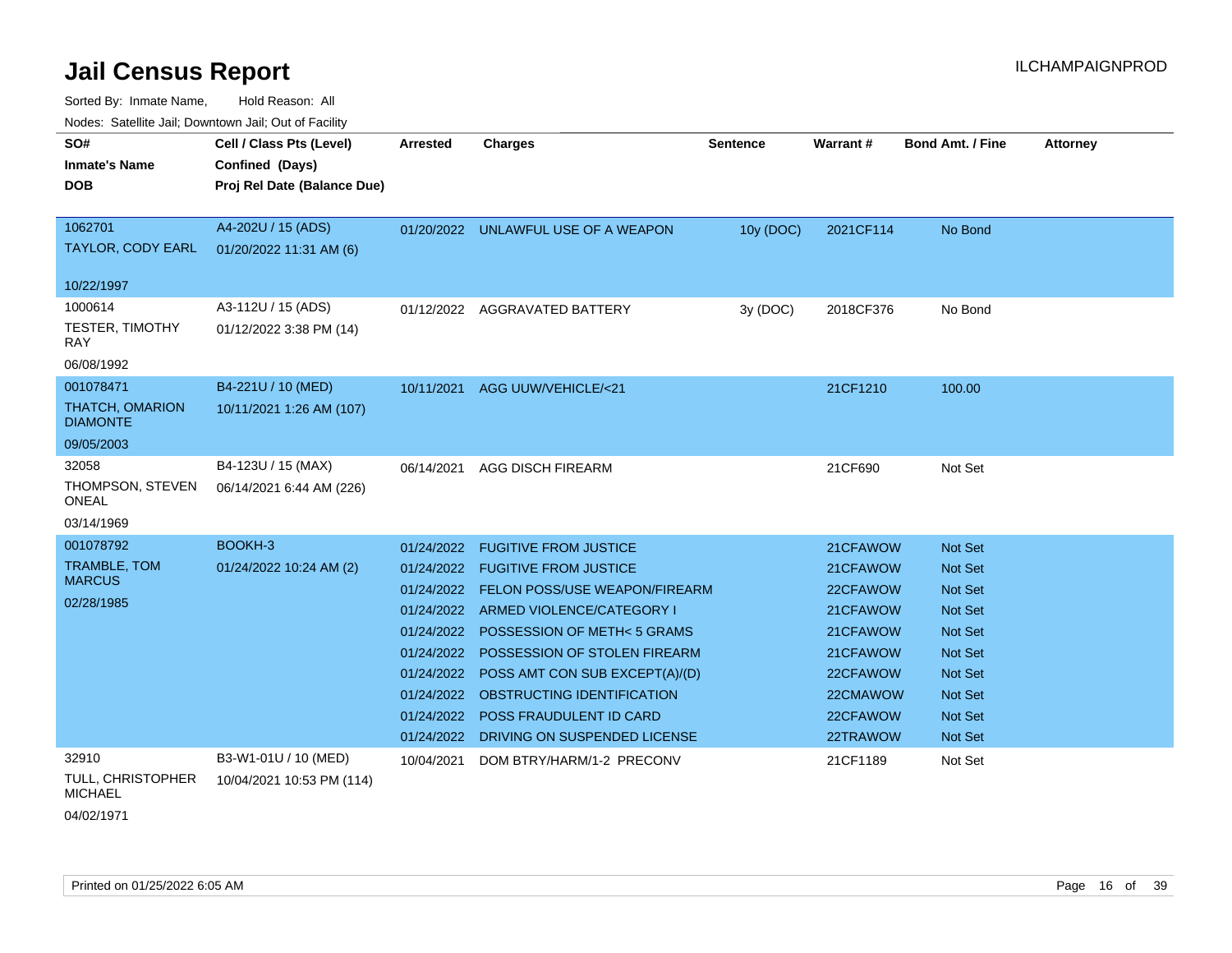| SO#                                           | Cell / Class Pts (Level)    | Arrested   | <b>Charges</b>                         | <b>Sentence</b> | <b>Warrant#</b> | <b>Bond Amt. / Fine</b> | <b>Attorney</b> |
|-----------------------------------------------|-----------------------------|------------|----------------------------------------|-----------------|-----------------|-------------------------|-----------------|
| <b>Inmate's Name</b>                          | Confined (Days)             |            |                                        |                 |                 |                         |                 |
| <b>DOB</b>                                    | Proj Rel Date (Balance Due) |            |                                        |                 |                 |                         |                 |
|                                               |                             |            |                                        |                 |                 |                         |                 |
| 1073328                                       | A4-206L / 5 (ADS)           |            | 01/18/2022 AGG DUI/2/PASS<16           |                 | 20-CF-674       | No Bond                 |                 |
| VASQUEZ, ANTHONY<br><b>TOMAS</b>              | 01/18/2022 9:40 AM (8)      |            |                                        |                 |                 |                         |                 |
| 02/05/1996                                    | 1/25/2022 (0.00)            |            |                                        |                 |                 |                         |                 |
| 961786                                        | BOOKH-3                     | 01/24/2022 | <b>MFG/DEL CANNABIS</b>                |                 | 22CFAWOW        | Not Set                 |                 |
| WARREN, DESIE<br>ARNEZ                        | 01/24/2022 7:23 AM (2)      |            | 01/24/2022 POSS WEAP                   |                 | 22CFAWOW        | Not Set                 |                 |
| 04/28/1988                                    |                             |            |                                        |                 |                 |                         |                 |
| 1070737                                       | A1-126L / 15 (MAX)          | 10/14/2021 | AGG KIDNAPG/<13/INTEL DISABL           |                 | 2020CF418       | 250000.00               |                 |
| <b>WASHINGTON,</b><br><b>JASTINA VIRGINIA</b> | 10/14/2021 12:02 PM (104)   |            |                                        |                 |                 |                         |                 |
| 04/11/2000                                    |                             |            |                                        |                 |                 |                         |                 |
| 977140                                        | B1-203L / 10 (MED)          | 10/24/2021 | ARMED HABITUAL CRIMINAL                |                 | 21CF1289        | Not Set                 |                 |
| WEBSTER, DERRIAL<br><b>DEVON</b>              | 10/24/2021 2:46 AM (94)     |            |                                        |                 |                 |                         |                 |
| 01/14/1990                                    |                             |            |                                        |                 |                 |                         |                 |
| 001078328                                     | B1-207U / 15 (MAX)          | 08/30/2021 | FELON POSS/USE WEAPON/FIREARM          |                 | 21CF1045        | Not Set                 |                 |
| <b>WHITE, JUSTIN</b><br><b>STEVEN</b>         | 08/30/2021 10:48 AM (149)   |            |                                        |                 |                 |                         |                 |
| 10/25/1995                                    |                             |            |                                        |                 |                 |                         |                 |
| 1049234                                       | A3-111U                     |            | 01/22/2022 AGGRAVATED DOMESTIC BATTERY |                 | 22CF94          | Not Set                 |                 |
| WILLIAMS, KHAMRON<br><b>MARCELL</b>           | 01/22/2022 9:30 AM (4)      |            |                                        |                 |                 |                         |                 |
| 08/15/1995                                    |                             |            |                                        |                 |                 |                         |                 |
| 1019420                                       | B1-105L / 10 (MED)          | 12/14/2021 | METH MANUFACTURING/15<100 GR           | 8y (DOC)        | 21CF205         | No Bond                 |                 |
| <b>WILLIAMS,</b><br><b>MARSHAWN ANTONIO</b>   | 12/14/2021 1:56 PM (43)     |            |                                        |                 |                 |                         |                 |
| 06/02/1994                                    |                             |            |                                        |                 |                 |                         |                 |
| 638552                                        | B2-T2-08L / 5 (SPH)         | 10/07/2021 | CHILD PORNOGRAPHY/PHOTOGRAPH           |                 | 2021CF1207      | No Bond                 |                 |
| WILLIAMS, MICHAEL<br>JAMES                    | 10/07/2021 12:20 PM (111)   |            |                                        |                 |                 |                         |                 |
| 03/29/1964                                    |                             |            |                                        |                 |                 |                         |                 |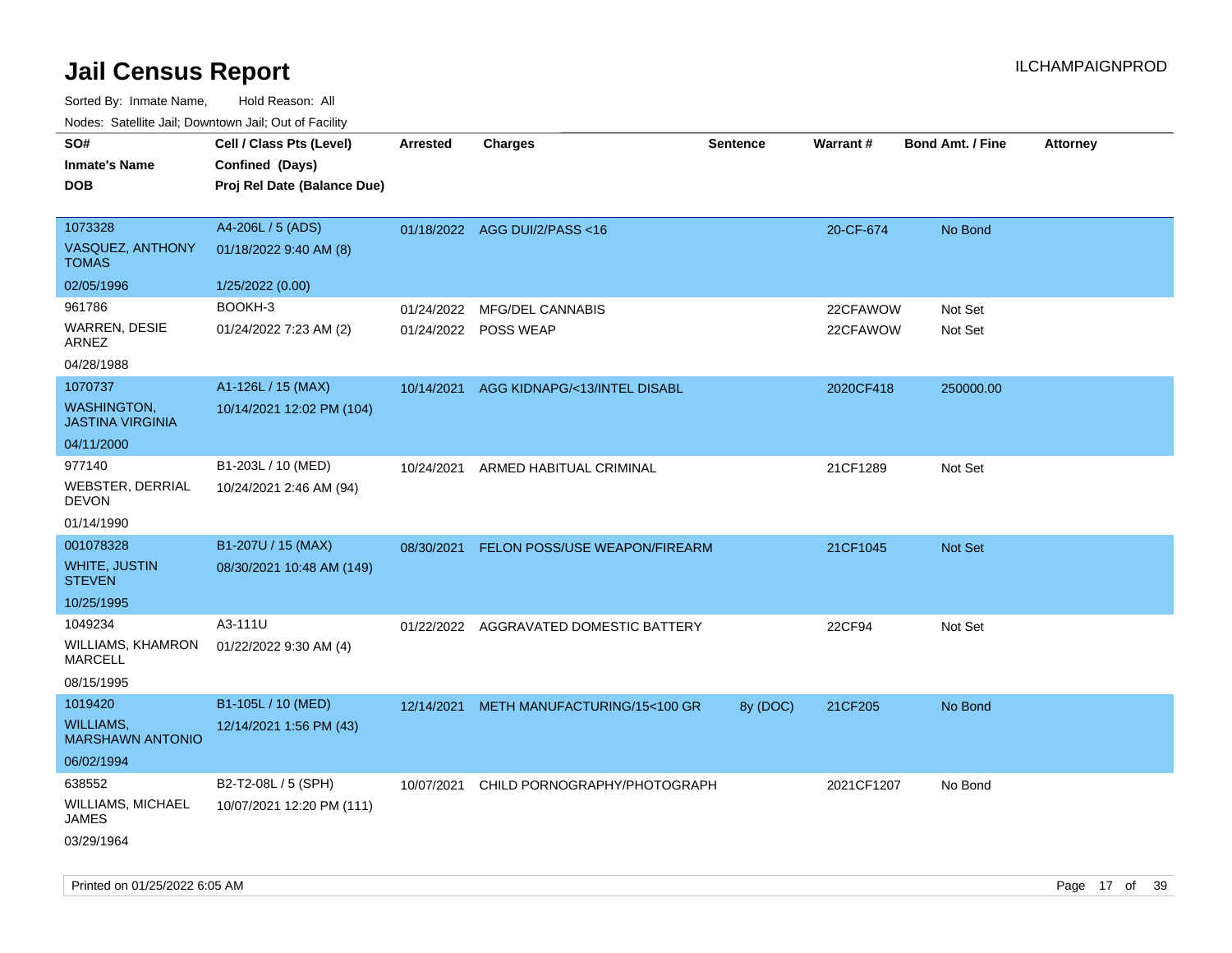| SO#                                     | Cell / Class Pts (Level)    | Arrested          | <b>Charges</b>                           | <b>Sentence</b> | Warrant#    | <b>Bond Amt. / Fine</b> | <b>Attorney</b> |
|-----------------------------------------|-----------------------------|-------------------|------------------------------------------|-----------------|-------------|-------------------------|-----------------|
| <b>Inmate's Name</b>                    | Confined (Days)             |                   |                                          |                 |             |                         |                 |
| <b>DOB</b>                              | Proj Rel Date (Balance Due) |                   |                                          |                 |             |                         |                 |
|                                         |                             |                   |                                          |                 |             |                         |                 |
| 1066370                                 | B1-101L / 15 (MAX)          | 07/28/2021        | ARMED VIOLENCE/CATEGORY III              |                 | 2021 CF 882 | Not Set                 |                 |
| <b>WILLIAMS, REONTE</b><br><b>REMIR</b> | 07/28/2021 5:40 AM (182)    |                   |                                          |                 |             |                         |                 |
| 05/14/1999                              |                             |                   |                                          |                 |             |                         |                 |
| 996311                                  | A3-211L / 10 (MED)          | 01/12/2022        | RECEIVE/POSS/SELL STOLEN VEH             | 3y(DOC)         | 2021CF524   | No Bond                 |                 |
| WILLIAMS,<br><b>TRAYSHAUN DEVONTA</b>   | 01/12/2022 5:31 PM (14)     |                   |                                          |                 |             |                         |                 |
| 02/18/1992                              |                             |                   |                                          |                 |             |                         |                 |
| 972160                                  | B1-206U / 10 (MED)          |                   | 01/11/2022 AGG DOMESTIC BATTERY/STRANGLE | 3y (DOC)        | 21-CF-917   | Not Set                 |                 |
| <b>WOOD, ANTONIO</b>                    | 01/11/2022 5:14 PM (15)     |                   |                                          |                 |             |                         |                 |
| 10/16/1981                              |                             |                   |                                          |                 |             |                         |                 |
| <b>Total Satellite Jail: 134</b>        |                             | <b>Males: 117</b> | Unknown: 0<br>Females: 17                |                 |             |                         |                 |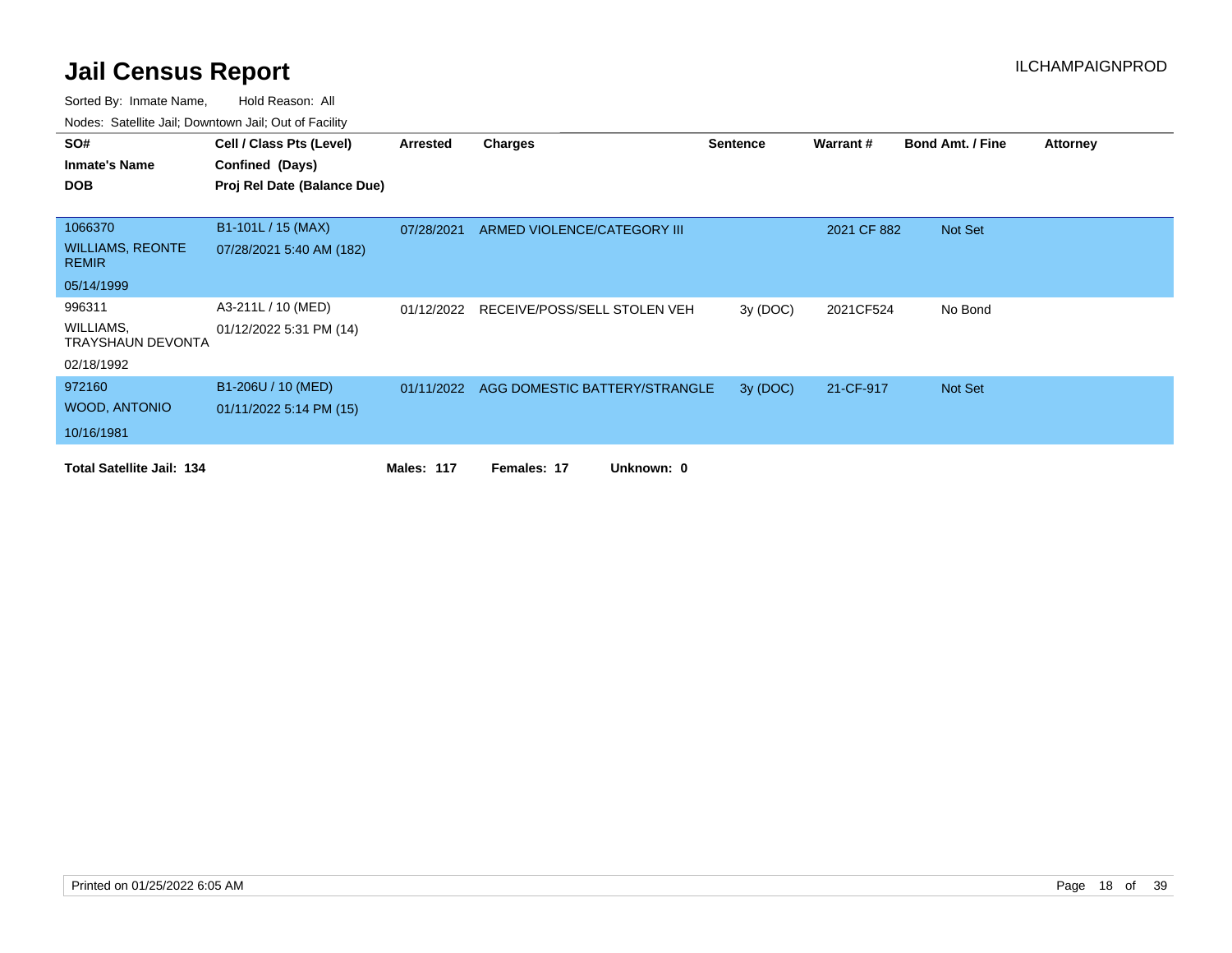| <b>Downtown Jail</b> |  |
|----------------------|--|
|                      |  |
|                      |  |

| SO#<br><b>Inmate's Name</b><br><b>DOB</b> | Cell / Class Pts (Level)<br>Confined (Days)<br>Proj Rel Date (Balance Due) | <b>Arrested</b> | <b>Charges</b>                    | <b>Sentence</b> | Warrant#  | Bond Amt. / Fine | <b>Attorney</b> |
|-------------------------------------------|----------------------------------------------------------------------------|-----------------|-----------------------------------|-----------------|-----------|------------------|-----------------|
| 1073165                                   | G4L / 5 (MIN)                                                              | 04/30/2021      | FORGERY/ISSUE/DELIVER DOCUMENT    |                 | 19CF143   | 75000.00         |                 |
| <b>ACKERMAN, CODY</b><br><b>JAMES</b>     | 04/30/2021 4:48 PM (271)                                                   | 04/30/2021      | <b>BURGLARY</b>                   |                 | 21CF516   | <b>Not Set</b>   |                 |
| 02/01/1989                                |                                                                            | 05/03/2021      | FORGERY/ISSUE/DELIVER DOCUMENT    |                 | 2018CF689 | 2500.00 / 75.00  |                 |
| 001078621                                 | F5U / 10 (MED)                                                             | 12/23/2021      | <b>RESIDENTIAL BURGLARY</b>       |                 | 21CF1582  | Not Set          |                 |
|                                           | BAILEY, DANIEL SCOTT 12/23/2021 9:44 AM (34)                               | 01/14/2022      | PROBATION VIOLATION               |                 | 21CF1445  | Not Set          |                 |
| 05/09/1999                                |                                                                            |                 |                                   |                 |           |                  |                 |
| 969121                                    | B1 / 15 (SPH)                                                              | 11/25/2021      | <b>CRIM TRESPASS TO RESIDENCE</b> |                 | 21CF1444  | <b>Not Set</b>   |                 |
| <b>BECKLEY, ANTHONY</b><br><b>PATRICK</b> | 11/25/2021 7:16 PM (62)                                                    |                 |                                   |                 |           |                  |                 |
| 06/30/1989                                |                                                                            |                 |                                   |                 |           |                  |                 |
| 517915                                    | C6L / 5 (MIN)                                                              | 08/03/2021      | <b>BURGLARY</b>                   |                 | 21CF289   | 20000.00         |                 |
| <b>BOXLEY, CHARLES</b><br><b>OMAR</b>     | 08/03/2021 2:18 PM (176)                                                   | 08/03/2021      | <b>BURGLARY</b>                   |                 | 21CF679   | 20000.00         |                 |
| 01/10/1985                                |                                                                            | 08/03/2021      | FORGERY/ISSUE/DELIVER DOCUMENT    |                 |           | No Bond          |                 |
| 1027929                                   | F6L / 15 (MAX)                                                             | 12/18/2021      | <b>HOME INVASION/CAUSE INJURY</b> |                 | 21CF1560  | No Bond          |                 |
| <b>BROUGHTON, MARK</b><br>ANTHONY, Junior | 12/18/2021 2:55 AM (39)                                                    |                 |                                   |                 |           |                  |                 |
| 02/15/1990                                |                                                                            |                 |                                   |                 |           |                  |                 |
| 1067476                                   | F5L / 10 (MED)                                                             | 11/13/2021      | AGG DOMESTIC BATTERY/STRANGLE     |                 | 20CF575   | 5000.00          |                 |
| <b>BROWN, JAMES</b><br><b>BRONELL</b>     | 11/13/2021 2:35 AM (74)                                                    | 11/13/2021      | <b>RESIDENTIAL BURGLARY</b>       |                 | 21CF385   | 25000.00         |                 |
| 01/08/1996                                |                                                                            |                 |                                   |                 |           |                  |                 |
| 995432                                    | <b>H5L / 10 (ADS)</b>                                                      | 12/20/2021      | FAIL TO RPT WKLY/NO FIXED ADDR    |                 | 21CF1559  | Not Set          |                 |
| <b>BROWN, JAVON</b><br><b>SHANTEZ</b>     | 12/20/2021 2:06 AM (37)                                                    |                 |                                   |                 |           |                  |                 |
| 10/14/1991                                |                                                                            |                 |                                   |                 |           |                  |                 |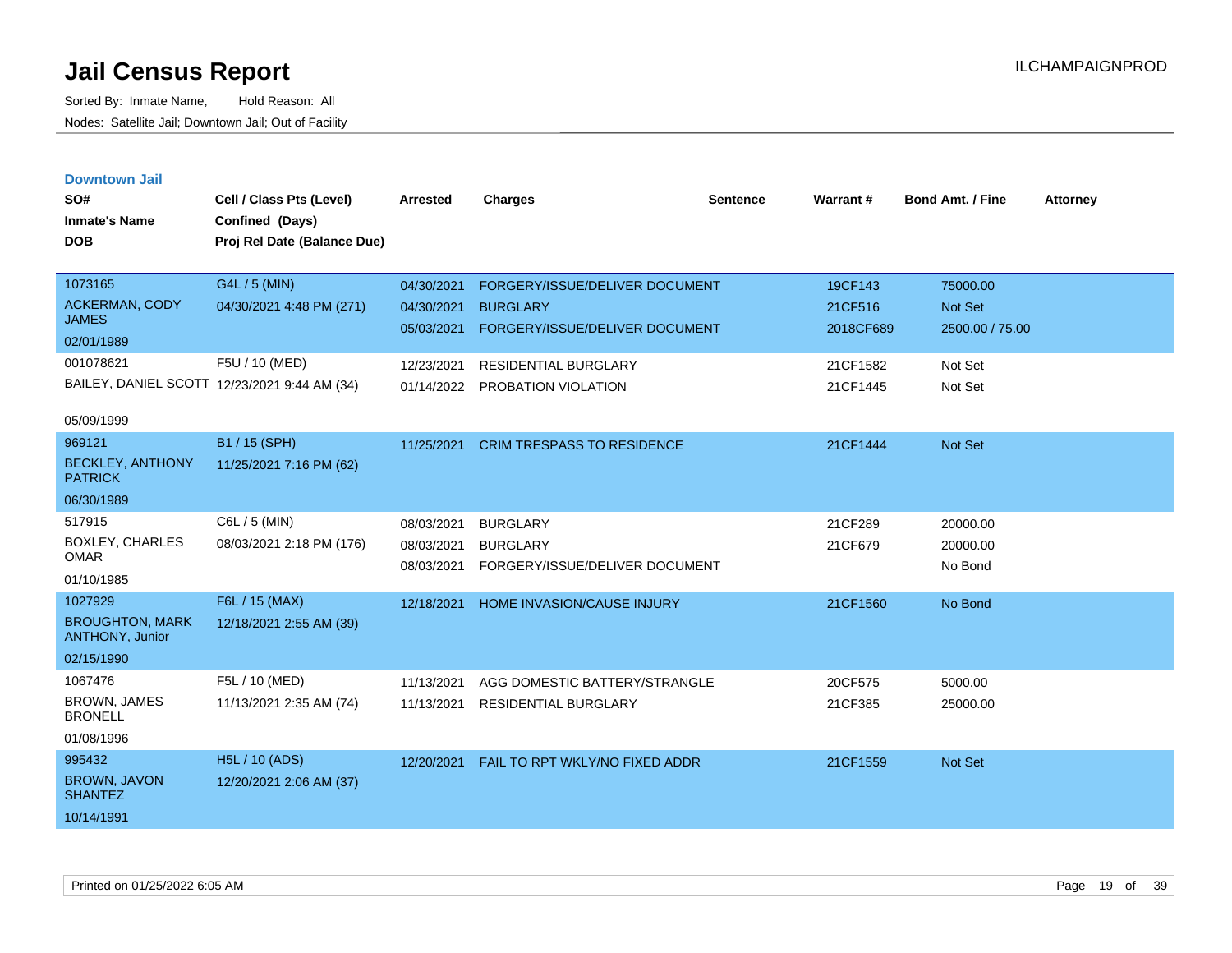Sorted By: Inmate Name, Hold Reason: All Nodes: Satellite Jail; Downtown Jail; Out of Facility

| roaco. Catolino cali, Domntonn cali, Out of Facility |                                                                            |                 |                                      |                 |            |                         |                 |
|------------------------------------------------------|----------------------------------------------------------------------------|-----------------|--------------------------------------|-----------------|------------|-------------------------|-----------------|
| SO#<br><b>Inmate's Name</b><br><b>DOB</b>            | Cell / Class Pts (Level)<br>Confined (Days)<br>Proj Rel Date (Balance Due) | <b>Arrested</b> | <b>Charges</b>                       | <b>Sentence</b> | Warrant#   | <b>Bond Amt. / Fine</b> | <b>Attorney</b> |
| 1075941<br><b>BROWN, LIONEL</b>                      | G2L / 5 (MIN)<br>10/08/2021 5:16 PM (110)                                  | 10/08/2021      | <b>HARASS WITNESS/FAMILY MBR/REP</b> |                 | 2021CF1188 | 500000.00               |                 |
| <b>TERRELL</b>                                       |                                                                            |                 |                                      |                 |            |                         |                 |
| 10/19/1981                                           |                                                                            |                 |                                      |                 |            |                         |                 |
| 1068812                                              | F1L / 15 (MAX)                                                             | 12/21/2021      | FELON POSS/USE FIREARM PRIOR         |                 | 21CF1568   | Not Set                 |                 |
| BRYANT, DANNY<br><b>EUGENE</b>                       | 12/21/2021 1:50 PM (36)                                                    | 12/21/2021      | AGG DISCHARGE FIREARM/OCC VEH        |                 | 21CF741    | Not Set                 |                 |
| 11/22/1989                                           |                                                                            |                 |                                      |                 |            |                         |                 |
| 61904                                                | D4 / 15 (ADS)                                                              | 10/23/2021      | <b>ROBBERY</b>                       |                 | 21CF1287   | <b>Not Set</b>          |                 |
| <b>BURNETT, TIMOTHY</b><br><b>LYNN</b>               | 10/23/2021 5:43 PM (95)                                                    |                 |                                      |                 |            |                         |                 |
| 09/09/1983                                           |                                                                            |                 |                                      |                 |            |                         |                 |
| 001078092                                            | H2U / 10 (ADS)                                                             | 12/27/2021      | AGG BATTERY/PUBLIC PLACE             |                 | 2021CF1042 | 5000.00                 |                 |
| WILLIAM                                              | CHOUNARD, STANLEY 12/27/2021 10:47 PM (30)                                 |                 |                                      |                 |            |                         |                 |
| 06/25/1986                                           |                                                                            |                 |                                      |                 |            |                         |                 |
| 1075361                                              | <b>J6L / 5 (ADS)</b>                                                       | 04/16/2021      | <b>BURGLARY</b>                      |                 | 21CF414    | Not Set                 |                 |
| <b>COWART, TORREY</b><br><b>BENJAMEN, Junior</b>     | 04/16/2021 9:17 PM (285)                                                   |                 |                                      |                 |            |                         |                 |
| 11/22/1987                                           |                                                                            |                 |                                      |                 |            |                         |                 |
| 1076276                                              | G1L / 5 (MIN)                                                              | 12/20/2021      | THEFT/CONTROL <\$500/PRIOR           | $2y/6m$ (DOC)   |            | Not Set                 |                 |
| COX, SEAN MICHAEL                                    | 12/20/2021 12:45 PM (37)                                                   | 12/20/2021      | WARRANT OUT OF COUNTY                |                 | 21CM99     | 3000.00                 |                 |
| 02/06/1985                                           |                                                                            |                 |                                      |                 |            |                         |                 |
| 1067370                                              | E6L / 15 (MAX)                                                             | 11/05/2021      | FIREARM/FOID INVALID/NOT ELIG        |                 | 21CF1370   | <b>Not Set</b>          |                 |
| DAVIS, AUSTIN<br><b>CHRISTOPHER</b>                  | 11/06/2021 12:23 AM (81)                                                   |                 |                                      |                 |            |                         |                 |
| 08/11/1997                                           |                                                                            |                 |                                      |                 |            |                         |                 |
| 001077214                                            | F9U / 15 (MAX)                                                             | 12/20/2021      | <b>MURDER</b>                        |                 | 21CF1572   | Not Set                 |                 |
| DAVIS-MURDOCK,<br><b>ERION VASSHAD</b>               | 12/21/2021 10:13 AM (36)                                                   | 12/22/2021      | PAROLE REVOCATION                    |                 | CH2107977  | Not Set                 |                 |

06/22/1998

Printed on 01/25/2022 6:05 AM Page 20 of 39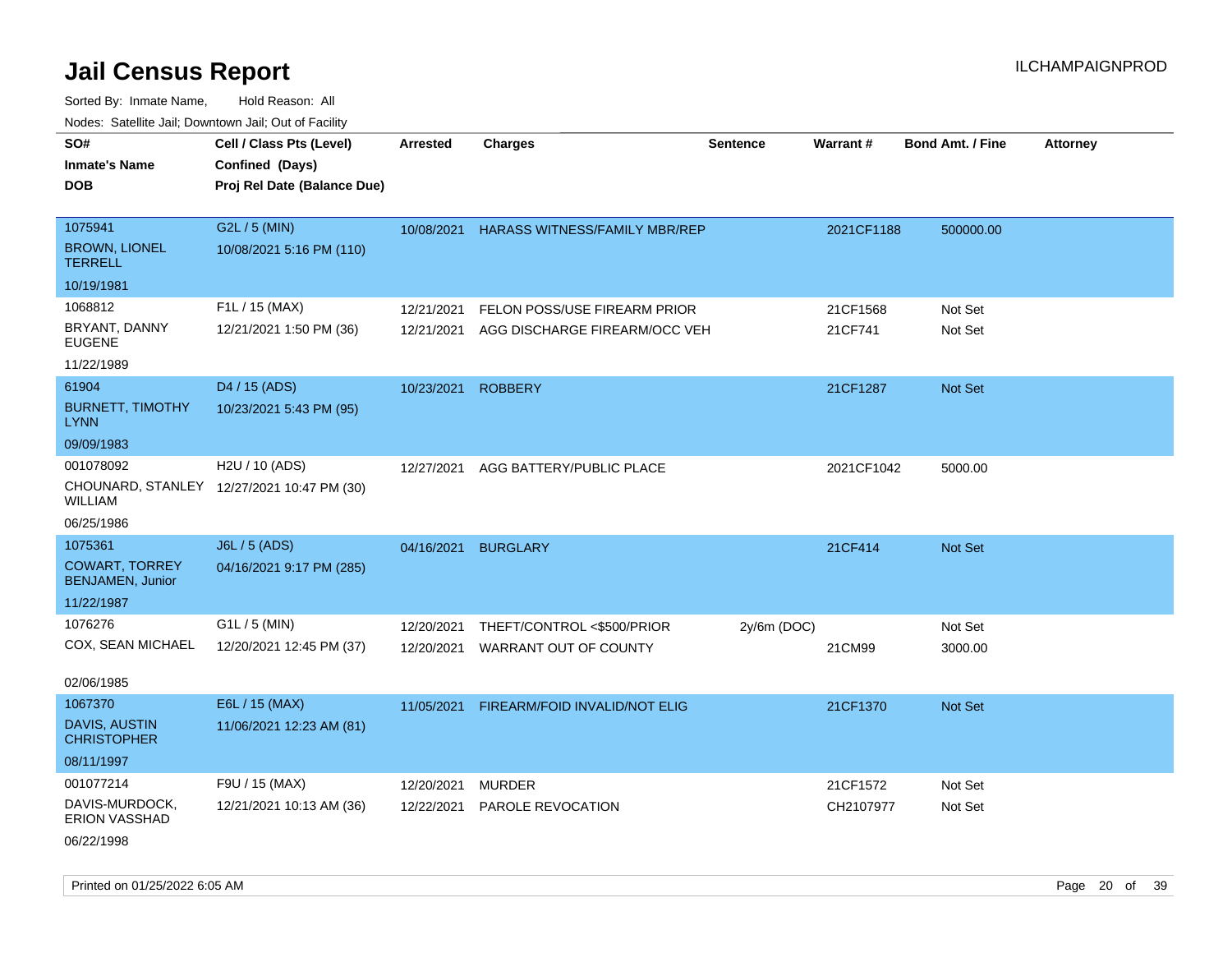Sorted By: Inmate Name, Hold Reason: All Nodes: Satellite Jail; Downtown Jail; Out of Facility

| SO#<br><b>Inmate's Name</b><br><b>DOB</b>                   | Cell / Class Pts (Level)<br>Confined (Days)<br>Proj Rel Date (Balance Due) | Arrested                        | <b>Charges</b>                                                       | <b>Sentence</b> | Warrant#                 | <b>Bond Amt. / Fine</b>   | <b>Attorney</b> |
|-------------------------------------------------------------|----------------------------------------------------------------------------|---------------------------------|----------------------------------------------------------------------|-----------------|--------------------------|---------------------------|-----------------|
| 001078223<br>DIEGO-MATEO,<br><b>JOAQUIN</b>                 | C4L / 5 (MIN)<br>11/09/2021 10:52 PM (78)                                  | 11/09/2021                      | AGG DUI/NO VALID DL                                                  |                 | 21CF1382                 | Not Set                   |                 |
| 01/23/2002                                                  |                                                                            |                                 |                                                                      |                 |                          |                           |                 |
| 571307<br>DOMINGO-<br>CASTANEDA,                            | J3L / 15 (ADS)<br>09/14/2020 11:19 PM (499)                                | 09/14/2020<br>09/14/2020        | CRIM SEXUAL ABUSE/CONSENT<br><b>PRED CRIM SEX ASLT/VICTIM &lt;13</b> |                 | 2020CF1026<br>2020CF1025 | Not Set<br>Not Set        |                 |
| 09/29/1989                                                  |                                                                            |                                 |                                                                      |                 |                          |                           |                 |
| 527379<br>DRAKE, MARCELL<br><b>DEON</b>                     | D6 / 15 (ADS)<br>10/25/2021 5:05 PM (93)                                   | 10/25/2021<br>10/27/2021        | <b>ARMED HABITUAL CRIMINAL</b><br>AGG DOMESTIC BATTERY/STRANGLE      |                 | 21CF1297<br>21CF1245     | Not Set<br>Not Set        |                 |
| 04/20/1987                                                  |                                                                            |                                 |                                                                      |                 |                          |                           |                 |
| 959292<br>DUNCAN, COREYON<br><b>ANTHONY</b>                 | K1 / 15 (ADS)<br>04/01/2021 8:46 PM (300)                                  | 04/01/2021<br>12/17/2021 MURDER | ATTEMPT (FIRST DEGREE MURDER)                                        |                 | 2020CF565<br>21CF1542    | 2000000.00<br>Not Set     |                 |
| 01/17/1989                                                  |                                                                            |                                 |                                                                      |                 |                          |                           |                 |
| 43977<br><b>EMKES, DOUGLAS</b><br><b>ALAN</b><br>06/08/1959 | $15/5$ (MIN)<br>12/20/2021 9:59 AM (37)                                    | 12/20/2021<br>12/20/2021        | AGG FLEEING POLICE/21 MPH OVER<br><b>PAROLE REVOCATION</b>           |                 | 21CF1566                 | Not Set<br>No Bond        |                 |
| 1053207                                                     | K3 / 15 (SPH)                                                              |                                 |                                                                      |                 |                          |                           |                 |
| FAUST, JAQUAVEON<br>LAVELL                                  | 06/06/2019 2:24 PM (965)                                                   |                                 | 06/06/2019 MURDER/INTENT TO KILL/INJURE                              |                 | 2019-CF849               | 2000000.00                |                 |
| 07/25/1996                                                  |                                                                            |                                 |                                                                      |                 |                          |                           |                 |
| 962759                                                      | C5L / 5 (ADS)<br>FINLEY, KEVIN DANTE  07/16/2021 9:44 PM (194)             | 07/16/2021<br>07/29/2021        | <b>METH DELIVERY&lt;5 GRAMS</b><br>AGG CRIM SEX ASSAULT/FELONY       |                 | 21CF833<br>21CF891       | <b>Not Set</b><br>No Bond |                 |
| 12/28/1988                                                  |                                                                            |                                 |                                                                      |                 |                          |                           |                 |
| 524764<br><b>FISCUS, ROBERT</b><br>LOWELL<br>02/17/1986     | G3L / 5 (MIN)<br>09/18/2021 10:50 AM (130)                                 | 09/18/2021                      | METH DELIVERY/15<100 GRAMS                                           |                 | 21CF627                  | 50000.00                  |                 |

Printed on 01/25/2022 6:05 AM Page 21 of 39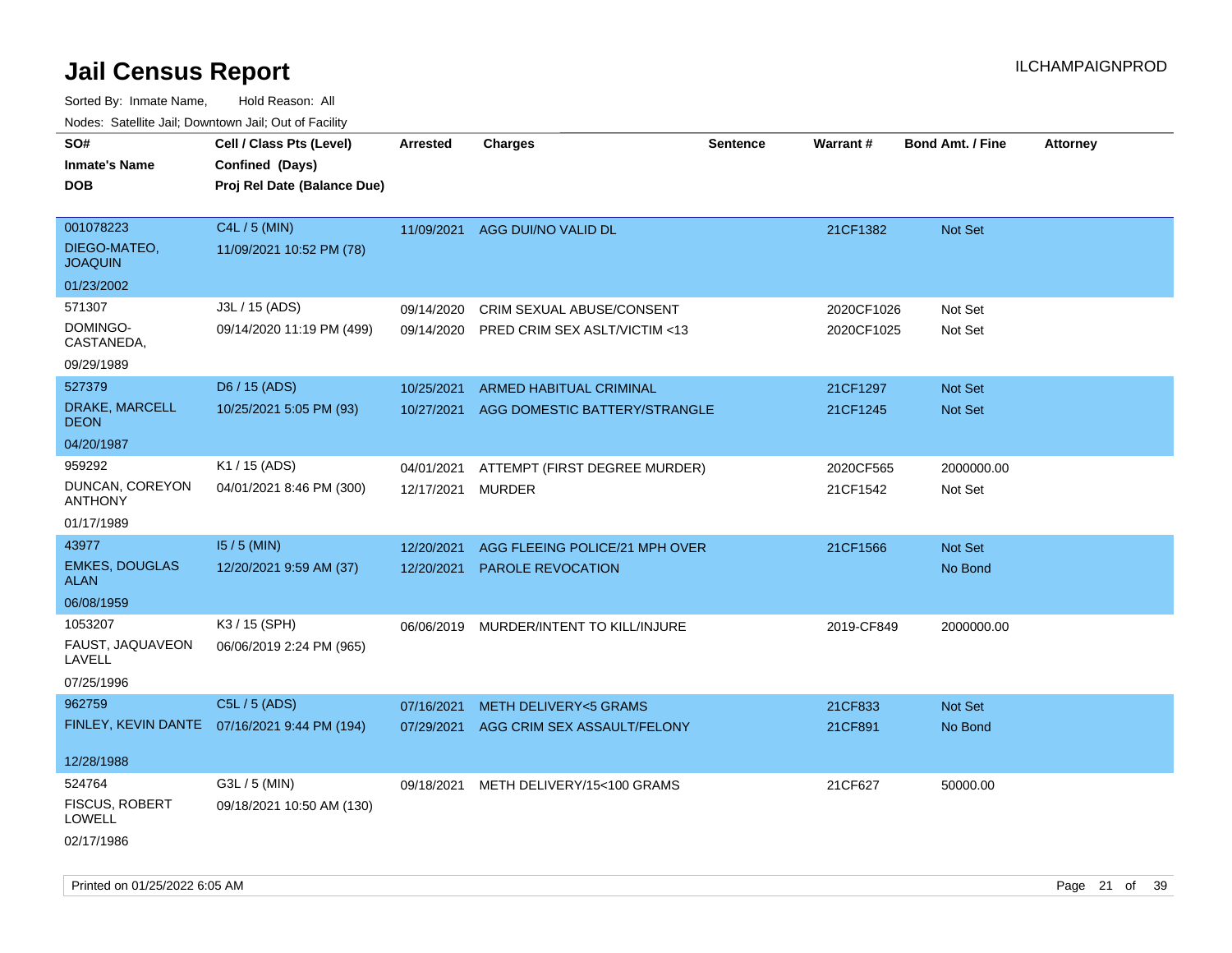Sorted By: Inmate Name, Hold Reason: All Nodes: Satellite Jail; Downtown Jail; Out of Facility

| Noues. Salemie Jan, Downlown Jan, Out of Facility |                             |            |                                         |                       |           |                         |                 |
|---------------------------------------------------|-----------------------------|------------|-----------------------------------------|-----------------------|-----------|-------------------------|-----------------|
| SO#                                               | Cell / Class Pts (Level)    | Arrested   | <b>Charges</b>                          | <b>Sentence</b>       | Warrant#  | <b>Bond Amt. / Fine</b> | <b>Attorney</b> |
| <b>Inmate's Name</b>                              | Confined (Days)             |            |                                         |                       |           |                         |                 |
| DOB                                               | Proj Rel Date (Balance Due) |            |                                         |                       |           |                         |                 |
|                                                   |                             |            |                                         |                       |           |                         |                 |
| 1068917                                           | H1L / 5 (MIN)               |            | 08/11/2021 VIO ORDER/PRIOR VIO OF ORDER |                       | 21CF965   | Not Set                 |                 |
| <b>GARCIA, JUAN</b><br><b>CARLOS</b>              | 08/11/2021 9:24 PM (168)    |            |                                         |                       |           |                         |                 |
| 10/21/1997                                        |                             |            |                                         |                       |           |                         |                 |
| 32913                                             | I1 / 15 (ADS)               | 12/03/2021 | PRED CRIM SEX ASLT/VICTIM <13           |                       | 21CF1481  | Not Set                 |                 |
| GROB, WARREN A,<br>Junior                         | 12/03/2021 4:24 PM (54)     |            |                                         |                       |           |                         |                 |
| 12/07/1950                                        |                             |            |                                         |                       |           |                         |                 |
| 1049103                                           | G9L / 5 (MIN)               | 12/27/2021 | <b>DOMESTIC BATTERY</b>                 |                       | 2021CM595 | <b>Not Set</b>          |                 |
| HAGGARD, RYAN<br>PHILIP                           | 12/27/2021 9:15 PM (30)     |            |                                         |                       |           |                         |                 |
| 06/01/1983                                        |                             |            |                                         |                       |           |                         |                 |
| 1073611                                           | G3U / 5 (MIN)               | 02/09/2021 | DELIVERY OF OR POSSESSION OF W/INT      |                       | 21CF160   | Not Set                 |                 |
| HAYES, CAMERON<br><b>TAYLOR MALEEK</b>            | 02/09/2021 3:10 PM (351)    | 02/09/2021 | MFG 15>100 GR ECSTASY/ANALOG            |                       | 21CF121   | 500000.00               |                 |
| 08/10/1998                                        |                             |            |                                         |                       |           |                         |                 |
| 544770                                            | D3 / 10 (MED)               | 08/14/2021 | AGG DOMESTIC BATTERY/STRANGLE           |                       | 2021CF514 | 25000.00                |                 |
| HAYES, DEVON<br><b>JERMAINE</b>                   | 08/14/2021 2:56 AM (165)    | 08/14/2021 | <b>AGGRAVATED DOMESTIC BATTERY</b>      |                       | 21CF977   | No Bond                 |                 |
| 11/07/1987                                        |                             |            |                                         |                       |           |                         |                 |
| 972300                                            | F6U / 10 (MED)              | 12/22/2021 | RESIDENTIAL BURGLARY                    |                       | 18CF1691  | 25000.00                |                 |
| HOLT, MICHAEL<br><b>TERRELL</b>                   | 12/22/2021 8:36 AM (35)     | 12/22/2021 | AGG CRIM SEX ABUSE/VICTIM <9            |                       | 19CF1277  | 250000.00               |                 |
| 12/25/1989                                        |                             |            |                                         |                       |           |                         |                 |
| 1063119                                           | J5L / 10 (MED)              | 11/05/2021 | <b>BURGLARY</b>                         | 2y/6m (DOC) 2018CF877 |           | 10000.00                |                 |
| HUNT, KHALLEEL<br><b>MALIK</b>                    | 11/05/2021 7:47 AM (82)     |            |                                         |                       |           |                         |                 |
| 03/28/1999                                        |                             |            |                                         |                       |           |                         |                 |
| 001077437                                         | F1U / 10 (MED)              | 08/23/2021 | DOM BTRY/CONTACT/1-2 PRECONV            |                       | 21CF1025  | Not Set                 |                 |
| JOHNSON, ANTONIO<br>LASHAUN                       | 08/23/2021 7:48 PM (156)    |            |                                         |                       |           |                         |                 |
| 01/06/1980                                        |                             |            |                                         |                       |           |                         |                 |

Printed on 01/25/2022 6:05 AM Page 22 of 39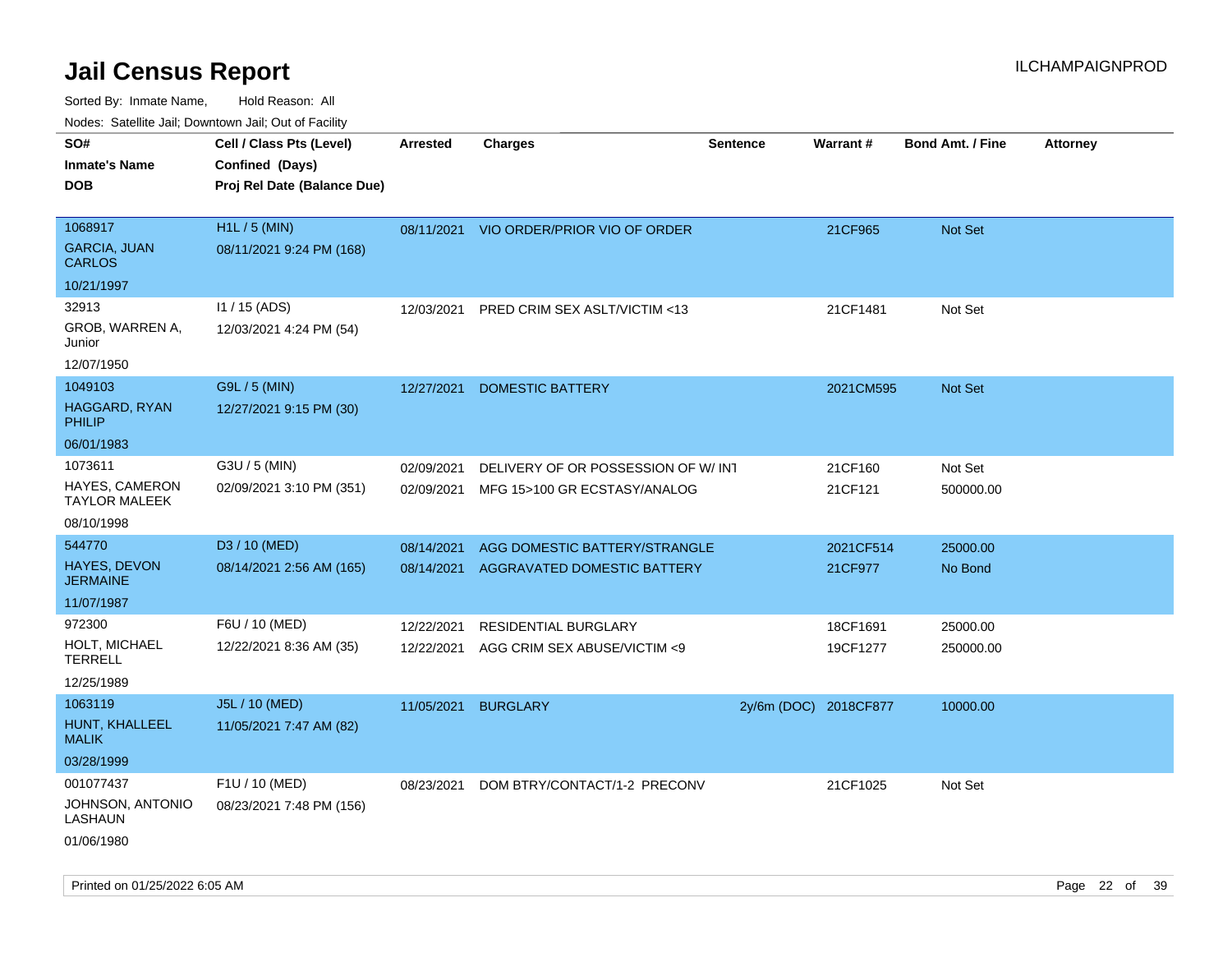Sorted By: Inmate Name, Hold Reason: All Nodes: Satellite Jail; Downtown Jail; Out of Facility

| rougs. Calcing Jan, Downtown Jan, Out of Facility |                                                |                 |                                          |                 |                 |                         |                 |
|---------------------------------------------------|------------------------------------------------|-----------------|------------------------------------------|-----------------|-----------------|-------------------------|-----------------|
| SO#<br><b>Inmate's Name</b>                       | Cell / Class Pts (Level)                       | <b>Arrested</b> | <b>Charges</b>                           | <b>Sentence</b> | <b>Warrant#</b> | <b>Bond Amt. / Fine</b> | <b>Attorney</b> |
| <b>DOB</b>                                        | Confined (Days)<br>Proj Rel Date (Balance Due) |                 |                                          |                 |                 |                         |                 |
|                                                   |                                                |                 |                                          |                 |                 |                         |                 |
| 1073894                                           | E1U / 10 (ADS)                                 |                 | 09/09/2021 VIOLATE SEX OFFENDER REGIS/2+ |                 | 2021CF920       | 10000.00                |                 |
|                                                   | JOKICH, ANTON VEGO 09/09/2021 2:14 PM (139)    |                 |                                          |                 |                 |                         |                 |
| 05/30/1969                                        |                                                |                 |                                          |                 |                 |                         |                 |
| 24308                                             | D2 / 15 (MAX)                                  | 06/03/2021      | <b>ROBBERY</b>                           |                 | 21CF625         | No Bond                 |                 |
| KWIATKOWSKI,<br>ROBERT JOHN                       | 06/03/2021 10:40 PM (237)                      |                 |                                          |                 |                 |                         |                 |
| 08/08/1963                                        |                                                |                 |                                          |                 |                 |                         |                 |
| 001078693                                         | G8U / 5 (MIN)                                  | 12/19/2021      | RECEIVE/POSS/SELL STOLEN VEH             |                 | 21CF1555        | Not Set                 |                 |
| LARGE, JOSHUA DALE 12/19/2021 4:54 AM (38)        |                                                | 12/19/2021      | <b>RETAIL THEFT</b>                      |                 | 2021CM216       | 5000.00                 |                 |
| 10/27/1985                                        |                                                | 12/19/2021      | <b>RETAIL THEFT</b>                      |                 | 20CF422         | 20000.00                |                 |
| 26787                                             | C7L / 10 (MED)                                 | 12/18/2021      | <b>RESIDENTIAL BURGLARY</b>              |                 | 21CF1558        | Not Set                 |                 |
| LAURENT, JOHN<br>WAYNE                            | 12/18/2021 9:30 PM (39)                        |                 |                                          |                 |                 |                         |                 |
| 02/01/1967                                        |                                                |                 |                                          |                 |                 |                         |                 |
| 29681                                             | J2L / 15 (ADS)                                 | 07/14/2020      | PREDATORY CRIMINAL SEX ASSLT/CHILD       |                 | 20CF-781        | 250000.00               |                 |
| LENOIR, JOHN<br><b>CHRISTOPHER</b>                | 07/14/2020 12:51 PM (561)                      |                 |                                          |                 |                 |                         |                 |
| 04/20/1966                                        |                                                |                 |                                          |                 |                 |                         |                 |
| 001078320                                         | J1L / 10 (SPH)                                 | 11/23/2021      | RESIST/OBSTRUCTING A PEACE OFFICEL       |                 | 21CM539         | Not Set                 |                 |
| MARSH, PAUL<br><b>OLUFUNMILAYO</b>                | 11/23/2021 2:32 PM (64)                        |                 |                                          |                 |                 |                         |                 |
| 07/13/1994                                        |                                                |                 |                                          |                 |                 |                         |                 |
| 45113                                             | E2L / 15 (MAX)                                 | 11/20/2021      | ARMED HABITUAL CRIMINAL                  |                 | 21CF1424        | No Bond                 |                 |
| <b>MARTIN, JEREMIAH</b><br><b>FRANCIS</b>         | 11/20/2021 1:18 AM (67)                        |                 |                                          |                 |                 |                         |                 |
| 01/18/1977                                        |                                                |                 |                                          |                 |                 |                         |                 |
| 1063030                                           | H4L / 15 (ADS)                                 | 12/20/2021      | <b>MURDER</b>                            |                 | 21CF1571        | Not Set                 |                 |
| MASON, RYAN ONEIAL 12/21/2021 9:30 AM (36)        |                                                | 12/22/2021      | PAROLE REVOCATION                        |                 | CH2107979       | Not Set                 |                 |

02/22/1991

Printed on 01/25/2022 6:05 AM Page 23 of 39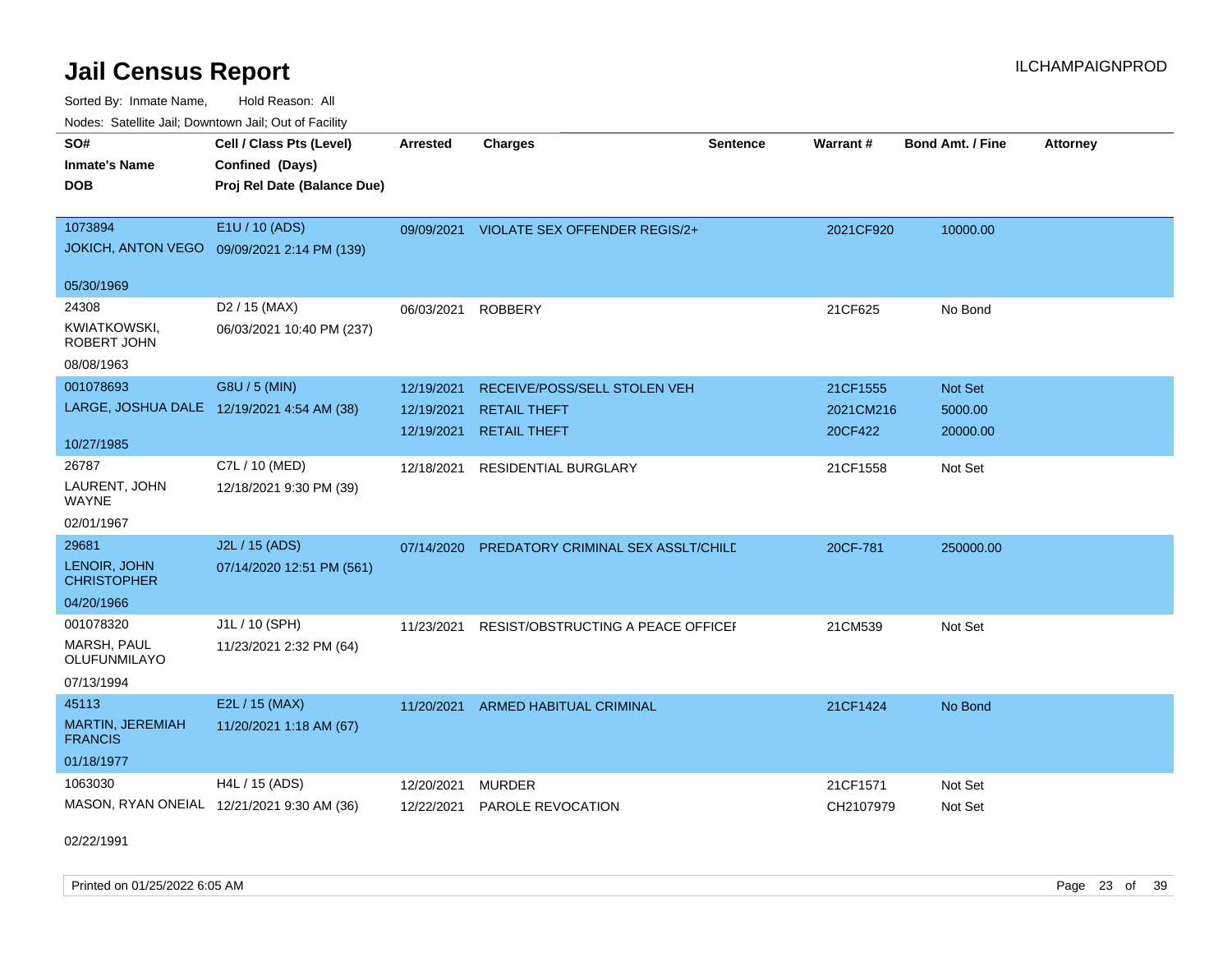Sorted By: Inmate Name, Hold Reason: All

| Nodes: Satellite Jail; Downtown Jail; Out of Facility |                             |                 |                               |                 |            |                         |                 |
|-------------------------------------------------------|-----------------------------|-----------------|-------------------------------|-----------------|------------|-------------------------|-----------------|
| SO#                                                   | Cell / Class Pts (Level)    | <b>Arrested</b> | <b>Charges</b>                | <b>Sentence</b> | Warrant#   | <b>Bond Amt. / Fine</b> | <b>Attorney</b> |
| <b>Inmate's Name</b>                                  | Confined (Days)             |                 |                               |                 |            |                         |                 |
| <b>DOB</b>                                            | Proj Rel Date (Balance Due) |                 |                               |                 |            |                         |                 |
|                                                       |                             |                 |                               |                 |            |                         |                 |
| 1066623                                               | G7U / 5 (MIN)               | 11/17/2021      | MFG/DEL 15<100 GR COCA/ANALOG |                 | 17CF1093   | 75000.00                |                 |
| MATA-OROZCO,<br><b>OLEGARIO</b>                       | 11/17/2021 5:08 PM (70)     |                 |                               |                 |            |                         |                 |
| 03/06/1995                                            |                             |                 |                               |                 |            |                         |                 |
| 001078249                                             | B3 / 10 (MED)               | 08/07/2021      | FELON POSS/USE WEAPON/FIREARM |                 | 21CF947    | Not Set                 |                 |
| MCCLENDON, CALVIN<br>M                                | 08/07/2021 8:56 AM (172)    |                 |                               |                 |            |                         |                 |
| 04/29/1990                                            |                             |                 |                               |                 |            |                         |                 |
| 40235                                                 | C1L / 5 (MIN)               | 10/04/2021      | AGG DUI/4                     |                 | 2021CF1145 | 35000.00                |                 |
| MERRIWEATHER,<br><b>MARCUS TODD</b>                   | 10/04/2021 4:41 PM (114)    |                 |                               |                 |            |                         |                 |
| 11/28/1967                                            |                             |                 |                               |                 |            |                         |                 |
| 1040273                                               | E5U / 15 (ADS)              | 09/30/2021      | PRED CRIM SEX ASLT/VICTIM <13 |                 | 21CF329    | 500000.00               |                 |
| METCALFE, LANELL<br><b>JARON</b>                      | 09/30/2021 11:32 PM (118)   |                 |                               |                 |            |                         |                 |
| 09/22/1988                                            |                             |                 |                               |                 |            |                         |                 |
| 1075635                                               | B <sub>2</sub> / 10 (ADS)   | 05/11/2021      | AGG DISCHARGE FIREARM/OCC VEH |                 | 21CF538    | Not Set                 |                 |
| MILES, DEVLON VON,                                    | 05/11/2021 10:39 PM (260)   | 05/11/2021      | MFG/DEL CANNABIS/30-500 GRAMS |                 | 20CF1402   | 100000.00               |                 |
| Junior                                                |                             |                 |                               |                 |            |                         |                 |
| 11/04/2000                                            |                             |                 |                               |                 |            |                         |                 |
| 001078721<br>MIRAMONTES, RAUL                         | C3L / 5 (ADS)               | 12/29/2021      | VIOLATE ORDER PROTECTION      |                 | 21CF1600   | Not Set                 |                 |
|                                                       | 12/29/2021 4:02 AM (28)     |                 |                               |                 |            |                         |                 |
| 05/11/1989                                            |                             |                 |                               |                 |            |                         |                 |
| 48033                                                 | G5L / 5 (MIN)               | 12/04/2021      | DOMESTIC BATTERY/OTHER PRIOR  | 4y (DOC)        | 21CF1482   | Not Set                 |                 |
| MOORE,<br><b>CHRISTOPHER ALLEN</b>                    | 12/04/2021 4:38 PM (53)     |                 |                               |                 |            |                         |                 |
| 07/02/1976                                            |                             |                 |                               |                 |            |                         |                 |
| 1069209                                               | 14 / 10 (ADS)               | 04/07/2021      | AGG BATTERY/GREAT BODILY HARM |                 | 21CF376    | Not Set                 |                 |
| MOORE, DEVONTE<br>JAMAL                               | 04/07/2021 6:25 PM (294)    |                 |                               |                 |            |                         |                 |
| 09/24/1995                                            |                             |                 |                               |                 |            |                         |                 |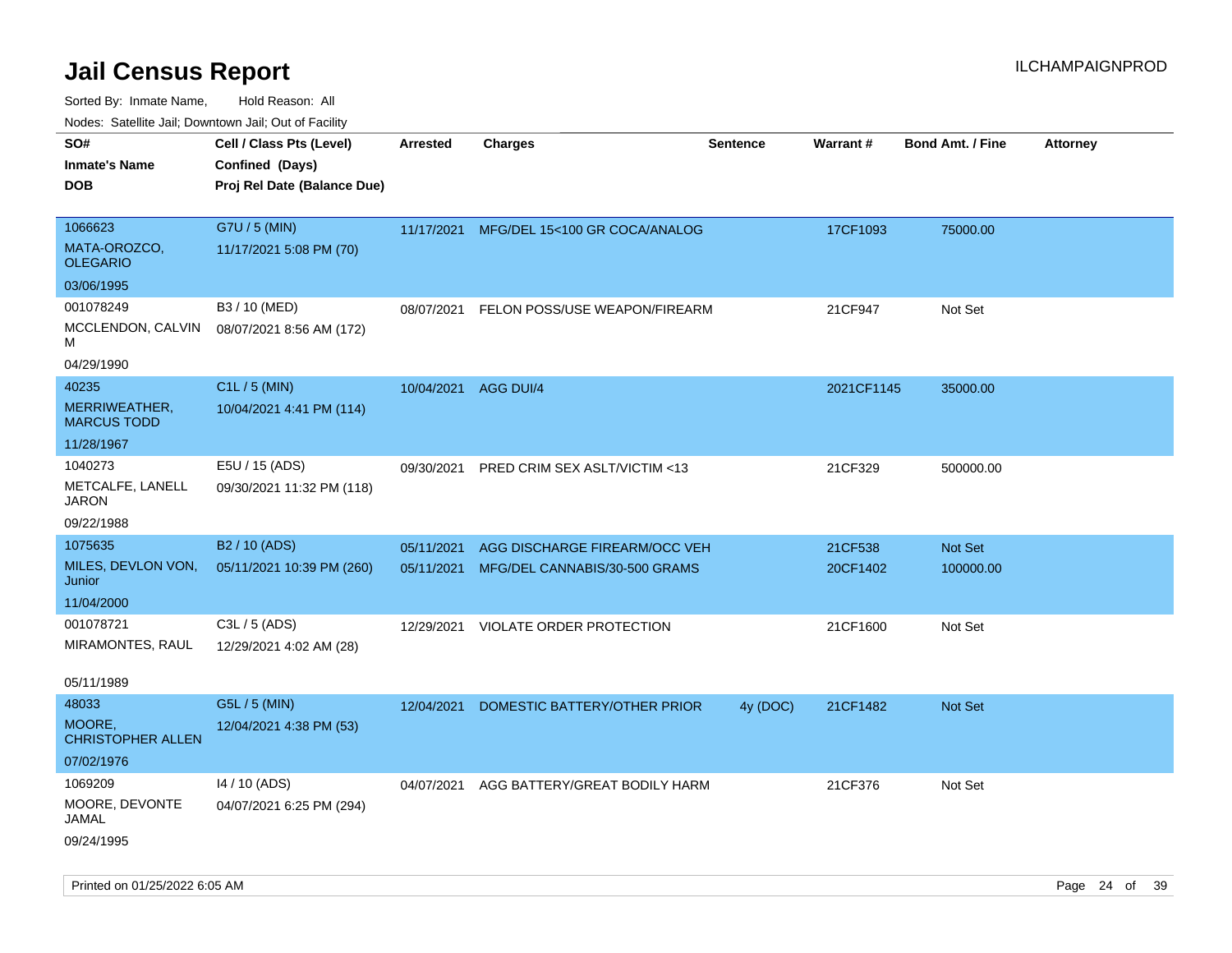Sorted By: Inmate Name, Hold Reason: All

| Nodes: Satellite Jail; Downtown Jail; Out of Facility |                                             |                 |                                        |                 |              |                         |                 |  |  |  |
|-------------------------------------------------------|---------------------------------------------|-----------------|----------------------------------------|-----------------|--------------|-------------------------|-----------------|--|--|--|
| SO#                                                   | Cell / Class Pts (Level)                    | <b>Arrested</b> | <b>Charges</b>                         | <b>Sentence</b> | Warrant#     | <b>Bond Amt. / Fine</b> | <b>Attorney</b> |  |  |  |
| <b>Inmate's Name</b>                                  | Confined (Days)                             |                 |                                        |                 |              |                         |                 |  |  |  |
| <b>DOB</b>                                            | Proj Rel Date (Balance Due)                 |                 |                                        |                 |              |                         |                 |  |  |  |
|                                                       |                                             |                 |                                        |                 |              |                         |                 |  |  |  |
| 1074169                                               | C2L / 10 (MED)                              |                 | 12/21/2021 AGGRAVATED DOMESTIC BATTERY |                 | 21CF1567     | Not Set                 |                 |  |  |  |
|                                                       | PANZER, IAN RICHARD 12/21/2021 2:24 PM (36) |                 |                                        |                 |              |                         |                 |  |  |  |
| 07/04/1988                                            |                                             |                 |                                        |                 |              |                         |                 |  |  |  |
| 61251                                                 | E4L / 15 (ADS)                              |                 |                                        |                 |              |                         |                 |  |  |  |
| PETMECKY, JOHN                                        |                                             | 12/27/2021      | PRED CRIM SEX ASLT/VICTIM <13          |                 | 21CF651      | No Bond                 |                 |  |  |  |
| <b>ROBERT</b>                                         | 12/27/2021 1:52 PM (30)                     |                 |                                        |                 |              |                         |                 |  |  |  |
| 03/09/1983                                            |                                             |                 |                                        |                 |              |                         |                 |  |  |  |
| 1022441                                               | H6L / 10 (ADS)                              | 10/27/2021      | AGG BATTERY/PEACE OFFICER              |                 | 2021 CF 12   | No Bond                 |                 |  |  |  |
| PICKENS, DONTRELL                                     | 10/27/2021 1:39 PM (91)                     | 10/27/2021      | AGG BATTERY/PEACE OFFICER              |                 | 2020 CF 1488 | No Bond                 |                 |  |  |  |
| <b>DEMAR</b>                                          |                                             |                 |                                        |                 |              |                         |                 |  |  |  |
| 12/10/1993                                            |                                             |                 |                                        |                 |              |                         |                 |  |  |  |
| 1072114                                               | A1U / 15 (SPH)                              | 01/17/2021      | ATTEMPT (FIRST DEGREE MURDER)          |                 | 2021CF65     | Not Set                 |                 |  |  |  |
| ROBINSON, DONNELL<br>LEVON                            | 01/17/2021 2:40 PM (374)                    | 01/17/2021      | ARMED ROBBERY/NO FIREARM               |                 | 2020CF824    | 75000.00                |                 |  |  |  |
| 10/23/2000                                            |                                             | 02/17/2021      | AGGRAVATED BATTERY                     | 4y (DOC)        |              | 250000.00               |                 |  |  |  |
| 1068592                                               | J7L / 15 (ADS)                              | 11/12/2021      | <b>BURGLARY</b>                        |                 | 21CF1393     |                         |                 |  |  |  |
| ROSS, TEVONTAE                                        | 11/12/2021 8:41 AM (75)                     |                 |                                        |                 |              | Not Set                 |                 |  |  |  |
| <b>TERRANCE</b>                                       |                                             |                 |                                        |                 |              |                         |                 |  |  |  |
| 12/15/1998                                            |                                             |                 |                                        |                 |              |                         |                 |  |  |  |
| 59178                                                 | F8L / 15 (MAX)                              | 12/13/2021      | AGG DISCHARGE FIREARM/OCC VEH          |                 | 21CF1274     | 1500000.00              |                 |  |  |  |
| SANDERS, MICHAEL                                      | 12/13/2021 4:17 PM (44)                     |                 |                                        |                 |              |                         |                 |  |  |  |
| JEAN                                                  |                                             |                 |                                        |                 |              |                         |                 |  |  |  |
| 12/22/1967                                            |                                             |                 |                                        |                 |              |                         |                 |  |  |  |
| 001078704                                             | F7U / 15 (MAX)                              | 12/21/2021      | MURDER/INTENT TO KILL/INJURE           |                 | 21CF1575     | <b>Not Set</b>          |                 |  |  |  |
| SHORTER, JAQUAN<br><b>MAURICE</b>                     | 12/23/2021 1:23 AM (34)                     |                 |                                        |                 |              |                         |                 |  |  |  |
| 10/08/1998                                            |                                             |                 |                                        |                 |              |                         |                 |  |  |  |
| 47195                                                 | G8L / 5 (MIN)                               | 12/27/2021      | <b>RESIDENTIAL BURGLARY</b>            |                 | 2020CF1222   | 10000.00                |                 |  |  |  |
| SIMMONS, JAMES                                        | 12/27/2021 8:42 AM (30)                     | 12/28/2021      | <b>RESIDENTIAL BURGLARY</b>            |                 | 2021CF1596   | Not Set                 |                 |  |  |  |
| <b>ROBERT</b>                                         |                                             |                 |                                        |                 |              |                         |                 |  |  |  |
| 03/13/1975                                            |                                             |                 |                                        |                 |              |                         |                 |  |  |  |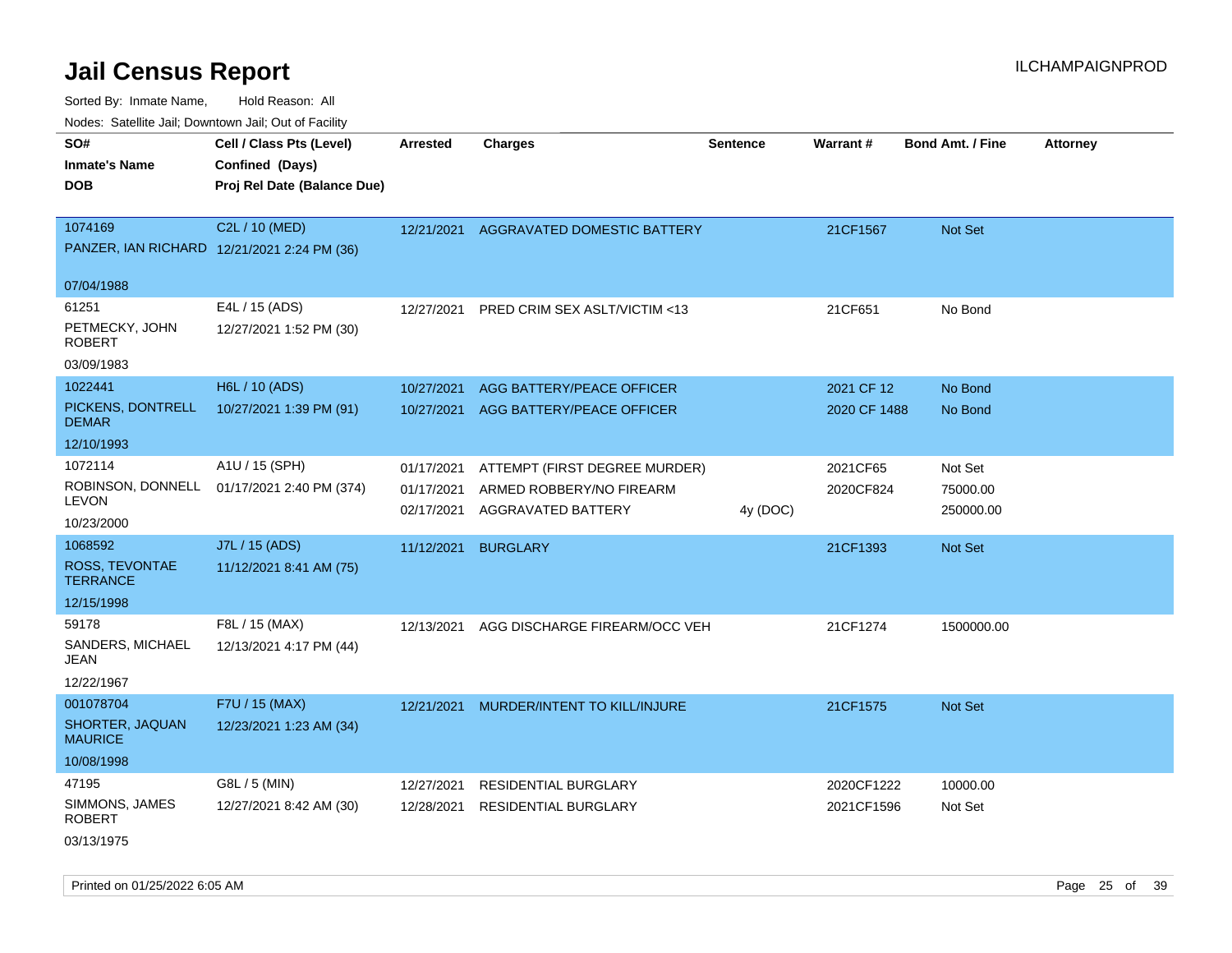Sorted By: Inmate Name, Hold Reason: All

|                                          | Nodes: Satellite Jail; Downtown Jail; Out of Facility |                 |                                |          |            |                         |          |
|------------------------------------------|-------------------------------------------------------|-----------------|--------------------------------|----------|------------|-------------------------|----------|
| SO#                                      | Cell / Class Pts (Level)                              | <b>Arrested</b> | <b>Charges</b>                 | Sentence | Warrant#   | <b>Bond Amt. / Fine</b> | Attorney |
| <b>Inmate's Name</b>                     | Confined (Days)                                       |                 |                                |          |            |                         |          |
| <b>DOB</b>                               | Proj Rel Date (Balance Due)                           |                 |                                |          |            |                         |          |
|                                          |                                                       |                 |                                |          |            |                         |          |
| 1057312                                  | G2U / 5 (MIN)                                         | 11/10/2021      | <b>HOME INVASION/FIREARM</b>   | 7y (DOC) | 21CF1388   | Not Set                 |          |
| <b>STARKS, RAMEON</b><br><b>TAHZIER</b>  | 11/10/2021 9:51 PM (77)                               |                 |                                |          |            |                         |          |
| 12/18/1996                               |                                                       |                 |                                |          |            |                         |          |
| 1051104                                  | G4U / 5 (MIN)                                         | 05/26/2021      | METH DELIVERY/5<15 GRAMS       |          | 21CF598    | Not Set                 |          |
| STOVER, ANDREW<br><b>WADE</b>            | 05/27/2021 12:59 AM (244)                             | 05/26/2021      | <b>BURGLARY</b>                |          | 21CF667    | Not Set                 |          |
| 07/20/1994                               |                                                       |                 |                                |          |            |                         |          |
| 001078182                                | G7L / 5 (MIN)                                         | 12/20/2021      | DRIVING ON REVOKED LICENSE     |          | 2021CF800  | No Bond                 |          |
| <b>STRONG, KEVIN</b><br><b>GARDNER</b>   | 12/20/2021 4:34 PM (37)                               |                 |                                |          |            |                         |          |
| 02/12/1963                               | 3/19/2022 (0.00)                                      |                 |                                |          |            |                         |          |
| 65920                                    | F3L / 15 (MAX)                                        | 12/21/2021      | ARMED ROBBERY/ARMED W/FIREARM  |          | 2021CF1543 | 100000.00               |          |
| TAPSCOTT.<br><b>CORNELIUS</b>            | 12/21/2021 10:57 PM (36)                              |                 |                                |          |            |                         |          |
| 07/14/1985                               |                                                       |                 |                                |          |            |                         |          |
| 1068839                                  | F4L / 15 (MAX)                                        |                 | 08/07/2020 HOMICIDE            |          | 2020-CF851 | 1000000.00              |          |
| <b>TAYLOR, LONDON</b><br><b>JAVON</b>    | 08/07/2020 10:30 AM (537)                             |                 |                                |          |            |                         |          |
| 08/16/1999                               |                                                       |                 |                                |          |            |                         |          |
| 1004142                                  | F2U / 15 (MAX)                                        | 10/27/2021      | POSSESSION OF METH/15<100GRAMS |          | 2021CF1298 | 1500000.00              |          |
| TOY, KAYON LARENZ                        | 10/22/2021 1:01 PM (96)                               |                 |                                |          |            |                         |          |
| 09/12/1991                               |                                                       |                 |                                |          |            |                         |          |
| 1056971                                  | D1 / 10 (ADS)                                         | 08/07/2021      | FELON POSS/USE WEAPON/FIREARM  |          | 21CF948    | No Bond                 |          |
| <b>TRAVIS, DENZEL</b><br><b>DANTRELL</b> | 08/07/2021 7:36 AM (172)                              | 08/08/2021      | AGG BATTERY/PUBLIC PLACE       |          | 2020CF647  | 25000.00                |          |
| 03/21/1993                               |                                                       |                 |                                |          |            |                         |          |
| 001078250                                | F2L / 10 (MED)                                        | 08/07/2021      | FELON POSS WEAPON/BODY ARMOR   |          | 21CF950    | Not Set                 |          |
| TRAVIS, JORDAN<br><b>TESHAUN</b>         | 08/07/2021 10:27 AM (172)                             |                 |                                |          |            |                         |          |
| 03/03/1996                               |                                                       |                 |                                |          |            |                         |          |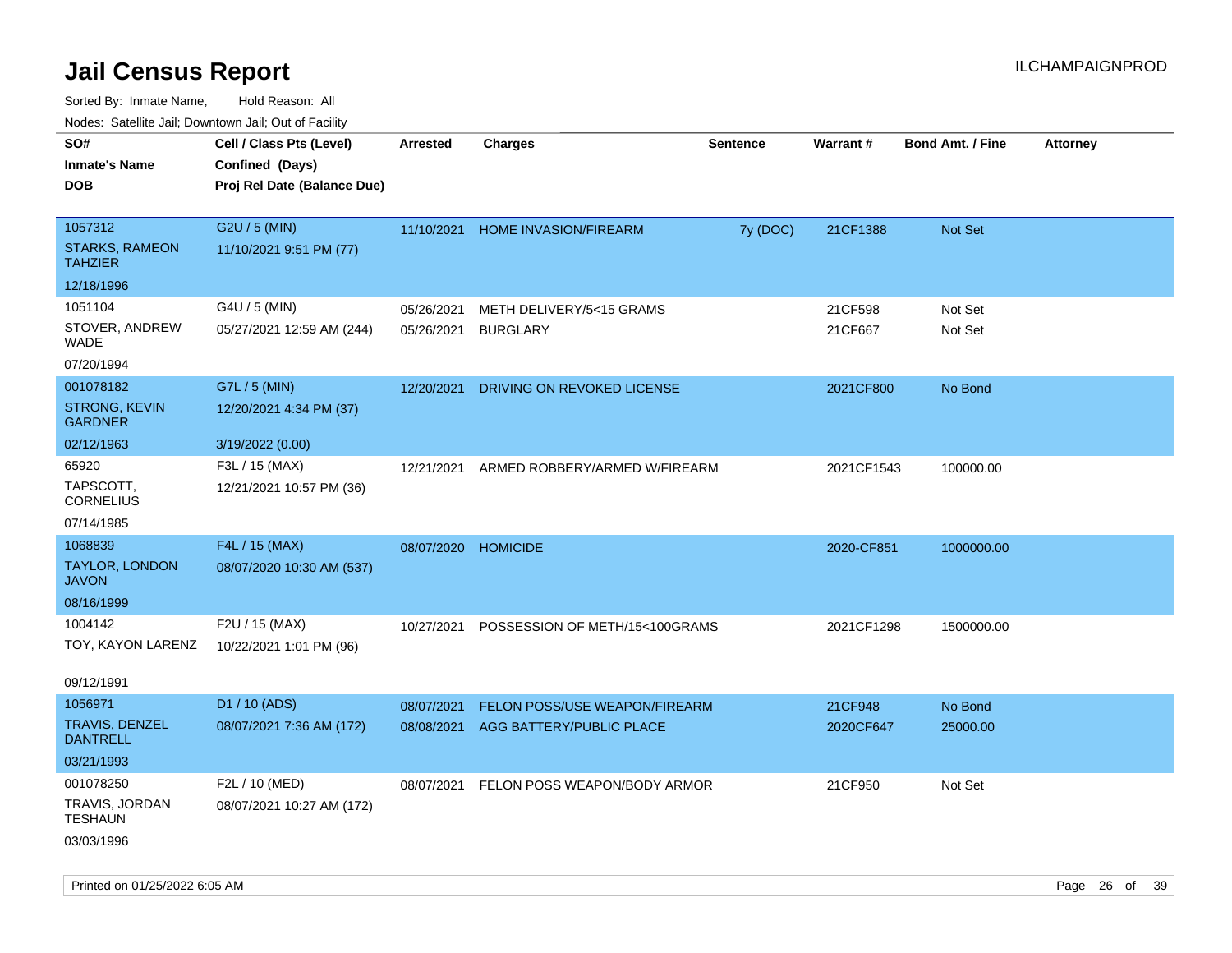| roaco. Catolino dall, Downtown dall, Out of Fability |                                              |                 |                                   |                 |           |                         |                 |
|------------------------------------------------------|----------------------------------------------|-----------------|-----------------------------------|-----------------|-----------|-------------------------|-----------------|
| SO#                                                  | Cell / Class Pts (Level)                     | <b>Arrested</b> | <b>Charges</b>                    | <b>Sentence</b> | Warrant#  | <b>Bond Amt. / Fine</b> | <b>Attorney</b> |
| <b>Inmate's Name</b>                                 | Confined (Days)                              |                 |                                   |                 |           |                         |                 |
| <b>DOB</b>                                           | Proj Rel Date (Balance Due)                  |                 |                                   |                 |           |                         |                 |
|                                                      |                                              |                 |                                   |                 |           |                         |                 |
| 56994                                                | A2L / 15 (SPH)                               | 12/09/2021      | STALKING/CAUSE FEAR FOR SAFETY    |                 | 21CF1514  | Not Set                 |                 |
| <b>TURNER, ROBERT</b><br>EARL, Senior                | 12/09/2021 9:23 PM (48)                      | 12/13/2021      | PAROLE REVOCATION                 |                 | CH2107735 | Not Set                 |                 |
| 09/07/1982                                           |                                              |                 |                                   |                 |           |                         |                 |
| 30108                                                | J4L / 15 (ADS)                               | 07/30/2021      | <b>MURDER</b>                     |                 | 21CF902   | 2000000.00              |                 |
| VANDYKE, DARYL<br><b>ANTHONY</b>                     | 07/30/2021 8:29 PM (180)                     |                 |                                   |                 |           |                         |                 |
| 10/04/1965                                           |                                              |                 |                                   |                 |           |                         |                 |
| 968681                                               | D5 / 15 (ADS)                                | 08/27/2021      | AGG CRIM SX AB/VIC 13<18/TRUST    |                 | 2020CF499 | 250000.00               |                 |
| <b>WADE, DEMETRIUS</b><br><b>DARYL</b>               | 08/27/2021 2:25 AM (152)                     | 08/27/2021      | <b>INDIRECT CRIMINAL CONTEMPT</b> | 3y(DOC)         | 2021CC16  | No Bond                 |                 |
| 01/07/1987                                           |                                              |                 |                                   |                 |           |                         |                 |
| 1070904                                              | G6L / 5 (MIN)                                | 10/28/2021      | <b>BURGLARY</b>                   | 3y (DOC)        | 2021CF321 | 15000.00                |                 |
| WANKEL, JONAH<br><b>JAMES</b>                        | 10/28/2021 3:42 AM (90)                      |                 |                                   |                 |           |                         |                 |
| 12/15/1993                                           |                                              |                 |                                   |                 |           |                         |                 |
| 1070971                                              | H3L / 5 (ADS)                                | 12/07/2021      | <b>IDENTITY THEFT/&lt;\$300</b>   |                 | 20CF922   | Not Set                 |                 |
| <b>WEIR, CLINTON</b><br><b>HOWARD</b>                | 12/08/2021 3:45 AM (49)                      | 12/07/2021      | <b>RECKLESS DRIVING</b>           |                 | 19TR2348  | <b>Not Set</b>          |                 |
| 03/15/1983                                           |                                              |                 |                                   |                 |           |                         |                 |
| 54212                                                | E3U / 10 (ADS)                               | 12/21/2021      | ARMED VIOLENCE/CATEGORY I         |                 | 21CF1576  | Not Set                 |                 |
| WHITLOCK, GEORGE                                     | 12/21/2021 1:20 PM (36)                      | 12/21/2021      | RECEIVE/POSS/SELL STOLEN VEH      |                 | 2021CF669 | 10000.00                |                 |
| ABRAM                                                |                                              | 12/21/2021      | VIOLATE ORDER PROTECTION          |                 | 2021CM391 | 1000.00                 |                 |
| 11/10/1978                                           |                                              |                 |                                   |                 |           |                         |                 |
| 001078709                                            | F3U / 15 (MAX)                               | 12/22/2021      | ARMED VIOLENCE/CATEGORY I         |                 | 21CF1586  | <b>Not Set</b>          |                 |
|                                                      | WILLIAMS, DAVID LEE 12/22/2021 11:00 AM (35) |                 |                                   |                 |           |                         |                 |
|                                                      |                                              |                 |                                   |                 |           |                         |                 |
| 12/18/1989                                           |                                              |                 |                                   |                 |           |                         |                 |
| 1058072                                              | A2U / 15 (SPH)                               | 02/25/2021      | ARMED HABITUAL CRIMINAL           |                 |           | Not Set                 |                 |
| WILLIAMS, KENNETH<br><b>BERNARD</b>                  | 02/25/2021 3:24 PM (335)                     |                 |                                   |                 |           |                         |                 |
| 10/04/1985                                           |                                              |                 |                                   |                 |           |                         |                 |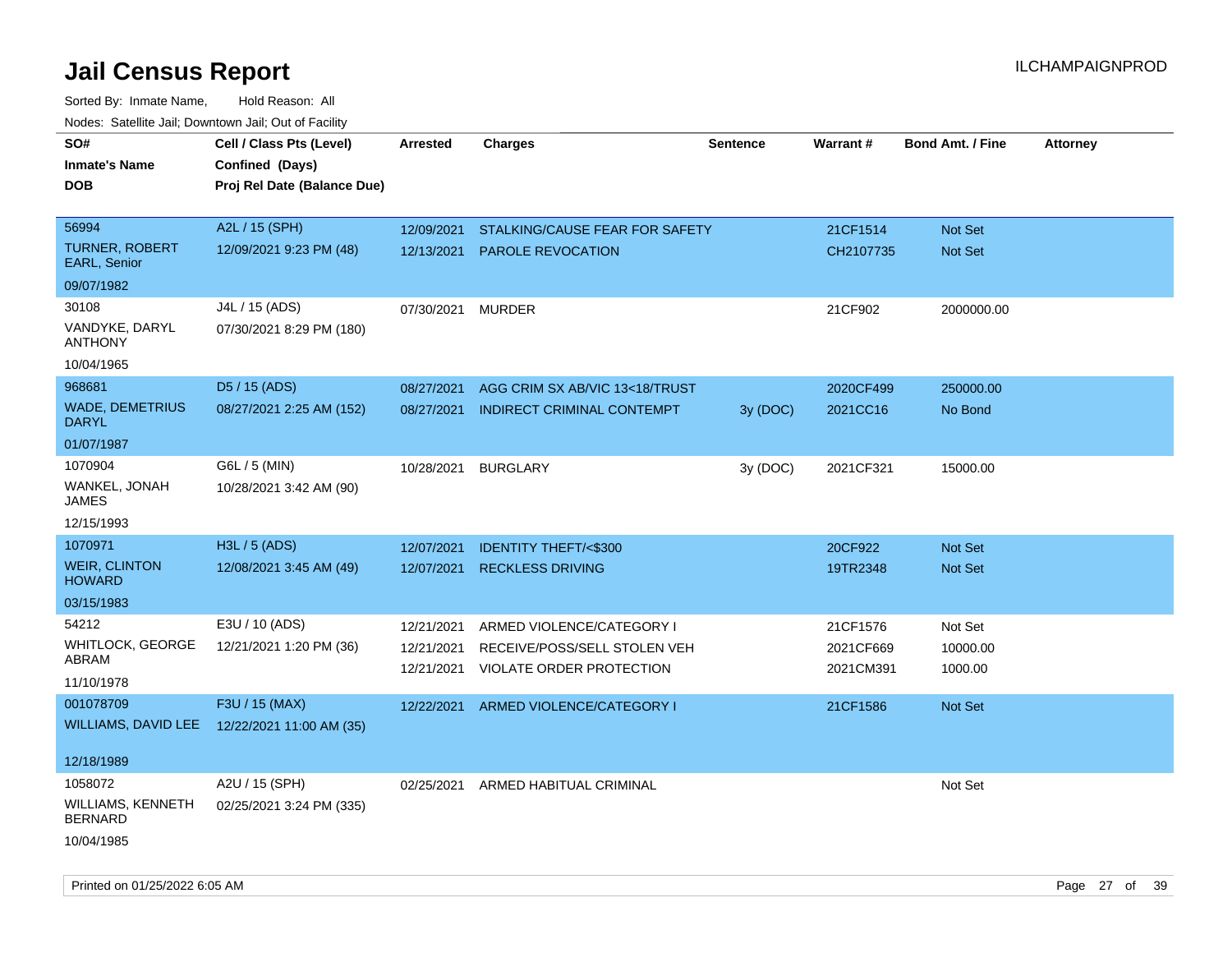| SO#<br><b>Inmate's Name</b><br><b>DOB</b>          | Cell / Class Pts (Level)<br>Confined (Days)<br>Proj Rel Date (Balance Due) | Arrested   | <b>Charges</b>                 | <b>Sentence</b> | Warrant#    | <b>Bond Amt. / Fine</b> | <b>Attorney</b> |
|----------------------------------------------------|----------------------------------------------------------------------------|------------|--------------------------------|-----------------|-------------|-------------------------|-----------------|
| 001078711<br><b>WILLIS, RANDY</b><br><b>RAMEEL</b> | F9L / 10 (MED)<br>12/22/2021 4:15 PM (35)                                  | 12/22/2021 | AGG DISCHARGE FIREARM/OCC BLDG |                 | 21CF1585    | Not Set                 |                 |
| 09/10/2003                                         |                                                                            |            |                                |                 |             |                         |                 |
| 9326<br>YOUNG, ANTHONY<br>PAUL<br>03/13/1954       | $12/5$ (ADS)<br>06/14/2021 12:07 PM (226)                                  | 06/14/2021 | <b>BURGLARY</b>                |                 | 2020-CF-625 | Not Set                 |                 |
| <b>Total Downtown Jail: 73</b>                     |                                                                            | Males: 73  | Unknown: 0<br>Females: 0       |                 |             |                         |                 |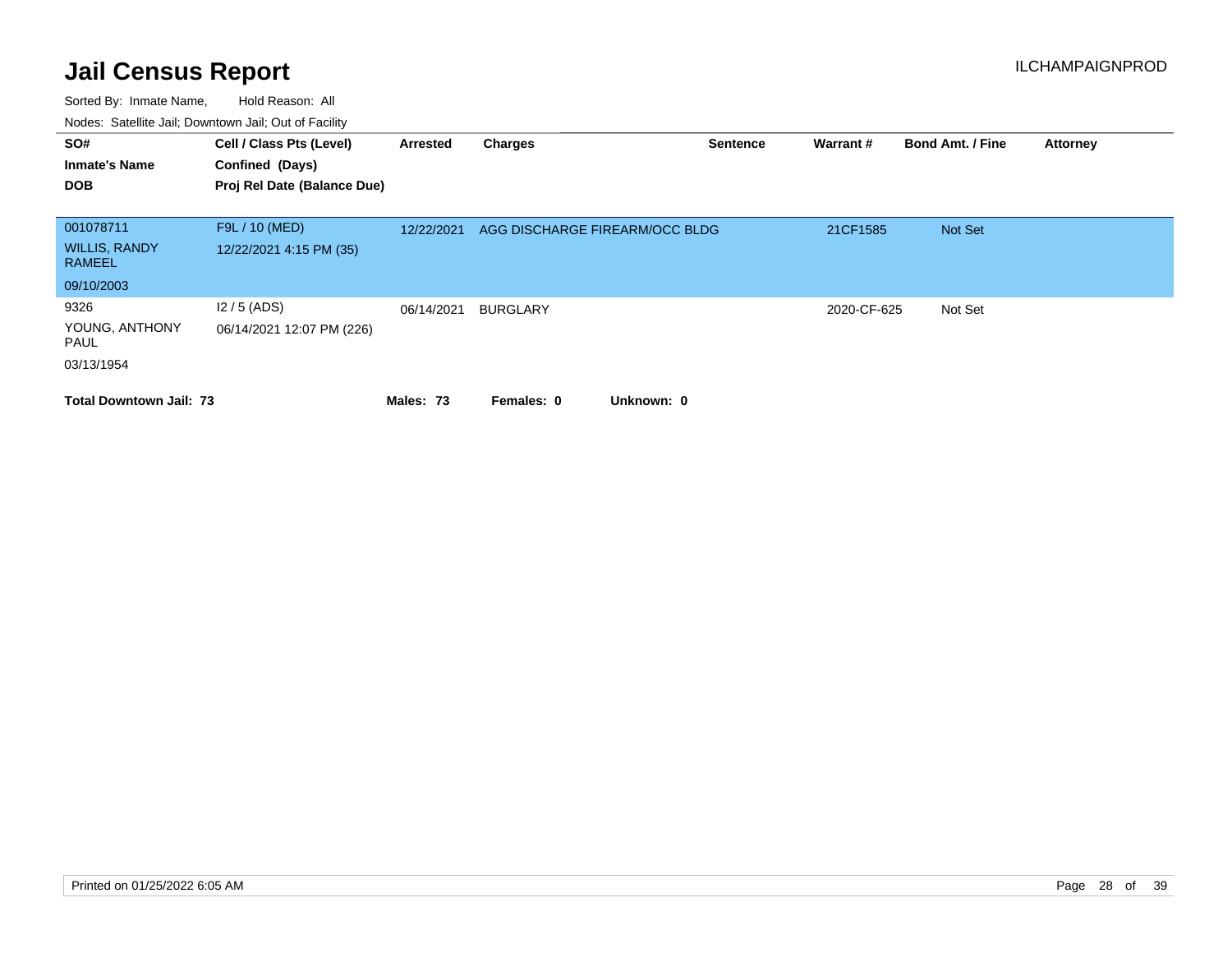|  | <b>Out of Facility</b> |  |
|--|------------------------|--|
|--|------------------------|--|

| SO#<br><b>Inmate's Name</b><br><b>DOB</b>                         | Cell / Class Pts (Level)<br>Confined (Days)<br>Proj Rel Date (Balance Due) | <b>Arrested</b>                        | <b>Charges</b>                                                                       | <b>Sentence</b> | Warrant#                        | <b>Bond Amt. / Fine</b>       | <b>Attorney</b> |
|-------------------------------------------------------------------|----------------------------------------------------------------------------|----------------------------------------|--------------------------------------------------------------------------------------|-----------------|---------------------------------|-------------------------------|-----------------|
| 61095<br>AMOS, DERRICK<br><b>JAMES</b>                            | <b>KAN / 10 (ADS)</b><br>05/02/2021 9:02 PM (269)                          | 05/02/2021                             | <b>HOME INVASION/CAUSE INJURY</b>                                                    |                 | 2021CF323                       | 100000.00                     |                 |
| 06/12/1985<br>19971<br><b>LYNN</b><br>08/17/1961                  | EHD<br>BARNESKE, RAYMOND 11/09/2021 9:32 AM (78)<br>5/6/2022 (0.00)        | 11/09/2021                             | DRIVING RVK/SUSP DUI/SSS 4-9                                                         |                 | 2021CF968                       | Not Set                       |                 |
| 516062<br><b>BENNETT, JOHN</b><br><b>MICHAEL</b><br>04/30/1986    | <b>KAN / 15 (MAX)</b><br>02/22/2021 10:47 AM (338)                         | 02/22/2021<br>02/22/2021               | PHONE HARASSMENT/2+<br>AGG DISCH FIR/VEH/PC OFF/FRMAN                                |                 | 20CF194<br>21CF210              | 5000.00<br>No Bond            |                 |
| 33993<br><b>BOOKER, STEPHON</b><br><b>MONTELL</b><br>06/11/1971   | KAN / 10 (MED)<br>06/14/2021 7:42 PM (226)                                 | 06/14/2021<br>06/14/2021<br>06/14/2021 | AGGRAVATED DOMESTIC BATTERY<br>POSSESSING A CONTROLLED SUBSTANC<br>PAROLE REVOCATION |                 | 21CF688<br>21CF657<br>CH2103612 | Not Set<br>Not Set<br>No Bond |                 |
| 1074315<br><b>BRIGGS, PATRICK</b><br><b>MONTAY</b><br>08/05/2001  | KAN / 15 (MAX)<br>08/03/2021 4:56 PM (176)                                 | 07/27/2021                             | AGG DISCHARGE FIREARM/VEH/SCH                                                        |                 | 21CF927                         | Not Set                       |                 |
| 001078065<br>BROWN, CHARMAN<br>LAKEEF<br>11/30/2002               | KAN / 10 (ADS)<br>06/17/2021 12:32 PM (223)                                | 06/17/2021                             | AGG BATTERY/DISCHARGE FIREARM                                                        |                 | 21CF704                         | 1000000.00                    |                 |
| 1038554<br><b>BROWN, CORRION</b><br><b>DEVONTAE</b><br>04/19/1995 | <b>KAN / 15 (MAX)</b><br>08/18/2021 5:40 PM (161)                          | 08/18/2021<br>08/18/2021               | DELIVERY OF OR POSSESSION OF W/INT<br>ARMED HABITUAL CRIMINAL                        |                 | 21CF1009<br>21CF1162            | No Bond<br>Not Set            |                 |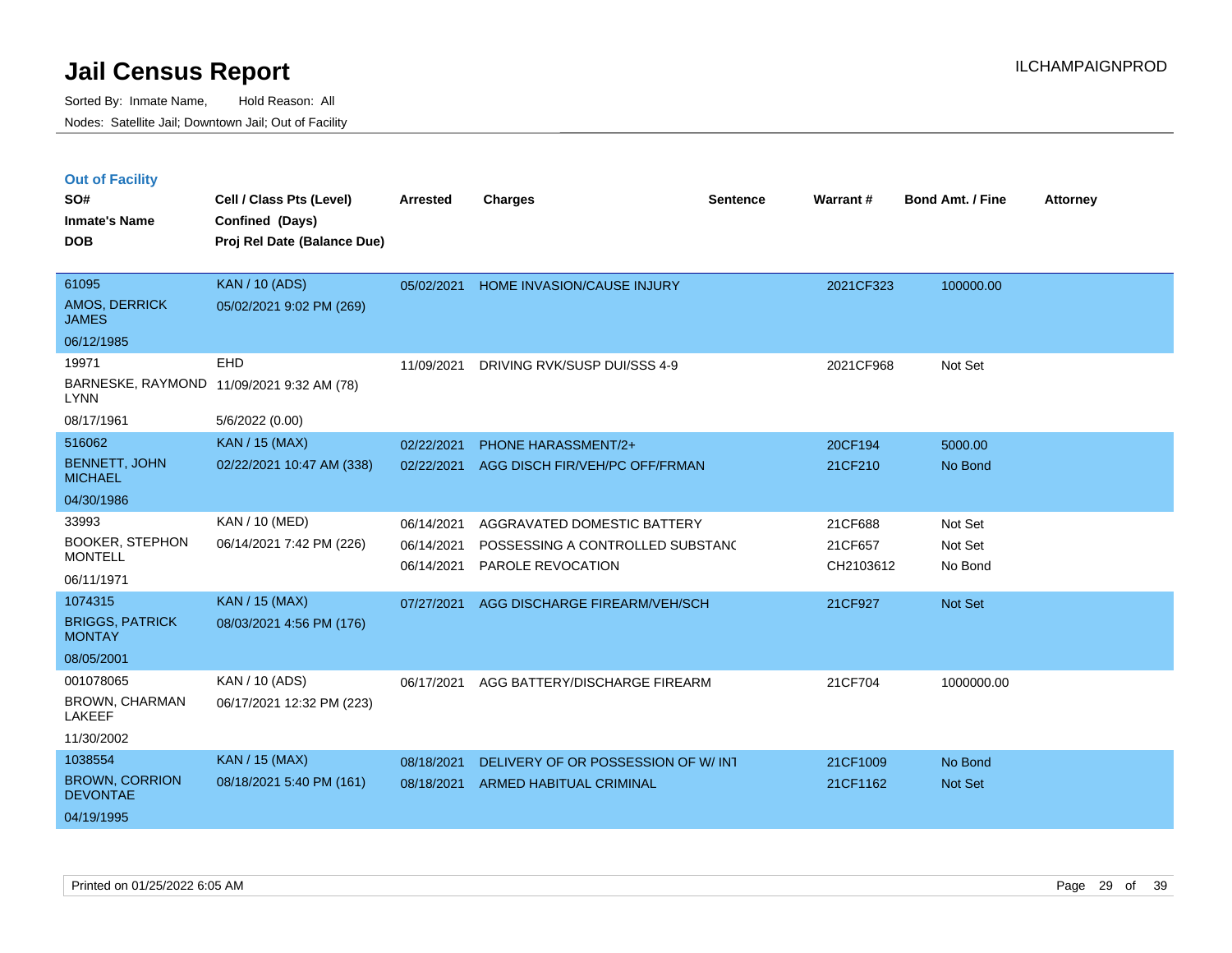| ivouss. Satellite Jali, Downtown Jali, Out of Facility                     |                  |                              |                                                        |                                                                           |                         |                          |
|----------------------------------------------------------------------------|------------------|------------------------------|--------------------------------------------------------|---------------------------------------------------------------------------|-------------------------|--------------------------|
| Cell / Class Pts (Level)<br>Confined (Days)<br>Proj Rel Date (Balance Due) | Arrested         | <b>Charges</b>               | <b>Sentence</b>                                        | <b>Warrant#</b>                                                           | <b>Bond Amt. / Fine</b> | <b>Attorney</b>          |
| <b>KAN / 15 (MAX)</b><br>08/18/2021 2:05 PM (161)                          | 08/18/2021       |                              |                                                        | 21CF1010                                                                  | Not Set                 |                          |
| KAN / 15 (MAX)<br>08/19/2021 12:55 AM (160)                                | 08/19/2021       | FELON POSS/USE MACHINE GUN   |                                                        | 21CF1011                                                                  | No Bond                 |                          |
| <b>KAN / 10 (ADS)</b><br>BUTLER, JAMES LYNN 12/28/2021 11:05 AM (29)       | 12/28/2021       |                              | 5y (DOC)                                               | 2020CF709                                                                 | No Bond                 |                          |
| DEW / 15 (MAX)<br>03/10/2021 2:22 PM (322)                                 |                  |                              |                                                        | 19CF689                                                                   | Not Set                 |                          |
| <b>EHD</b><br>12/15/2021 11:03 AM (42)                                     | 12/15/2021       | DRIVING ON SUSPENDED LICENSE |                                                        |                                                                           | <b>Not Set</b>          |                          |
| DEW / 15 (ADS)<br>05/25/2021 1:19 PM (246)                                 | 05/25/2021       | MURDER/INTENT TO KILL/INJURE |                                                        |                                                                           | 1000000.00              |                          |
| <b>KAN / 15 (MAX)</b><br>11/09/2021 6:01 PM (78)                           | 11/09/2021       | UNLAWFUL USE OF A WEAPON     |                                                        | 21CF1383                                                                  | <b>Not Set</b>          |                          |
| KAN / 15 (MAX)<br>09/20/2021 11:42 PM (128)                                | 09/20/2021       |                              |                                                        | 21CF1137                                                                  | Not Set                 |                          |
|                                                                            | 2/12/2022 (0.00) |                              | FELON POSSESS WEAPON/2ND+<br>ARMED VIOLENCE/CATEGORY I | FELON POSS/USE WEAPON/FIREARM<br>03/10/2021 ATTEMPT (FIRST DEGREE MURDER) |                         | 2021TR1120<br>2018CF1045 |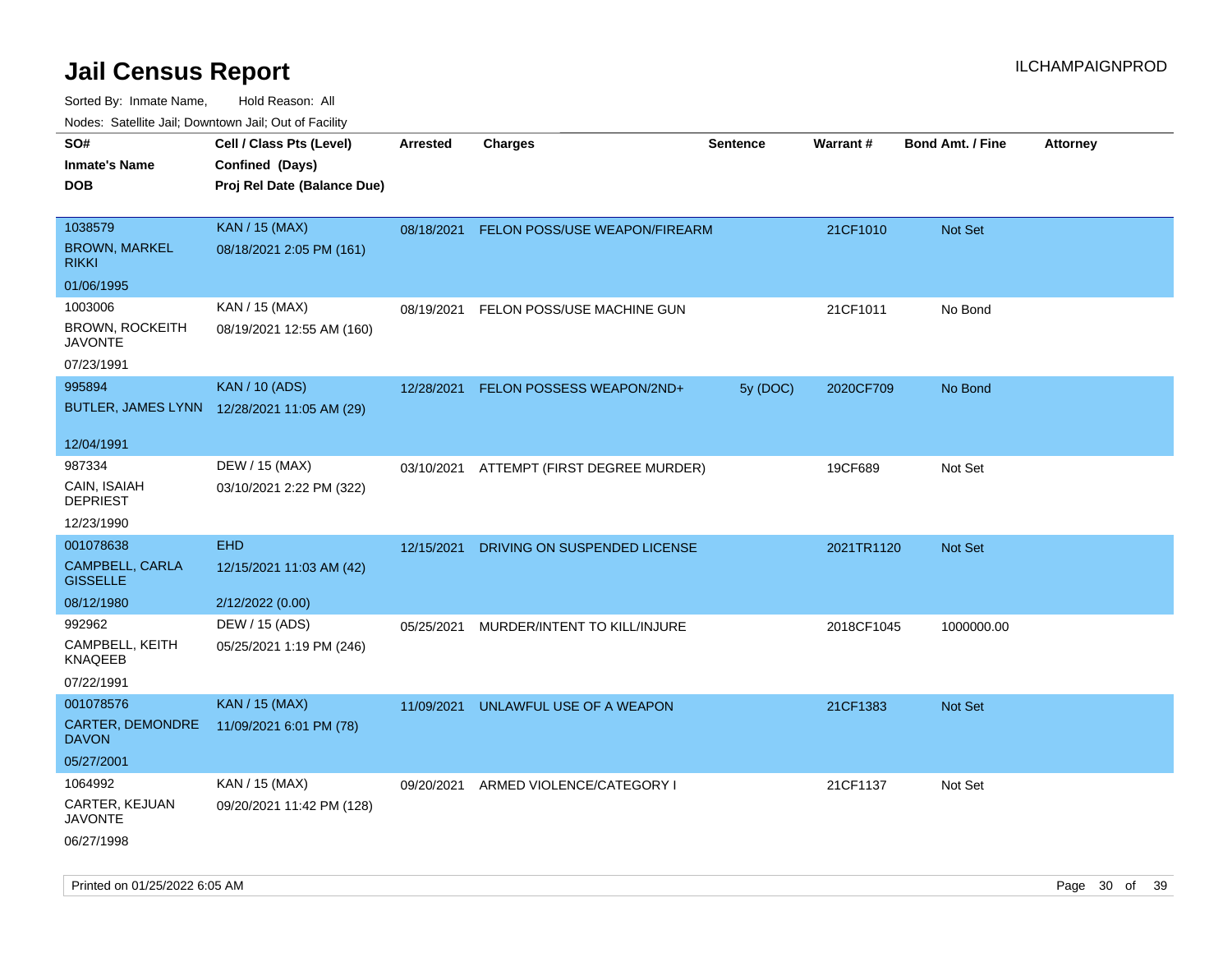| SO#<br><b>Inmate's Name</b><br><b>DOB</b> | Cell / Class Pts (Level)<br>Confined (Days)<br>Proj Rel Date (Balance Due) | <b>Arrested</b> | <b>Charges</b>                           | <b>Sentence</b> | <b>Warrant#</b> | <b>Bond Amt. / Fine</b> | <b>Attorney</b> |
|-------------------------------------------|----------------------------------------------------------------------------|-----------------|------------------------------------------|-----------------|-----------------|-------------------------|-----------------|
| 001078729                                 | <b>KAN / 15 (ADS)</b>                                                      |                 | 01/02/2022 MURDER/INTENT TO KILL/INJURE  |                 | 20CF396         | 1000000.00              |                 |
| <b>CARTER, TROY</b><br><b>DEMON</b>       | 01/02/2022 10:29 AM (24)                                                   |                 |                                          |                 |                 |                         |                 |
| 01/02/2004                                |                                                                            |                 |                                          |                 |                 |                         |                 |
| 001078461                                 | KAN / 10 (MED)                                                             | 10/07/2021      | AGG UNLAWFUL USE WEAPON/PERSON           |                 | 2021CF1209      | No Bond                 |                 |
| COLE, ERIC JOSE                           | 10/08/2021 12:25 AM (110)                                                  | 10/07/2021      | AGG DOMESTIC BATTERY/STRANGLE            |                 | 2021CF1208      | Not Set                 |                 |
| 01/24/2002                                |                                                                            | 10/08/2021      | HARASS WITNESS/FAMILY MBR/REP            |                 | 21CF1218        | Not Set                 |                 |
| 1048488                                   | <b>KAN / 10 (ADS)</b>                                                      | 12/30/2021      | ARMED VIOLENCE/CATEGORY I                |                 | 2022CF4         | Not Set                 |                 |
| COLSON, WAYNE<br><b>ARTHUR, Third</b>     | 12/30/2021 8:27 AM (27)                                                    |                 |                                          |                 |                 |                         |                 |
| 10/14/1995                                |                                                                            |                 |                                          |                 |                 |                         |                 |
| 57733                                     | KAN / 15 (SPH)                                                             | 02/25/2020      | <b>HOMICIDE</b>                          |                 | 2020-CF250      | 2000000.00              |                 |
| <b>CRAIG, ANTOINE</b><br><b>DARRELL</b>   | 02/25/2020 4:08 PM (701)                                                   | 02/25/2020      | FELON POSS/USE WEAPON/FIREARM            |                 | 19CF-1827       | 80000.00                |                 |
| 10/09/1982                                |                                                                            |                 |                                          |                 |                 |                         |                 |
| 001077939                                 | <b>KAN / 10 (MED)</b>                                                      | 05/10/2021      | FIREARM/FOID INVALID/NOT ELIG            |                 | 21CF526         | No Bond                 |                 |
| <b>CROSS, PATRICK</b><br><b>DONTRELLE</b> | 05/10/2021 7:31 PM (261)                                                   | 06/02/2021      | POSS STOLEN VEHICLE > \$25,000           |                 | 21CF612         | Not Set                 |                 |
| 11/07/2001                                |                                                                            |                 |                                          |                 |                 |                         |                 |
| 001077558                                 | <b>EHD</b>                                                                 | 01/04/2022      | DRIVING RVK/SUSP DUI/SSS 2ND             |                 | 2021CF301       | Not Set                 |                 |
| DAVIS, RICHARD LEE                        | 01/04/2022 9:17 AM (22)                                                    |                 |                                          |                 |                 |                         |                 |
| 08/20/1984                                | 2/2/2022 (0.00)                                                            |                 |                                          |                 |                 |                         |                 |
| 49972                                     | <b>KAN / 10 (ADS)</b>                                                      |                 | 01/03/2022 FELON POSS/USE WEAPON/FIREARM | 2y (DOC)        | 20CF1476        | No Bond                 |                 |
| DICKERSON,<br><b>RAYMOND COLLIER</b>      | 01/03/2022 11:10 AM (23)                                                   |                 |                                          |                 |                 |                         |                 |
| 08/16/1978                                |                                                                            |                 |                                          |                 |                 |                         |                 |
| 1061304                                   | KAN / 15 (MAX)                                                             | 10/11/2021      | ARMED HABITUAL CRIMINAL                  |                 | 21CF1226        | No Bond                 |                 |
| DORRIS, KEMION                            | 10/11/2021 7:30 PM (107)                                                   | 10/11/2021      | ARMED HABITUAL CRIMINAL                  |                 | 21CF1227        | No Bond                 |                 |
| <b>DAETOCE</b><br>11/19/1997              |                                                                            | 10/11/2021      | HOME INVASION/FIREARM                    |                 | 21CF1228        | No Bond                 |                 |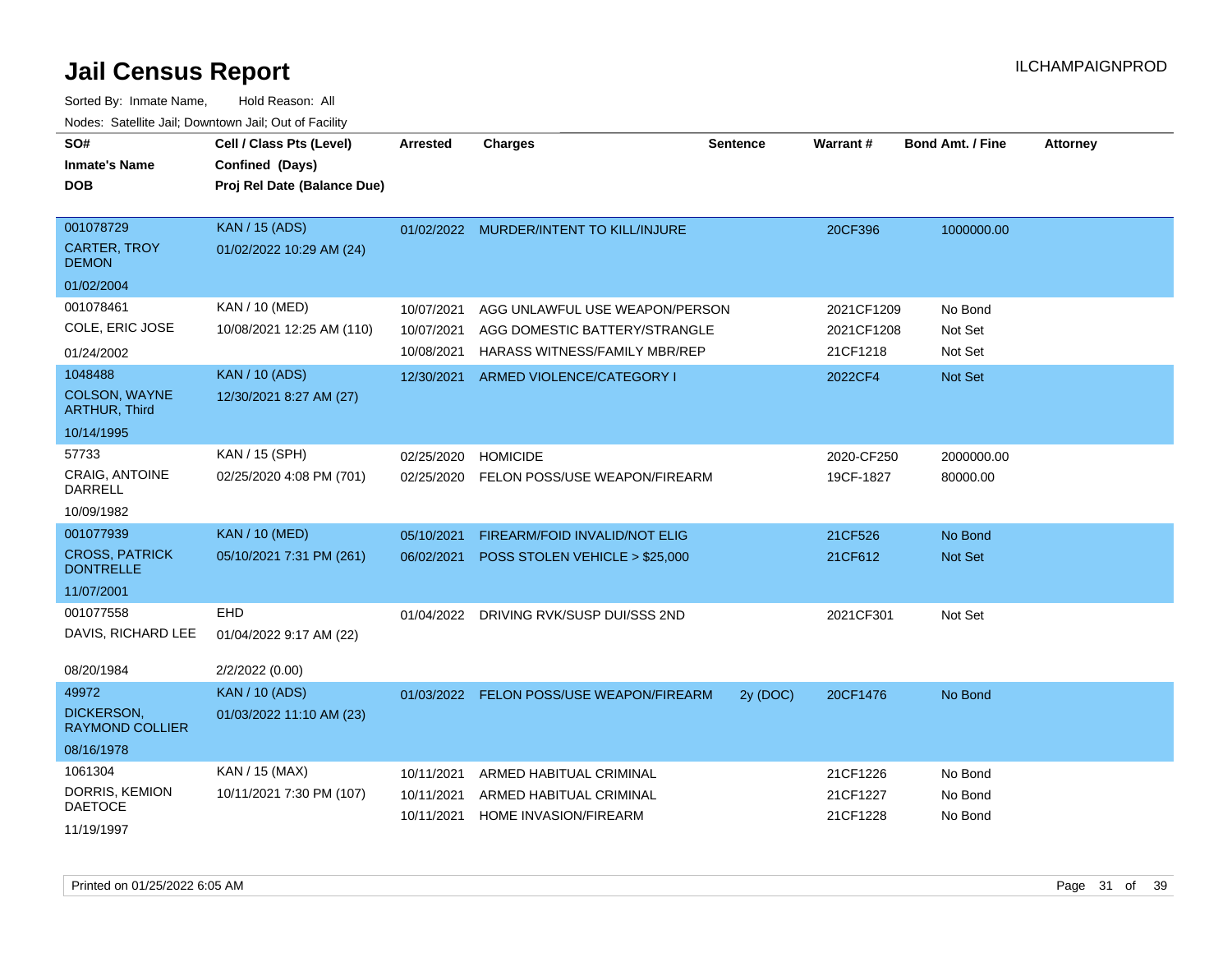Sorted By: Inmate Name, Hold Reason: All Nodes: Satellite Jail; Downtown Jail; Out of Facility

| SO#<br><b>Inmate's Name</b><br><b>DOB</b>                       | Cell / Class Pts (Level)<br>Confined (Days)<br>Proj Rel Date (Balance Due) | <b>Arrested</b>                        | <b>Charges</b>                                                                                              | <b>Sentence</b> | <b>Warrant#</b>                   | <b>Bond Amt. / Fine</b>           | <b>Attorney</b> |
|-----------------------------------------------------------------|----------------------------------------------------------------------------|----------------------------------------|-------------------------------------------------------------------------------------------------------------|-----------------|-----------------------------------|-----------------------------------|-----------------|
| 1048528<br>FREEMAN, TAMISHA<br><b>NICOLE</b>                    | <b>EHD</b><br>01/11/2022 9:20 AM (15)                                      |                                        | 01/11/2022 DRIVING RVK/SUSP DUI/SSS 3RD                                                                     |                 | 2021CF828                         | Not Set                           |                 |
| 04/24/1985                                                      | 2/9/2022 (0.00)                                                            |                                        |                                                                                                             |                 |                                   |                                   |                 |
| 001077363<br>GARY, DAKOTA<br><b>TREVON</b>                      | KAN / 25 (SPH)<br>10/30/2020 10:41 AM (453)                                | 10/30/2020                             | <b>HOME INVASION/FIREARM</b>                                                                                |                 | 20CF1202                          | 500000.00                         |                 |
| 12/31/2001                                                      |                                                                            |                                        |                                                                                                             |                 |                                   |                                   |                 |
| 1013012<br>GARY, XAVIER LAMAR                                   | <b>KAN / 15 (MAX)</b><br>07/08/2021 9:24 AM (202)                          | 07/08/2021<br>07/08/2021<br>07/08/2021 | <b>FELON POSS/USE FIREARM PRIOR</b><br>ATTEMPT (FIRST DEGREE MURDER)<br><b>FELON POSS/USE FIREARM PRIOR</b> |                 | 21CF798<br>2021CF790<br>2020CF650 | Not Set<br>1000000.00<br>25000.00 |                 |
| 12/14/1991                                                      |                                                                            |                                        |                                                                                                             |                 |                                   |                                   |                 |
| 1065946<br>GODBOLT, DESMOND<br><b>DEVONTAE</b>                  | KAN / 10 (MED)<br>09/04/2021 1:17 AM (144)                                 | 09/04/2021<br>09/04/2021               | AGG BATTERY/DISCHARGE FIREARM<br>RESIST/OBSTRUCTING A PEACE OFFICEI                                         |                 | 21CF1057<br>21CM407               | 750000.00<br>Not Set              |                 |
| 11/15/1997                                                      |                                                                            |                                        |                                                                                                             |                 |                                   |                                   |                 |
| 1070118                                                         | <b>KAN / 15 (MAX)</b>                                                      | 08/31/2021                             | AGGRAVATED DOMESTIC BATTERY                                                                                 |                 | 21CF1049                          | No Bond                           |                 |
| <b>GRAHAM, CORTEZ</b><br><b>LAMON</b>                           | 08/31/2021 9:32 PM (148)                                                   | 09/02/2021                             | PROBATION VIOLATION                                                                                         |                 | 21CF55                            | Not Set                           |                 |
| 03/31/1976                                                      |                                                                            |                                        |                                                                                                             |                 |                                   |                                   |                 |
| 1000641<br><b>GRANT, CEDRIC</b><br><b>DYSHAWN</b><br>01/03/1991 | KAN / 10 (MED)<br>09/14/2021 6:32 PM (134)                                 | 09/14/2021                             | ARMED HABITUAL CRIMINAL                                                                                     |                 | 21CF1116                          | No Bond                           |                 |
| 1076506                                                         | <b>KAN / 15 (MAX)</b>                                                      | 09/17/2021                             | AGG UUW/PERSON/CM THREAT VIOL                                                                               |                 | 21CF1131                          | <b>Not Set</b>                    |                 |
|                                                                 | GRAY, JAMARH EMERE 09/17/2021 10:41 AM (131)                               | 09/20/2021                             | <b>DOMESTIC BATTERY</b>                                                                                     |                 | 21CM430                           | <b>Not Set</b>                    |                 |
| 06/21/2003                                                      |                                                                            |                                        |                                                                                                             |                 |                                   |                                   |                 |
| 986315<br>HARPER, DEMARKO<br><b>DEVAIL</b>                      | <b>EHD</b><br>01/04/2022 10:13 AM (22)                                     | 01/04/2022                             | DRIVING ON SUSPENDED LICENSE                                                                                |                 | 2020TR4725                        | Not Set                           |                 |
| 09/04/1989                                                      | 2/2/2022 (0.00)                                                            |                                        |                                                                                                             |                 |                                   |                                   |                 |

Printed on 01/25/2022 6:05 AM Page 32 of 39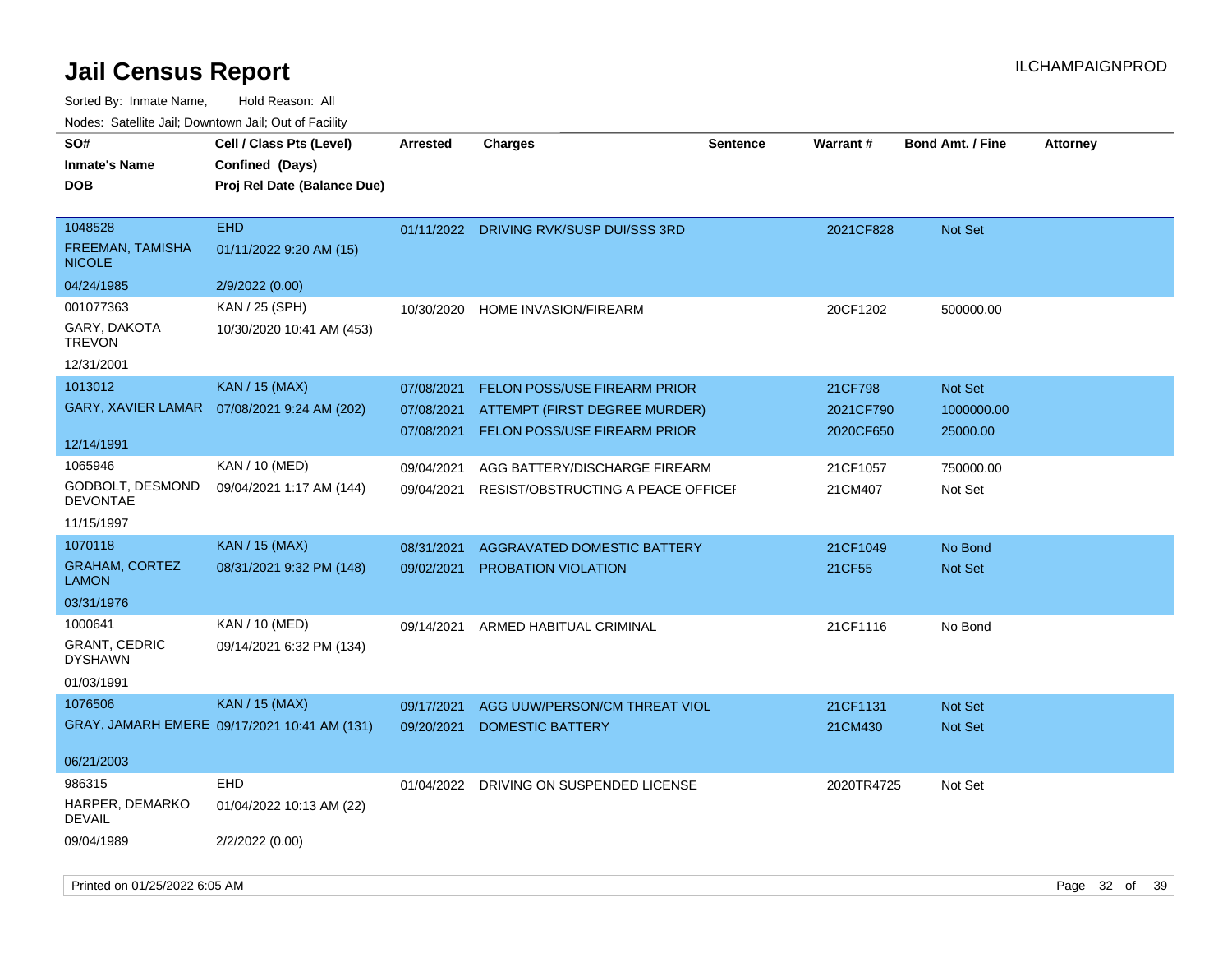| SO#<br><b>Inmate's Name</b><br>DOB                 | Cell / Class Pts (Level)<br>Confined (Days)<br>Proj Rel Date (Balance Due) | <b>Arrested</b> | <b>Charges</b>                 | <b>Sentence</b>         | <b>Warrant#</b> | <b>Bond Amt. / Fine</b> | <b>Attorney</b> |
|----------------------------------------------------|----------------------------------------------------------------------------|-----------------|--------------------------------|-------------------------|-----------------|-------------------------|-----------------|
| 001077887<br><b>HENRY, ROBERT</b><br><b>GORDON</b> | <b>EHD</b><br>01/11/2022 11:02 AM (15)                                     | 01/11/2022      | AGG DUI/LIC SUSP OR REVOKED    |                         | 2021CF466       | <b>Not Set</b>          |                 |
| 12/16/1952                                         | 2/7/2022 (0.00)                                                            |                 |                                |                         |                 |                         |                 |
| 1045186                                            | KAN / 15 (MAX)                                                             | 08/16/2021      | ARMED VIOLENCE/CATEGORY I      |                         | 21CF934         | 1000000.00              |                 |
| HOLBROOK, JOHNNIE<br><b>MATHIS</b>                 | 08/16/2021 11:07 AM (163)                                                  | 08/16/2021      | FELON POSS/USE WEAPON/FIREARM  |                         | 19CF968         | Not Set                 |                 |
| 07/19/1996                                         |                                                                            | 08/16/2021      | AGG FLEEING POLICE/21 MPH OVER |                         | 21CF988         | Not Set                 |                 |
|                                                    |                                                                            | 08/16/2021      | FELON POSS/USE WEAPON/FIREARM  |                         | 21CF989         | Not Set                 |                 |
| 001078146                                          | <b>DEW / 15 (MAX)</b>                                                      | 07/09/2021      | AGG BATTERY/DISCHARGE FIREARM  |                         | 21CF795         | 1000000.00              |                 |
| HUNT, TEIGAN<br>JAZAIREO                           | 07/09/2021 12:41 PM (201)                                                  | 07/09/2021      | ARMED ROBBERY/ARMED W/FIREARM  |                         | 21CF806         | Not Set                 |                 |
| 05/14/2003                                         |                                                                            |                 |                                |                         |                 |                         |                 |
| 989743                                             | KAN / 15 (ADS)                                                             | 04/13/2021      | AGG DISCHARGE FIREARM/VEH/SCH  |                         | 21CF400         | Not Set                 |                 |
| JACKSON, STEVE<br>ALLEN                            | 04/13/2021 2:45 AM (288)                                                   | 04/13/2021      | AGGRAVATED DOMESTIC BATTERY    |                         | 21CF399         | Not Set                 |                 |
| 06/04/1991                                         |                                                                            |                 |                                |                         |                 |                         |                 |
| 50495                                              | <b>EHD</b>                                                                 | 08/10/2021      | DRIVING RVK/SUSP DUI/SSS 10-14 |                         | 2020CF997       | <b>Not Set</b>          |                 |
| JENKINS, ARNOLD<br><b>FARRIS</b>                   | 08/10/2021 9:08 AM (169)                                                   | 08/10/2021      | DRIVING RVK/SUSP DUI/SSS 10-14 |                         | 2019CF1363      | <b>Not Set</b>          |                 |
| 04/19/1962                                         | 2/4/2022 (0.00)                                                            |                 |                                |                         |                 |                         |                 |
| 1076450                                            | DEW / 15 (MAX)                                                             | 06/25/2020      | AGG DISCHARGE OF A FIREARM     | 6y/0m/0d (DOI 2020CF703 |                 | Not Set                 |                 |
| JONES, CARLOS<br><b>ANTONIO</b>                    | 06/25/2020 2:13 PM (580)                                                   | 11/02/2020      | HOME INVASION/FIREARM          | 11y(DOC)                | 20CF1204        | No Bond                 |                 |
| 11/18/2001                                         |                                                                            |                 |                                |                         |                 |                         |                 |
| 001078401                                          | <b>KAN / 10 (ADS)</b>                                                      | 09/19/2021      | UNLAWFUL VEHICULAR INVASION    |                         | 21CF1134        | Not Set                 |                 |
| <b>KNIGHT, ERIC</b>                                | 09/19/2021 7:32 PM (129)                                                   | 09/19/2021      | HRSMT/THREATEN PERSON/KILL     |                         | 2021CF561       | 50000.00                |                 |
| 07/11/1991                                         |                                                                            | 09/21/2021      | <b>BURGLARY</b>                |                         | 21CF1139        | Not Set                 |                 |
| 1002591                                            | <b>EHD</b>                                                                 | 01/11/2022      | AGG DUI/LIC SUSP OR REVOKED    |                         | 2020CF1399      | Not Set                 |                 |
| <b>KRAUS, MARY</b><br><b>KATHERINE</b>             | 01/11/2022 11:54 AM (15)                                                   |                 |                                |                         |                 |                         |                 |
| 04/13/1959                                         | 2/22/2022 (0.00)                                                           |                 |                                |                         |                 |                         |                 |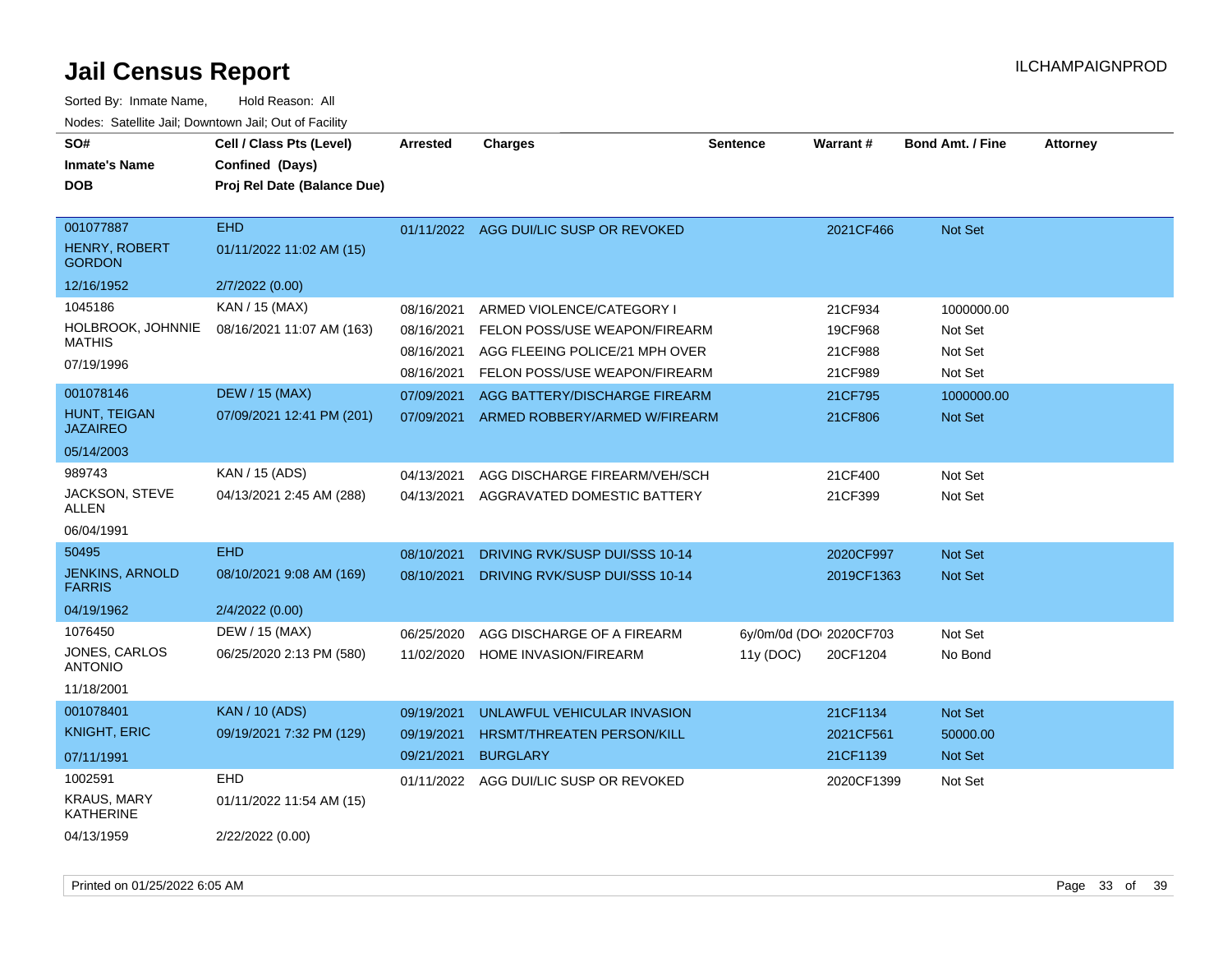| SO#                                      | Cell / Class Pts (Level)    | <b>Arrested</b> | <b>Charges</b>                 | Sentence | Warrant#   | <b>Bond Amt. / Fine</b> | <b>Attorney</b> |
|------------------------------------------|-----------------------------|-----------------|--------------------------------|----------|------------|-------------------------|-----------------|
| <b>Inmate's Name</b>                     | Confined (Days)             |                 |                                |          |            |                         |                 |
| <b>DOB</b>                               | Proj Rel Date (Balance Due) |                 |                                |          |            |                         |                 |
|                                          |                             |                 |                                |          |            |                         |                 |
| 1064445                                  | <b>DEW / 15 (MAX)</b>       | 04/23/2021      | FELON POSS/USE FIREARM/PAROLE  |          | 21CF899    | Not Set                 |                 |
| <b>LARUE, TERENCE</b>                    | 04/23/2021 11:18 AM (278)   | 04/23/2021      | AGG DISCHARGE FIREARM/OCC VEH  |          | 2021CF295  | 500000.00               |                 |
| <b>TRAMEL</b>                            |                             | 04/23/2021      | POSSESS 15<100 GRAMS COCAINE   |          | 19CF1052   | 10000.00                |                 |
| 12/23/1998                               |                             |                 |                                |          |            |                         |                 |
| 001078237                                | KAN / 15 (ADS)              | 08/03/2021      | AGG DISCHARGE FIREARM/OCC VEH  |          | 21CF928    | No Bond                 |                 |
| LAWS, TERON<br><b>RAMONTE</b>            | 08/03/2021 6:29 PM (176)    |                 |                                |          |            |                         |                 |
| 04/03/2001                               |                             |                 |                                |          |            |                         |                 |
| 001078470                                | <b>KAN / 15 (MAX)</b>       | 10/10/2021      | MURDER/INTENT TO KILL/INJURE   |          | 21CF1221   | Not Set                 |                 |
| LEE, AMAHRION<br><b>JA'MERE</b>          | 10/10/2021 1:23 PM (108)    |                 |                                |          |            |                         |                 |
| 11/05/2002                               |                             |                 |                                |          |            |                         |                 |
| 56792                                    | DEW / 10 (MED)              | 02/02/2021      | ARMED HABITUAL CRIMINAL        |          | 2021CF141  | 500000.00               |                 |
| LILLARD, LAWRENCE<br><b>TYRONE</b>       | 02/02/2021 2:11 PM (358)    | 02/22/2021      | DRIVING ON REVOKED LICENSE     |          | 21TR426    | 5000.00                 |                 |
| 10/20/1982                               |                             |                 |                                |          |            |                         |                 |
| 001078575                                | <b>KAN / 10 (MED)</b>       | 11/09/2021      | <b>GUNRUNNING</b>              |          | 21CF1330   | 750000.00               |                 |
| MCLAURIN, KEYON A                        | 11/09/2021 12:41 PM (78)    |                 |                                |          |            |                         |                 |
|                                          |                             |                 |                                |          |            |                         |                 |
| 11/19/2002                               |                             |                 |                                |          |            |                         |                 |
| 1011046                                  | KAN / 15 (ADS)              | 04/10/2021      | ATTEMPT (FIRST DEGREE MURDER)  |          | 21CF392    | Not Set                 |                 |
| MILES, DARRION<br><b>ANTONIO KEVONTA</b> | 04/11/2021 12:46 AM (290)   |                 |                                |          |            |                         |                 |
| 03/18/1990                               |                             |                 |                                |          |            |                         |                 |
| 001077278                                | <b>KAN / 15 (MAX)</b>       | 10/06/2020      | MURDER/INTENT TO KILL/INJURE   |          | 2020CF146  | 2000000.00              |                 |
| MILLER, D'ANDRE                          | 10/06/2020 12:49 PM (477)   | 10/06/2020      | AGG FLEEING POLICE/21 MPH OVER |          | 2019CF1171 | 50000.00                |                 |
| 09/08/1986                               |                             |                 |                                |          |            |                         |                 |
| 001078712                                | KAN / 10 (MED)              | 12/23/2021      | AGG DISCH FIREARM/1ST AID PERS |          | 21CF1581   | Not Set                 |                 |
| MONTGOMERY,<br><b>RASHARD MYKI</b>       | 12/23/2021 4:27 PM (34)     |                 |                                |          |            |                         |                 |
| 11/05/2001                               |                             |                 |                                |          |            |                         |                 |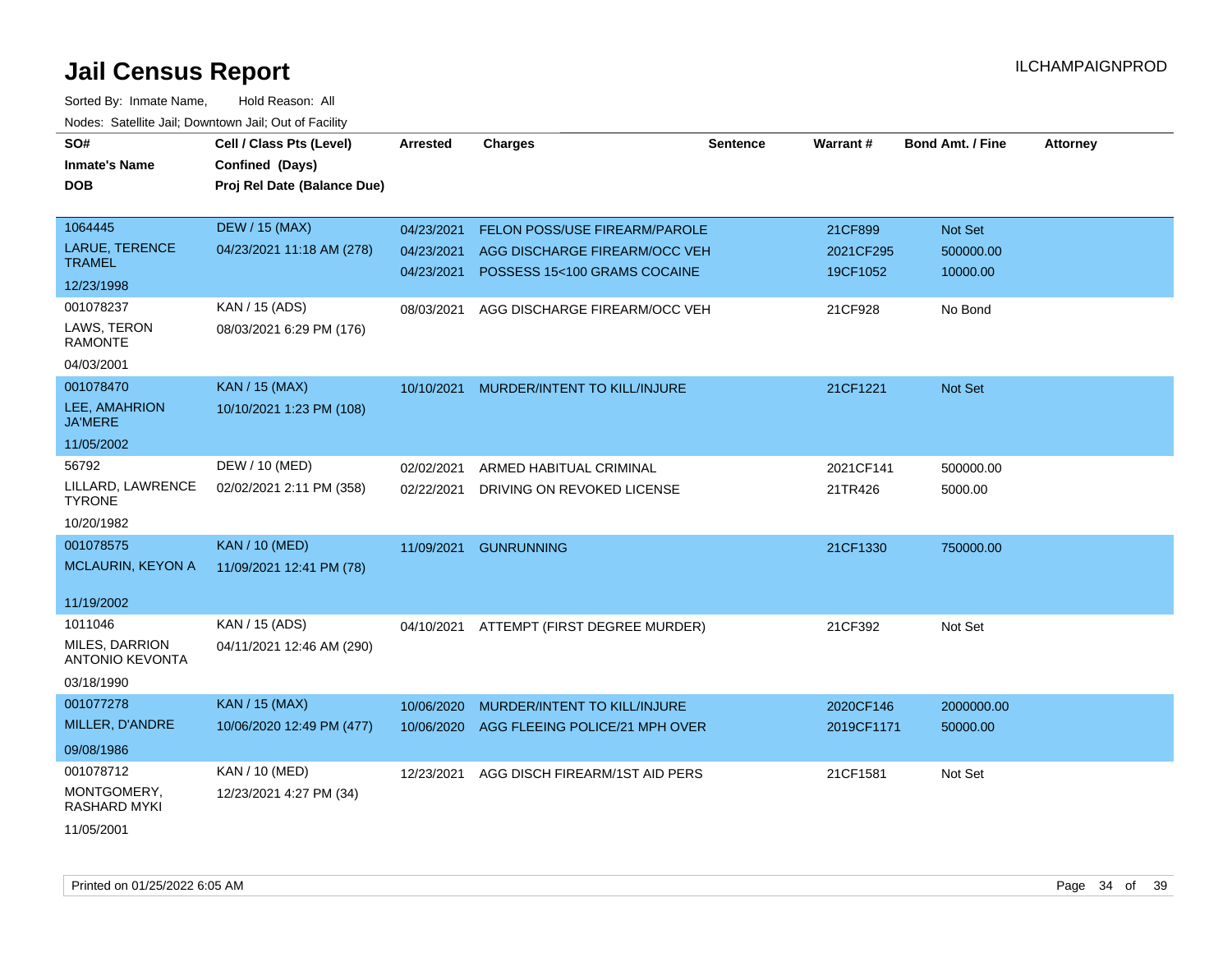| Noues. Salemie Jan, Downtown Jan, Out of Facility |                                               |                 |                                          |                 |             |                         |                 |
|---------------------------------------------------|-----------------------------------------------|-----------------|------------------------------------------|-----------------|-------------|-------------------------|-----------------|
| SO#                                               | Cell / Class Pts (Level)                      | <b>Arrested</b> | <b>Charges</b>                           | <b>Sentence</b> | Warrant#    | <b>Bond Amt. / Fine</b> | <b>Attorney</b> |
| <b>Inmate's Name</b>                              | Confined (Days)                               |                 |                                          |                 |             |                         |                 |
| DOB                                               | Proj Rel Date (Balance Due)                   |                 |                                          |                 |             |                         |                 |
|                                                   |                                               |                 |                                          |                 |             |                         |                 |
| 1026477                                           | <b>KAN / 15 (ADS)</b>                         | 09/21/2021      | AGG DISCHARGE FIREARM/OCC VEH            |                 | 21CF1138    | Not Set                 |                 |
| NEWBILL, DEVONTRE<br><b>LAMONT</b>                | 09/21/2021 2:27 AM (127)                      | 09/22/2021      | <b>PROBATION VIOLATION</b>               |                 | 20CF577     | Not Set                 |                 |
| 11/22/1993                                        |                                               |                 |                                          |                 |             |                         |                 |
| 1072907                                           | <b>KAN</b>                                    | 07/14/2021      | CRIMINAL DAMAGE <\$500/SCHOOL            |                 | 2021CF840   | 5000.00                 |                 |
|                                                   | NIKOLAEV, YEVGENIY 07/14/2021 10:10 PM (196)  | 07/14/2021      | ATTEMPT (FIRST DEGREE MURDER)            |                 | 2021-CF-832 | 2000000.00              |                 |
|                                                   |                                               |                 |                                          |                 |             |                         |                 |
| 10/06/1983                                        |                                               |                 |                                          |                 |             |                         |                 |
| 001078558                                         | <b>KAN / 10 (MED)</b>                         | 11/03/2021      | UNLAWFUL USE OF A WEAPON                 |                 | 21CF1352    | Not Set                 |                 |
| PARRISH, DOMINIC<br><b>WALTER</b>                 | 11/03/2021 1:25 PM (84)                       |                 |                                          |                 |             |                         |                 |
| 08/23/2001                                        |                                               |                 |                                          |                 |             |                         |                 |
| 001078063                                         | KAN / 15 (MAX)                                | 06/15/2021      | AGG CRIM SEX ASSAULT/WEAPON              |                 | 2021CF678   | 1000000.00              |                 |
|                                                   | PERRY, ROBERT Junior 06/15/2021 4:37 PM (225) | 06/15/2021      | <b>ROBBERY</b>                           |                 | 2021CF159   | 25000.00                |                 |
|                                                   |                                               |                 |                                          |                 |             |                         |                 |
| 12/21/1990                                        |                                               |                 |                                          |                 |             |                         |                 |
| 37559                                             | <b>EHD</b>                                    |                 | 01/12/2022 DRIVING ON REVOKED LICENSE    |                 | 2021TR2685  | <b>Not Set</b>          |                 |
| PICKENS, DAVID<br><b>EUGENE</b>                   | 01/12/2022 10:16 AM (14)                      |                 |                                          |                 |             |                         |                 |
| 02/01/1973                                        | 3/12/2022 (0.00)                              |                 |                                          |                 |             |                         |                 |
| 001077591                                         | KAN / 5 (ADS)                                 |                 | 01/06/2022 FIREARM/FOID INVALID/NOT ELIG | 42m (DOC)       | 2021CF782   | No Bond                 |                 |
| PYE, TRESHAUN<br><b>CORTEZ</b>                    | 01/06/2022 10:30 AM (20)                      |                 |                                          |                 |             |                         |                 |
| 05/01/2001                                        |                                               |                 |                                          |                 |             |                         |                 |
| 001077614                                         | <b>KAN / 15 (MAX)</b>                         |                 | 01/17/2021 ATTEMPT (FIRST DEGREE MURDER) |                 | 21CF66      | Not Set                 |                 |
| <b>DEVON</b>                                      | ROBINSON, DONTRELL 01/17/2021 3:08 PM (374)   |                 |                                          |                 |             |                         |                 |
| 09/22/2002                                        |                                               |                 |                                          |                 |             |                         |                 |
| 1061216                                           | KAN / 10 (MED)                                | 06/22/2021      | HOME INVASION/FIREARM                    |                 | 21CF727     | Not Set                 |                 |
| RUNGE, ANDRE<br><b>MARSEAN</b>                    | 06/22/2021 4:42 PM (218)                      |                 |                                          |                 |             |                         |                 |
| 12/05/1997                                        |                                               |                 |                                          |                 |             |                         |                 |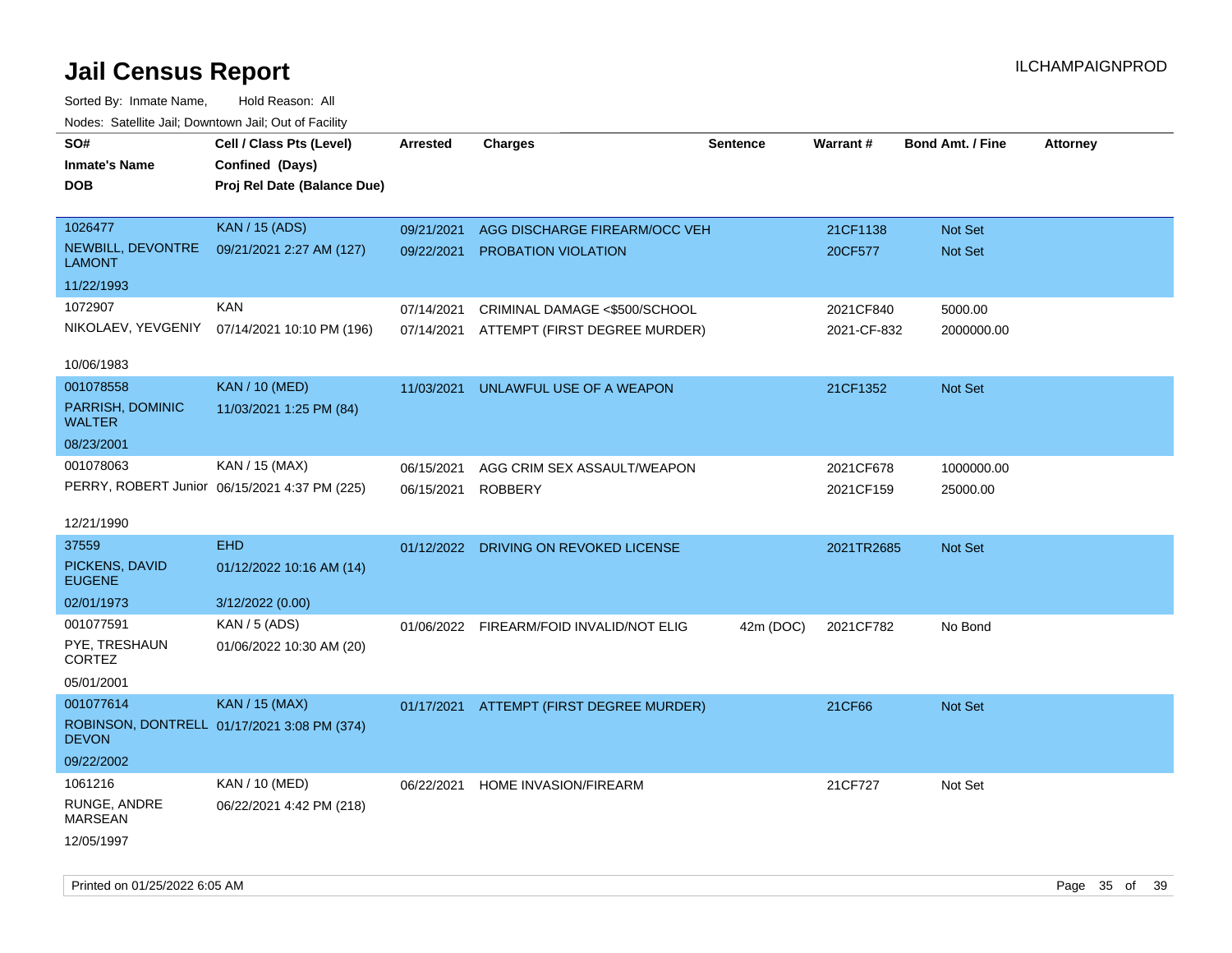| SO#                                    | Cell / Class Pts (Level)                      | <b>Arrested</b> | <b>Charges</b>                            | <b>Sentence</b> | Warrant#    | <b>Bond Amt. / Fine</b> | <b>Attorney</b> |
|----------------------------------------|-----------------------------------------------|-----------------|-------------------------------------------|-----------------|-------------|-------------------------|-----------------|
| <b>Inmate's Name</b>                   | Confined (Days)                               |                 |                                           |                 |             |                         |                 |
| <b>DOB</b>                             | Proj Rel Date (Balance Due)                   |                 |                                           |                 |             |                         |                 |
|                                        |                                               |                 |                                           |                 |             |                         |                 |
| 650295                                 | <b>PIA / 50 (MAX)</b>                         | 04/22/2020      | <b>CRIMINAL SEXUAL ASSAULT</b>            |                 | 2020-CF407  | 750000.00               |                 |
| SANDAGE, JERALD                        | 04/22/2020 6:30 AM (644)                      | 04/22/2020      | <b>CRIMINAL SEXUAL ASSAULT</b>            |                 | 2020-CF408  | 750000.00               |                 |
| <b>EUGENE</b>                          |                                               | 04/22/2020      | <b>CRIMINAL SEXUAL ABUSE</b>              |                 | 2020-CF409  | 750000.00               |                 |
| 06/07/1971                             |                                               | 04/22/2020      | <b>CRIMINAL SEXUAL ASSAULT</b>            |                 | 2020-CF410  | 750000.00               |                 |
|                                        |                                               | 04/22/2020      | OFFICIAL MISCONDUCT                       |                 | 2019-CF1811 | 25000.00                |                 |
| 1062194                                | DEW / 15 (MAX)                                | 02/27/2020      | MURDER/OTHER FORCIBLE FELONY              |                 | 20CF-247    | 1000000.00              |                 |
| SIMMONS, MICHAEL<br><b>JAMAL</b>       | 02/27/2020 1:11 PM (699)                      | 09/23/2020      | AGG BATTERY/DISCHARGE FIREARM             |                 | 20CF1061    | Not Set                 |                 |
| 11/03/1997                             |                                               |                 |                                           |                 |             |                         |                 |
| 001078115                              | <b>KAN / 15 (MAX)</b>                         | 07/01/2021      | ARMED VIOLENCE/CATEGORY I                 |                 | 21CF772     | Not Set                 |                 |
| <b>SMITH, JAMES</b><br>NASHAUN, Junior | 07/01/2021 2:44 PM (209)                      | 07/30/2021      | DRIVING ON SUSPENDED LICENSE              |                 | 21TR5804    | 1500.00                 |                 |
| 09/18/2000                             |                                               |                 |                                           |                 |             |                         |                 |
| 001077868                              | KAN / 15 (MAX)                                | 04/21/2021      | ARMED ROBBERY/ARMED W/FIREARM             |                 | 21CF445     | Not Set                 |                 |
| SPEARMENT,<br><b>KENTRELL</b>          | 04/21/2021 9:48 PM (280)                      | 08/19/2021      | FLEEING/ATTEMPT ELUDE OFFICER             |                 | 2021TR1053  | 1000.00                 |                 |
| 01/21/2002                             |                                               |                 |                                           |                 |             |                         |                 |
| 11979                                  | <b>EHD</b>                                    |                 | 01/11/2022 AGG FLEEING POLICE/21 MPH OVER |                 | 2021CF629   | Not Set                 |                 |
| <b>STARK, JACK LYNN</b>                | 01/11/2022 10:13 AM (15)                      |                 |                                           |                 |             |                         |                 |
| 12/31/1955                             | 4/9/2022 (0.00)                               |                 |                                           |                 |             |                         |                 |
| 001077854                              | <b>EHD</b>                                    | 09/15/2021      | DRIVING RVK/SUSP DUI/SSS 4-9              |                 | 2021CF306   | Not Set                 |                 |
| STUKINS, DANNY RAY                     | 09/15/2021 10:17 AM (133)                     |                 |                                           |                 |             |                         |                 |
| 07/05/1985                             | 3/13/2022 (0.00)                              |                 |                                           |                 |             |                         |                 |
| 1046632                                | <b>KAN / 15 (MAX)</b>                         | 09/14/2021      | ARMED VIOLENCE/CATEGORY II                |                 | 21CF912     | 750000.00               |                 |
|                                        | TATE, JAVON MARQUIS 09/14/2021 12:10 PM (134) |                 |                                           |                 |             |                         |                 |
| 08/10/1996                             |                                               |                 |                                           |                 |             |                         |                 |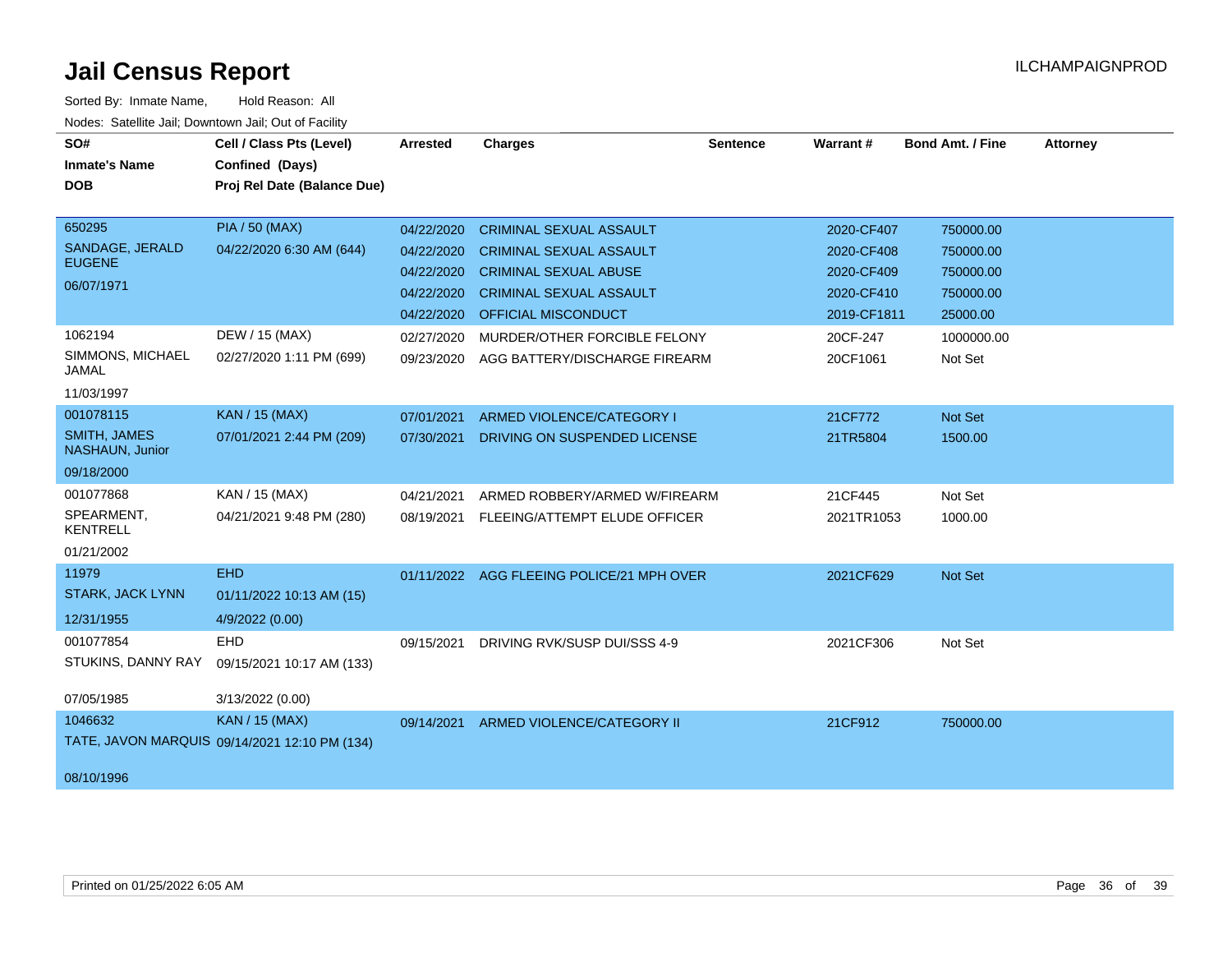| 10000. Catolino can, Dominomii can, Out of Faoint<br>SO# | Cell / Class Pts (Level)    | <b>Arrested</b> | <b>Charges</b>                        | <b>Sentence</b> | Warrant#               | <b>Bond Amt. / Fine</b> | <b>Attorney</b> |
|----------------------------------------------------------|-----------------------------|-----------------|---------------------------------------|-----------------|------------------------|-------------------------|-----------------|
| <b>Inmate's Name</b>                                     | Confined (Days)             |                 |                                       |                 |                        |                         |                 |
| <b>DOB</b>                                               | Proj Rel Date (Balance Due) |                 |                                       |                 |                        |                         |                 |
|                                                          |                             |                 |                                       |                 |                        |                         |                 |
| 962484                                                   | <b>KAN / 10 (ADS)</b>       | 12/29/2021      | AGGRAVATED DOMESTIC BATTERY           |                 | 21CF1608               | Not Set                 |                 |
| <b>TAYLOR, VINCENT</b><br><b>REGINALD</b>                | 12/29/2021 7:23 AM (28)     |                 |                                       |                 |                        |                         |                 |
| 11/03/1988                                               |                             |                 |                                       |                 |                        |                         |                 |
| 1033031                                                  | KAN / 15 (MAX)              | 08/19/2020      | *AGG BATTERY W/FIREARM/PERSON         |                 | 2020-CF923             | 500000.00               |                 |
| TOMS, ANDREW<br><b>CHUCKY</b>                            | 08/19/2020 5:59 PM (525)    |                 |                                       |                 |                        |                         |                 |
| 09/28/1978                                               |                             |                 |                                       |                 |                        |                         |                 |
| 27007                                                    | <b>KAN / 15 (MAX)</b>       | 09/19/2021      | DOMESTIC BATTERY/OTHER PRIOR          |                 | 2y/0m/0d (DOI 21CF1133 | No Bond                 |                 |
| <b>TUELL, ROBERT</b><br><b>STEPHEN</b>                   | 09/19/2021 9:51 AM (129)    |                 |                                       |                 |                        |                         |                 |
| 09/25/1967                                               |                             |                 |                                       |                 |                        |                         |                 |
| 001078263                                                | KAN / 10 (ADS)              | 08/11/2021      | AGG FLEEING POLICE/21 MPH OVER        | 15m (DOC)       |                        | 200000.00               |                 |
| TURK, BRANDON<br>LARSHAWN                                | 08/11/2021 6:23 PM (168)    |                 |                                       |                 |                        |                         |                 |
| 10/18/1995                                               |                             |                 |                                       |                 |                        |                         |                 |
| 001078386                                                | <b>KAN / 10 (MED)</b>       | 09/14/2021      | POSSESSION OF STOLEN FIREARM          |                 | 2021CF1099             | 250000.00               |                 |
| TURNER, AMARIO                                           | 09/14/2021 11:42 PM (134)   |                 |                                       |                 |                        |                         |                 |
| 09/23/2002                                               |                             |                 |                                       |                 |                        |                         |                 |
| 1011886                                                  | <b>EHD</b>                  |                 | 01/12/2022 AGG FLEEING/2+ CON DEVICES |                 | 2021CF378              | Not Set                 |                 |
| TURNER, SHAWNTAY<br><b>EUGENE</b>                        | 01/12/2022 9:25 AM (14)     |                 |                                       |                 |                        |                         |                 |
| 01/09/1992                                               | 3/11/2022 (0.00)            |                 |                                       |                 |                        |                         |                 |
| 1040925                                                  | <b>KAN / 10 (MED)</b>       | 10/05/2021      | AGG BATTERY/DISCHARGE FIREARM         |                 | 2021CF1105             | 1000000.00              |                 |
| <b>WEATHERALL,</b><br><b>JOHNNY EARL JAMES</b>           | 10/05/2021 4:17 PM (113)    |                 |                                       |                 |                        |                         |                 |
| 04/29/1994                                               |                             |                 |                                       |                 |                        |                         |                 |
| 1062558                                                  | DEW / 10 (MED)              | 10/02/2021      | FELON POSS/USE WEAPON/FIREARM         |                 | 21CF1185               | Not Set                 |                 |
| WELLS, JIAMANTE<br>AMORE                                 | 10/02/2021 8:29 PM (116)    |                 |                                       |                 |                        |                         |                 |
| 09/02/1995                                               |                             |                 |                                       |                 |                        |                         |                 |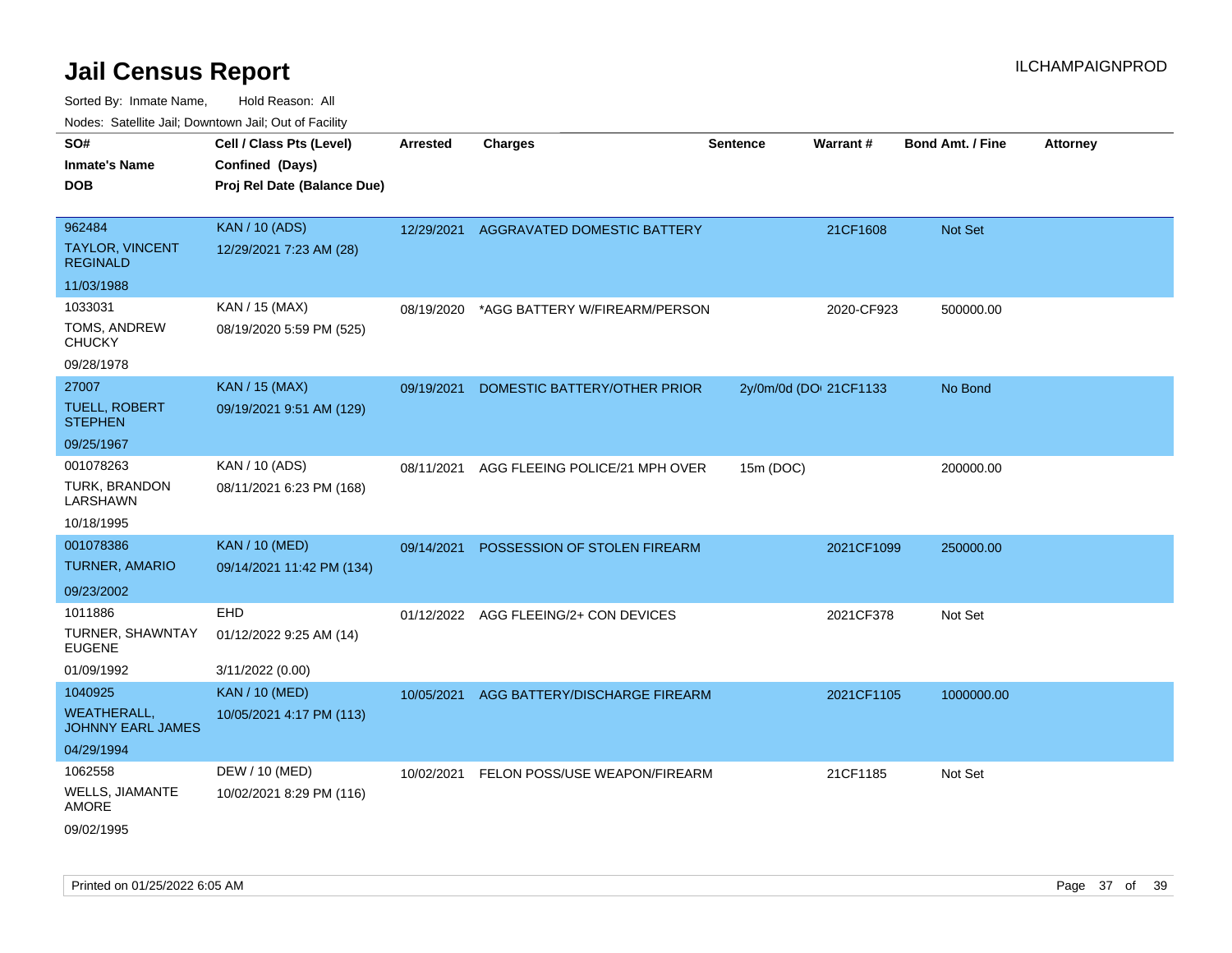| SO#<br><b>Inmate's Name</b><br><b>DOB</b>                           | Cell / Class Pts (Level)<br>Confined (Days)<br>Proj Rel Date (Balance Due) | <b>Arrested</b>                                                    | <b>Charges</b>                                                                                                                                                     | <b>Sentence</b> | Warrant#                                                                      | <b>Bond Amt. / Fine</b>                                                    | <b>Attorney</b> |    |
|---------------------------------------------------------------------|----------------------------------------------------------------------------|--------------------------------------------------------------------|--------------------------------------------------------------------------------------------------------------------------------------------------------------------|-----------------|-------------------------------------------------------------------------------|----------------------------------------------------------------------------|-----------------|----|
| 1002033<br><b>WEST, ANTONIO</b><br><b>DEONTA</b>                    | <b>KAN / 15 (MAX)</b><br>09/08/2021 11:01 PM (140)                         | 09/08/2021<br>09/08/2021<br>09/08/2021<br>09/08/2021<br>09/08/2021 | DRIVING ON SUSPENDED LICENSE<br>ARMED ROBBERY/ARMED W/FIREARM<br>AGG UNLAWFUL USE OF WEAPON/VEH<br><b>OBSTRCT JUSTICE/LEAVE STATE</b><br>ARMED VIOLENCE/CATEGORY I |                 | 2019-TR-11944<br>2020-CF-1406<br>2021-CF-AWOW<br>2021-CF-AWOW<br>2021-CF-AWOW | 5000.00<br>500000.00<br><b>Not Set</b><br><b>Not Set</b><br><b>Not Set</b> |                 |    |
| 04/15/1992                                                          |                                                                            |                                                                    |                                                                                                                                                                    |                 |                                                                               |                                                                            |                 |    |
| 1022068<br><b>WILKINS, MICHAEL</b><br>CARL<br>07/10/1992            | KAN / 15 (ADS)<br>10/10/2021 5:07 AM (108)                                 | 10/10/2021<br>10/10/2021                                           | FELON POSS/USE WEAPON/FIREARM<br><b>FUGITIVE FROM JUSTICE</b>                                                                                                      |                 | 21CF1212<br>22CFAWOW                                                          | Not Set<br>Not Set                                                         |                 |    |
| 001077508<br><b>WILLIAMS, CALVIN</b><br><b>TIMOTHY</b>              | <b>DEW / 15 (ADS)</b><br>12/10/2020 8:55 PM (412)                          | 12/10/2020                                                         | MURDER/STRONG PROB KILL/INJURE                                                                                                                                     | 55y (DOC)       | 2020CF1293                                                                    | No Bond                                                                    |                 |    |
| 10/23/2002                                                          |                                                                            |                                                                    |                                                                                                                                                                    |                 |                                                                               |                                                                            |                 |    |
| 539662<br>WILLIAMS, JAVONTAE<br>DEMAR<br>07/28/1991                 | KAN / 10 (MED)<br>08/14/2021 1:28 AM (165)                                 | 08/14/2021<br>08/14/2021<br>08/14/2021<br>08/14/2021               | <b>AGGRAVATED BATTERY</b><br>AGGRAVATED DOMESTIC BATTERY<br>DOM BTRY/CONTACT/1-2 PRECONV<br><b>CITY OV ARREST</b>                                                  |                 | 21CF979<br>2020CF1098<br>2021CF770<br>2017OV893                               | No Bond<br>25000.00<br>250000.00<br>1000.00                                |                 |    |
| 1037579<br><b>WILLIAMS, STEVEN</b><br>PATRICK, Second<br>11/25/1994 | <b>KAN / 10 (MED)</b><br>08/17/2021 8:16 PM (162)                          | 08/17/2021                                                         | <b>FELON POSS/USE WEAPON/FIREARM</b>                                                                                                                               |                 | 2019CF73                                                                      | No Bond                                                                    |                 |    |
| 545746<br><b>WOODS, MICHAEL</b><br><b>LACKENDRICK</b><br>10/06/1996 | KAN / 15 (ADS)<br>08/07/2021 8:40 AM (172)                                 | 08/07/2021<br>08/07/2021<br>08/07/2021                             | FELON POSS/USE WEAPON/FIREARM<br><b>BURGLARY</b><br>WARRANT OUT OF COUNTY                                                                                          |                 | 21CF949<br>2020CF597<br>2020TR9119                                            | Not Set<br>50000.00<br>5000.00                                             |                 |    |
| 001078539<br><b>WRIGHT, AMARION</b><br><b>MALIK</b><br>10/31/2002   | <b>KAN / 15 (MAX)</b><br>10/27/2021 7:31 AM (91)                           | 10/27/2021                                                         | AGG DISCHARGE FIREARM                                                                                                                                              |                 | 21CF1296                                                                      | 750000.00                                                                  |                 |    |
| <b>Total Out of Facility: 77</b>                                    |                                                                            | Males: 74                                                          | Females: 3<br>Unknown: 0                                                                                                                                           |                 |                                                                               |                                                                            |                 |    |
| Printed on 01/25/2022 6:05 AM                                       |                                                                            |                                                                    |                                                                                                                                                                    |                 |                                                                               |                                                                            | Page 38 of      | 39 |